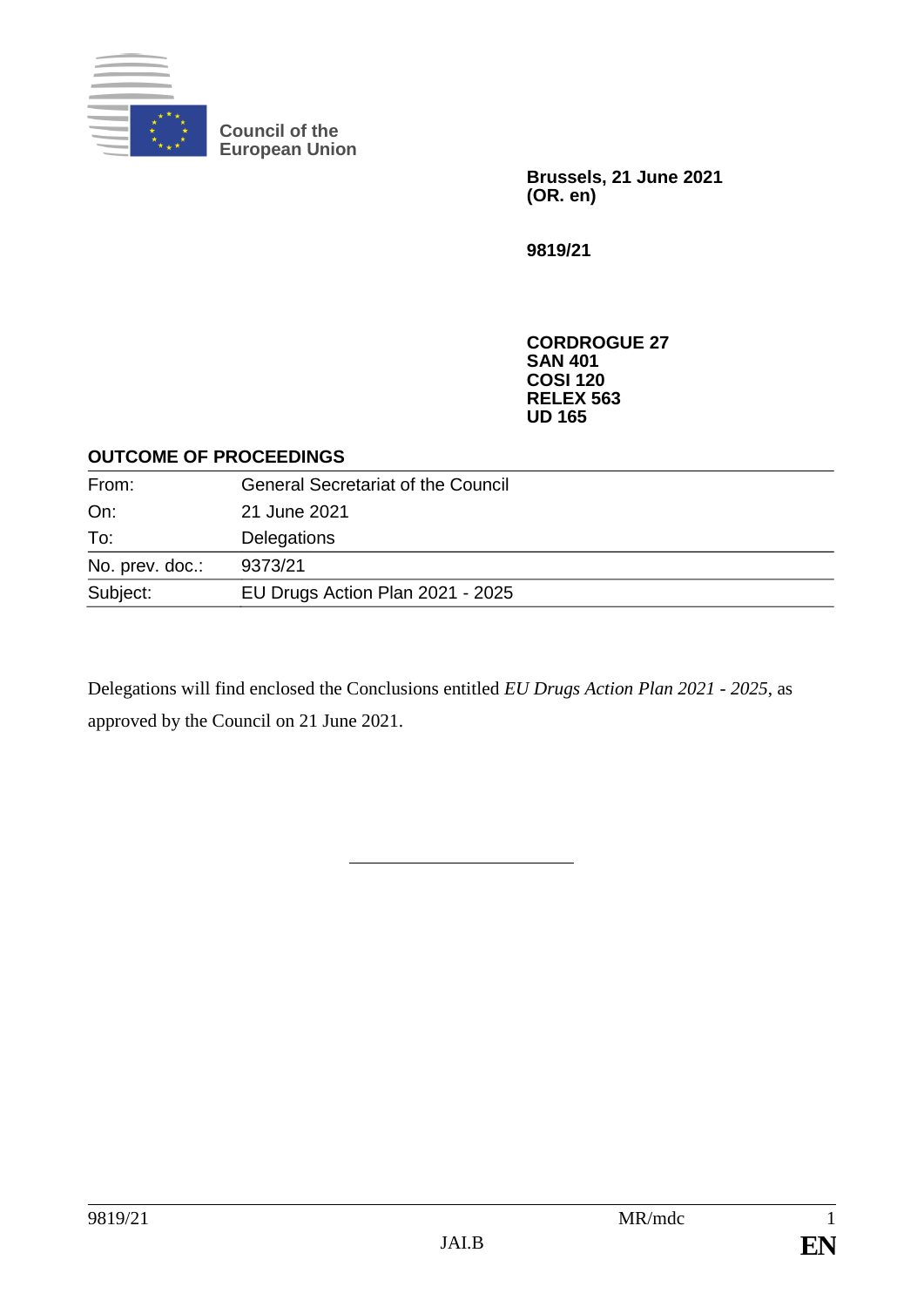## **ANNEX**

# **EU Drugs Action Plan 2021-2025**

### **CONTENTS**

#### Introduction

- 1. Drug supply reduction: enhancing security
- 2. Drug demand reduction: prevention, treatment and care services
- 3. Addressing drug-related harm
- 4. International cooperation
- 5. Research, innovation and foresight
- 6. Coordination, governance and implementation
- Annex 1 Overarching indicators for the EU Drugs Action Plan 2021-2025
- Annex 2 Glossary of acronyms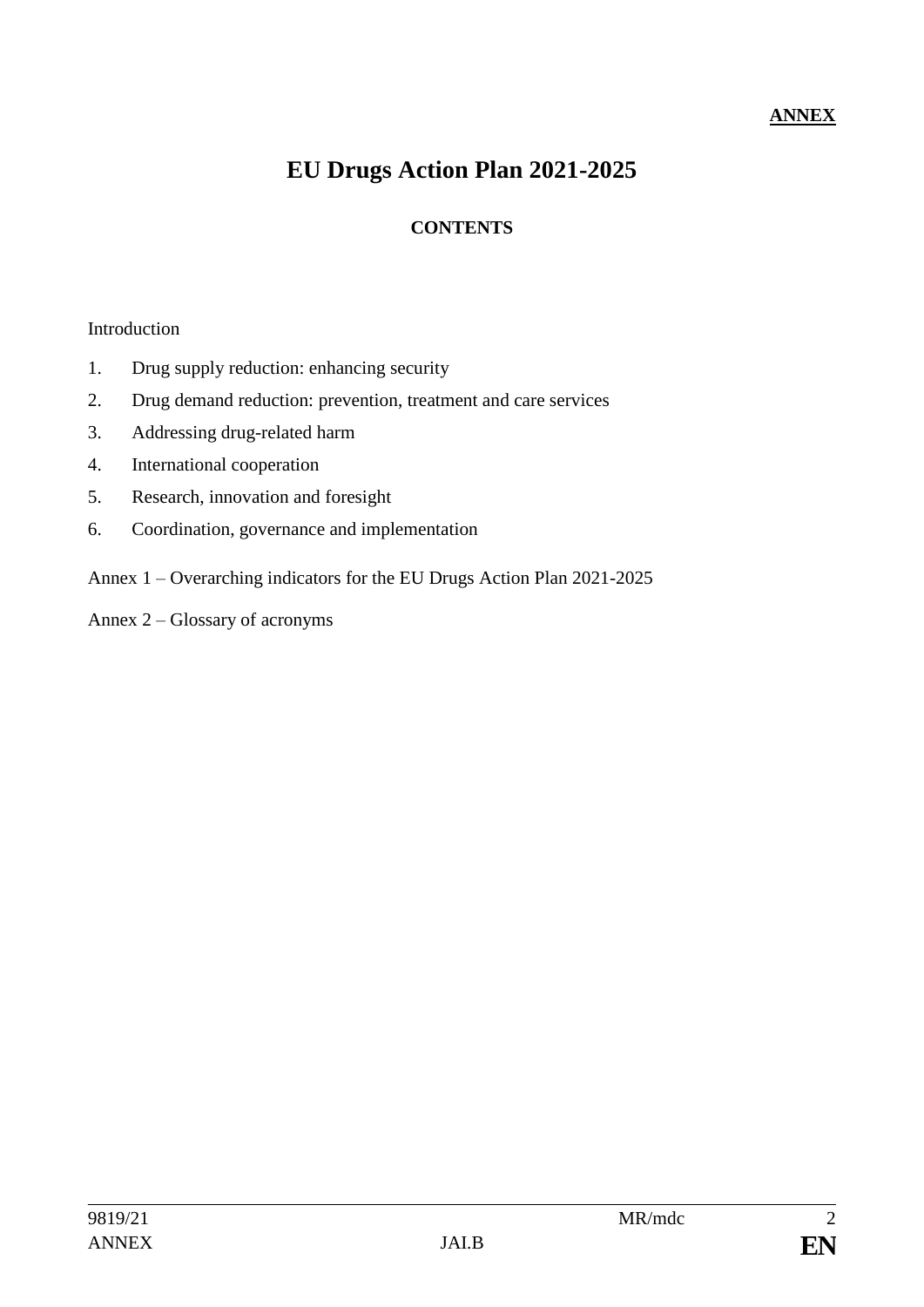#### **Introduction**

The EU Drugs Strategy 2021-2025 (hereinafter referred to as "the Strategy") provides the overarching political framework and priorities for the European Union's drugs policy for the period 2021-2025. The framework, aim and objectives of the Strategy serve as the basis for the EU Drugs Action Plan from 2021 to 2025 (hereinafter referred to as "the Action Plan").

The Strategy aims to protect and improve the well-being of society and of the individual, to protect and promote public health, to offer a high level of security and well-being for the general public and to increase health literacy. The Strategy takes an evidence-based, integrated, balanced and multidisciplinary approach to the drugs phenomenon at national, EU and international level. It also incorporates a gender equality and health equity perspective.

The Action Plan pursues the aims and objectives of, follows the approach of, and builds on the same documents and information as the Strategy. The Action Plan is based on the principles, values and legal provisions which lie at the basis of the Strategy. In implementing the Strategy, the Action Plan addresses the existing and evolving challenges of the drugs phenomenon, taking on board the lessons learned from the COVID-19 pandemic and taking a future-oriented approach to anticipate challenges.

The Action Plan sets out the actions to be implemented to achieve the eleven strategic priorities of the Strategy. Actions are set out under the three policy areas of the Strategy:

- Drug supply reduction: enhancing security,
- Drug demand reduction: prevention, treatment and care services, and
- Addressing drug-related harm

and the three cross-cutting themes of the Strategy:

- International cooperation,
- Research, innovation and foresight and
- Coordination, governance and implementation.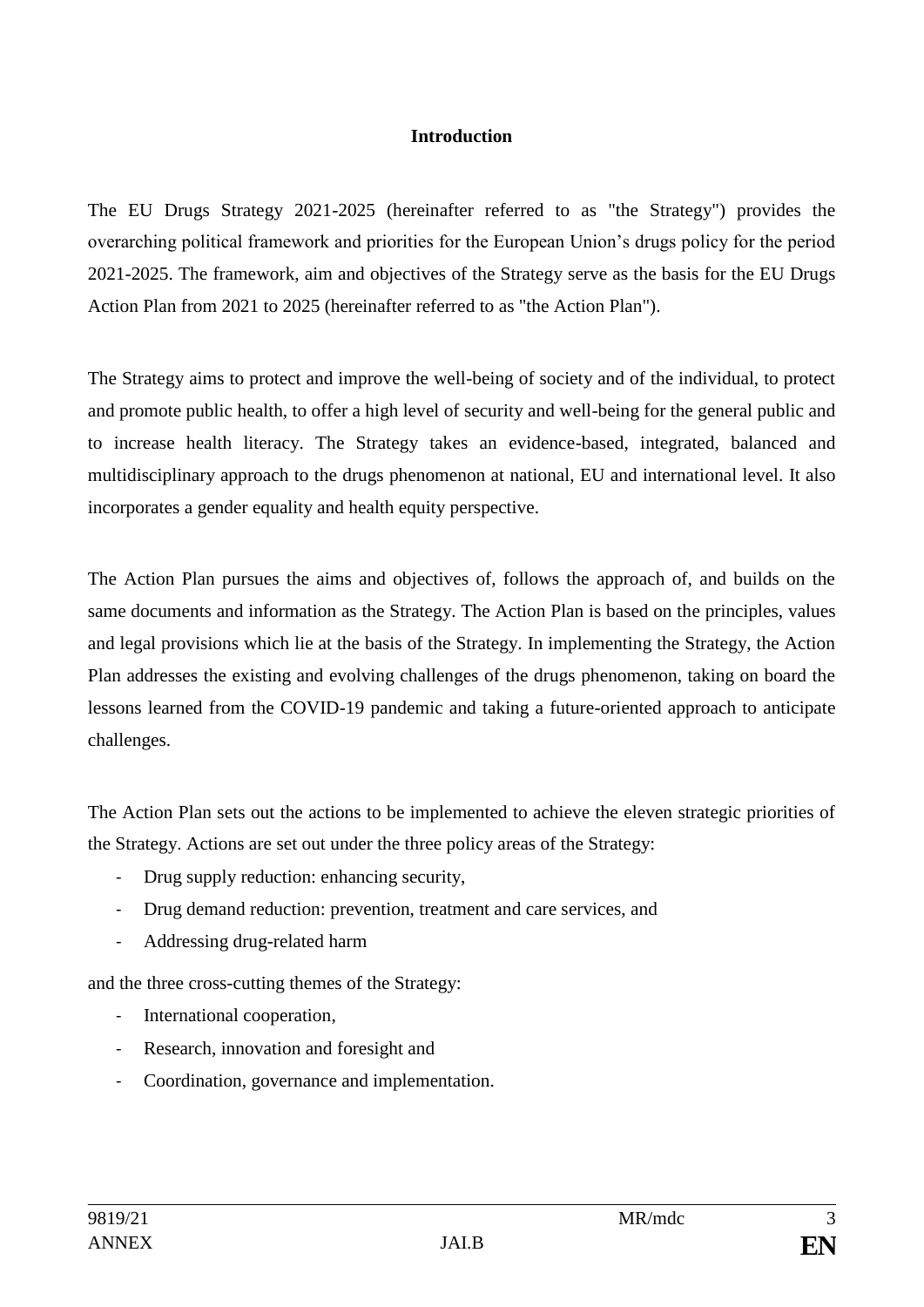By 2025, the priorities and actions in the field of illicit drugs, coordinated through the Strategy and implemented through the Action Plan, should have had an overall impact on key aspects of the EU drug situation. The coherent, effective and efficient implementation of measures should both ensure a high level of human health protection, social stability and security, and contribute to awareness raising. Any potential unintended negative consequences associated with the implementation of the actions should be minimised, and human rights and sustainable development promoted.

In drawing up the actions, account was taken of the need to be evidence-based, scientifically sound, realistic, time-bound and measurable with a clear EU relevance and added value.

The Action Plan aligns strategic priorities and actions, with a specific timetable to be developed, a list of responsible parties and a set of indicators based on the existing reporting mechanisms. These do not involve an additional reporting burden. They facilitate the measurement of the overall effectiveness of the Action Plan.

The Commission, taking into account information provided by the Member States and the EEAS, and available from the EMCDDA, Europol and other relevant EU bodies, as well as from civil society, will monitor the implementation of the Strategy and the Action Plan, in close cooperation with the Presidency and the Horizontal Working Party on Drugs (HDG), and will initiate an overall external evaluation of the implementation of the Strategy and of the Action Plan.

The results of this evaluation will be made available to the European Parliament and to the Council as soon as they are available, and at the latest by 31 March 2025, in order to be discussed in the relevant fora and in particular in the HDG. These discussions will form the basis for the definition of the future development of EU drugs policy and the following cycle of the EU Drugs Strategy and Action Plan to be approved by the Council.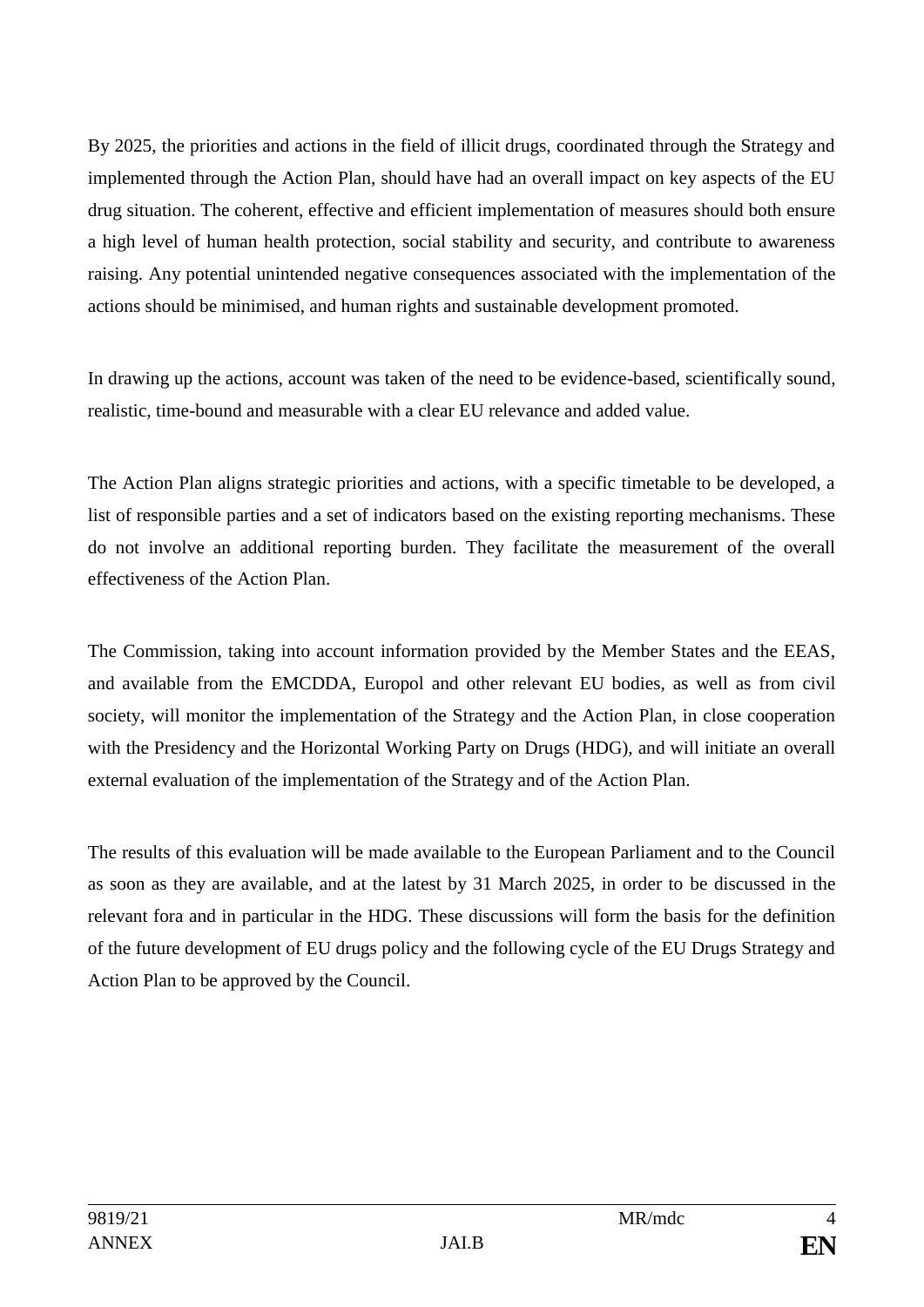#### **I - DRUG SUPPLY REDUCTION**: **ENHANCING SECURITY**

*Strategic priority 1: Disrupt and dismantle high-risk drug-related organised crime groups operating in, originating in or targeting the EU Member States; address links with other security threats and improve crime prevention*

| <b>Action</b>                                               | <b>Priority area</b>            | <b>Timetable</b> | Responsible party    |
|-------------------------------------------------------------|---------------------------------|------------------|----------------------|
| <b>Action 1</b>                                             | 1.1. Target high-risk organised | 2021-2025        | <b>Member States</b> |
| Further enhance the EMPACT (European Multidisciplinary      | crime groups active across the  |                  | Council of the EU    |
| Platform Against Criminal Threats) (i) on the basis of its  | EU and cross-border drug        |                  | European Commission  |
| 2020 independent evaluation and by taking into account the  | markets;<br>set priorities in   |                  | Europol              |
| EU SOCTA 2021; (ii) on the basis of the findings and        | synergy with the EU policy      |                  | <b>EMCDDA</b>        |
| recommendations from the annual European Drug Reports       | cycle for organised and serious |                  | Frontex              |
| by the EMCDDA and the EU Drug Markets Report by the         | international<br>crime          |                  | Eurojust             |
| EMCDDA and Europol; and (iii) in line with the lessons      | (EMPACT); disrupt criminal      |                  | <b>EEAS</b>          |
| learned from the impact of the COVID-19 pandemic on         | business models, especially     |                  |                      |
| drug markets. All stakeholders should strive to align       | those that foster collaboration |                  |                      |
| EMPACT on the one hand, and the EU Drugs Strategy and       | between different organised     |                  |                      |
| Action Plan on the other hand, in the best possible way in  | crime groups; and address links |                  |                      |
| terms of both process and content. Increase coordination    | with other security threats.    |                  |                      |
| and cooperation at both law enforcement and judicial level  |                                 |                  |                      |
| to achieve more tangible investigative results, including   |                                 |                  |                      |
| through EMPACT, as well as increased exchange of            |                                 |                  |                      |
| information on drug-related organised crime groups,         |                                 |                  |                      |
| domestic and international, and increased use of the Secure |                                 |                  |                      |
| Information Exchange Network Application (SIENA).           |                                 |                  |                      |

<sup>&</sup>lt;sup>1</sup> The stakeholders listed as responsible parties are the stakeholders involved in the implementation of the action concerned. The involvement of responsible parties for the implementation of the Action Plan shall be in accordance with their respective role as defined in applicable Union legislation and in their mandate.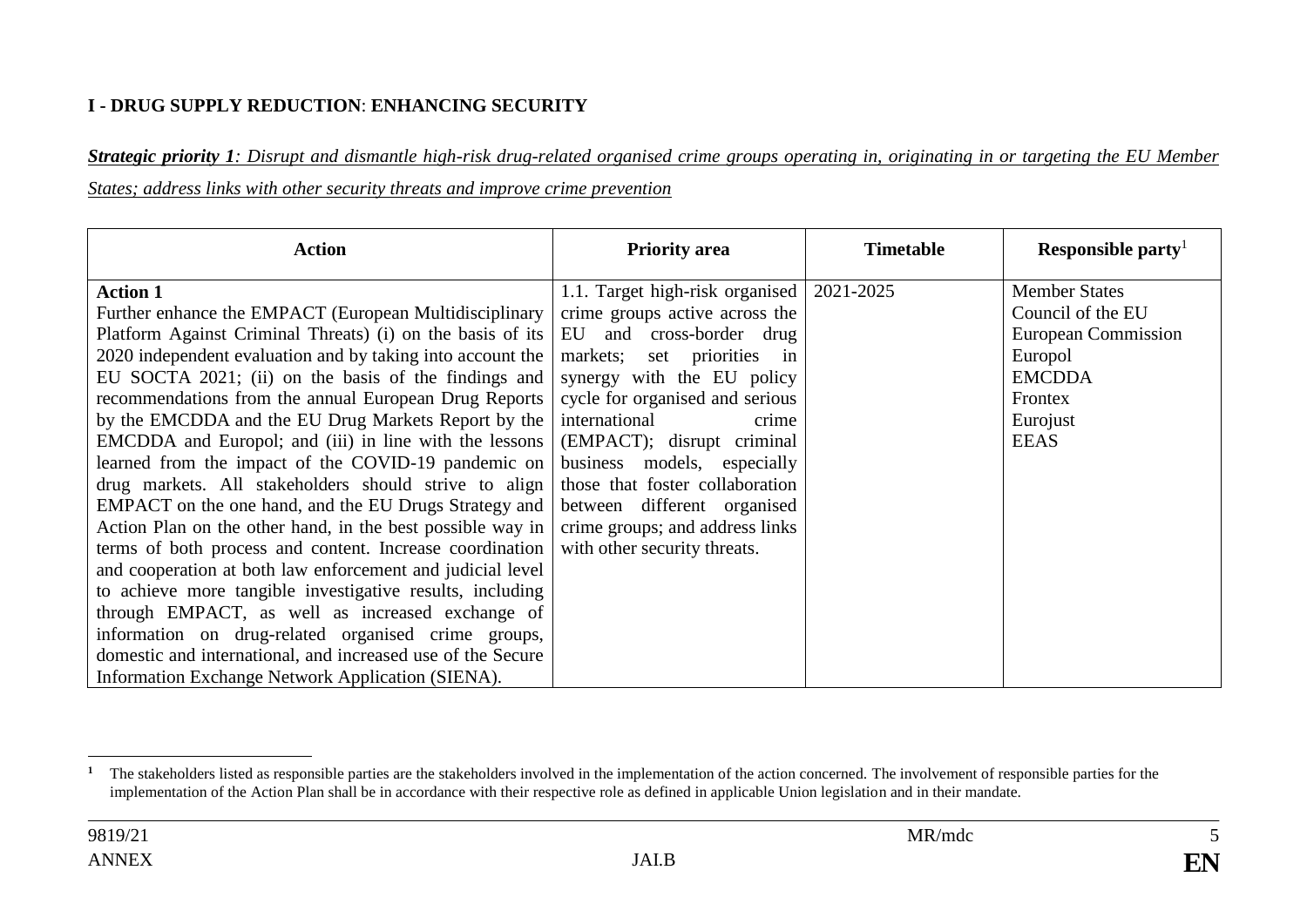| <b>Action</b>                                                                                                                                                                                                                                                                                                                                                                                                                                                                                                                                                                                                                                                                                                                                              | <b>Priority area</b>                                                                                                                                            | <b>Timetable</b> | Responsible party <sup>1</sup>                                                                                                     |
|------------------------------------------------------------------------------------------------------------------------------------------------------------------------------------------------------------------------------------------------------------------------------------------------------------------------------------------------------------------------------------------------------------------------------------------------------------------------------------------------------------------------------------------------------------------------------------------------------------------------------------------------------------------------------------------------------------------------------------------------------------|-----------------------------------------------------------------------------------------------------------------------------------------------------------------|------------------|------------------------------------------------------------------------------------------------------------------------------------|
| <b>Action 2</b><br>Reinforce information sharing and analysis between law<br>enforcement and other relevant agencies:<br>2.1 regarding illicit drug production, trafficking and<br>distribution. This should include i.a. immediate information<br>exchange between Member States in cases of seizures of<br>large quantities of drugs, identification of high-risk<br>criminals, criminal networks and structures, as well as<br>international references.<br>2.2 related to other forms of serious crime which are linked<br>to drug crime, such as violence, homicide, corruption,<br>money-laundering, trafficking in human beings, migrant<br>smuggling, trafficking of firearms and terrorism.                                                       | 1.1<br>1.2 Track, trace, freeze and<br>confiscate the proceeds of and<br>instruments used by organised<br>crime groups involved in the<br>illicit drug markets. | 2021-2025        | <b>Member States</b><br>Council of the EU<br>European Commission<br>Europol<br><b>EMCDDA</b><br>Frontex<br>Eurojust<br><b>EEAS</b> |
| <b>Action 3</b><br>Enhance investigations on drug related organised crime<br>groups and networks posing the highest security risk in the<br>EU through a high-value target selection process<br>established by the Member States with the support of<br>Europol. An integral part of such investigations should be<br>asset-tracing and financial investigations to lead to the<br>effective confiscation of proceeds of drug crime. Ensure<br>increased cooperation and coordination of operational<br>activities (such as controlled deliveries of drugs and joint<br>investigation teams) within the EU and between Member<br>States, relevant third countries and Europol; also increase<br>cooperation with Eurojust on related judicial prosecution. | 1.1<br>$\vert 1.2 \vert$                                                                                                                                        | 2021-2025        | <b>Member States</b><br>Council of the EU<br>European Commission<br>Europol<br>Eurojust                                            |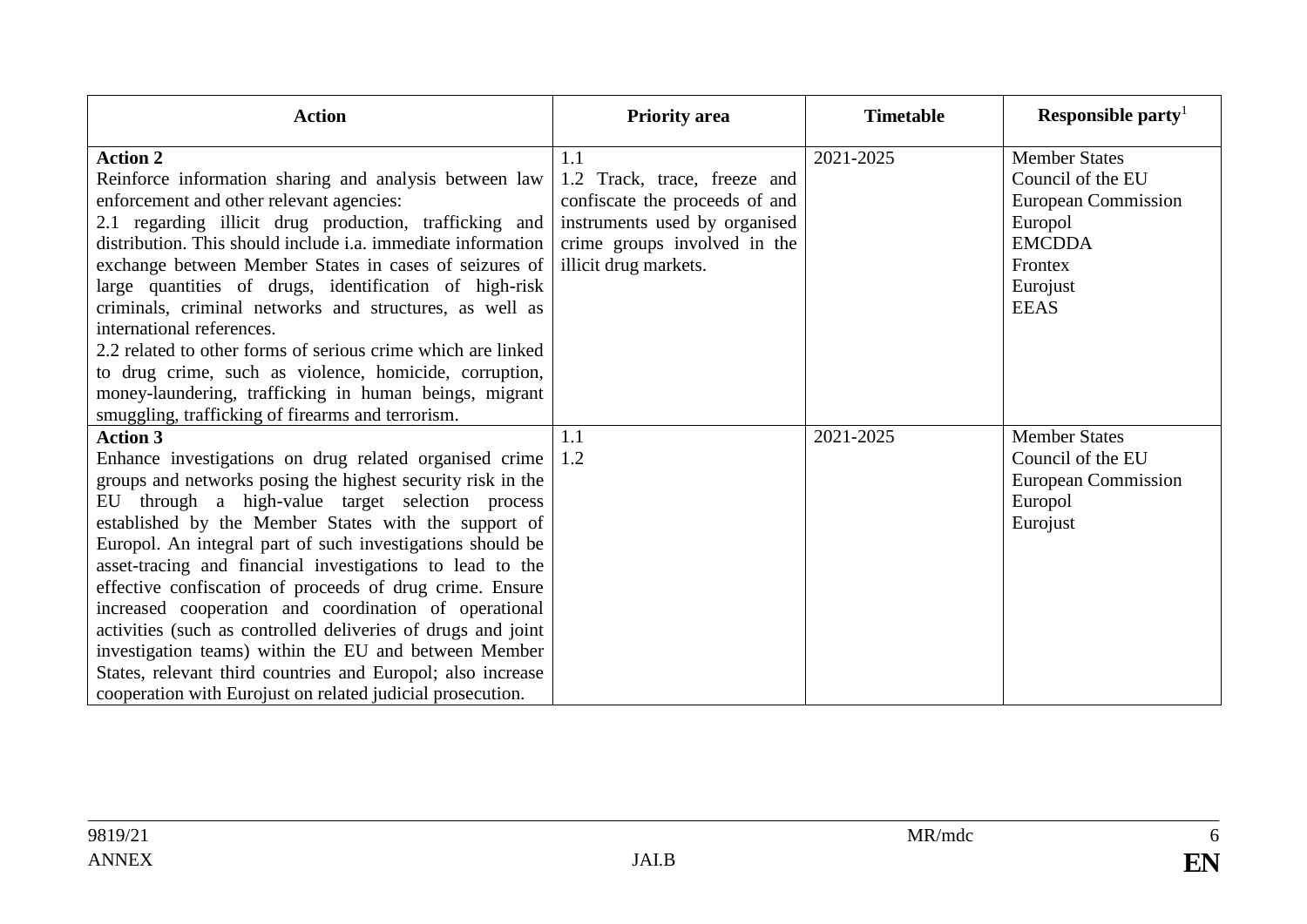| <b>Action</b>                                                                                                                                                                                                                                                                                                                                                                                                                                                                                                                                                                                                                                                                                                                                                                                                                                                                                                                                                                                                                                                         | <b>Priority area</b> | <b>Timetable</b> | Responsible party <sup>1</sup>                                                                          |
|-----------------------------------------------------------------------------------------------------------------------------------------------------------------------------------------------------------------------------------------------------------------------------------------------------------------------------------------------------------------------------------------------------------------------------------------------------------------------------------------------------------------------------------------------------------------------------------------------------------------------------------------------------------------------------------------------------------------------------------------------------------------------------------------------------------------------------------------------------------------------------------------------------------------------------------------------------------------------------------------------------------------------------------------------------------------------|----------------------|------------------|---------------------------------------------------------------------------------------------------------|
| <b>Action 4</b><br>Ensure that Member States give competent authorities swift<br>access to financial information to allow them to carry out<br>effective financial investigations of drug-related organised<br>crime groups, including by: (i) making full use of<br>information held by Financial Intelligence Units (FIUs)<br>under the conditions laid down by the Directive on the use<br>of financial information (Directive (EU) 2019/1153); (ii)<br>making more effective use of information gathered by<br>Asset Recovery Offices to identify and track profits linked<br>to drug trafficking, with a view to their possible subsequent<br>freezing and confiscation; (iii) strengthening their<br>cooperation with prosecutors and judges ultimately<br>responsible for applying for and issuing the necessary<br>freezing and confiscation orders and warrants for search<br>and seizure. Increase training for law enforcement and<br>judicial investigators and the local and regional specialised<br>units dedicated to the seizures of criminal assets. | 1.2                  | 2021-2025        | <b>Member States</b><br>Council of the EU<br><b>European Commission</b><br>Europol<br>Eurojust<br>Cepol |
| <b>Action 5</b><br>Increase active and reciprocal cooperation and establish<br>better links between tax/customs authorities and law<br>enforcement in order to (i) enhance investigations, (ii)<br>detect trade-based money-laundering activities; (iii) disrupt<br>criminal activities and (iv) stop profits from drug markets<br>going back into furthering criminal activities or into the<br>legal economy. Member States are encouraged to build<br>their expertise and resources on alternative banking and<br>money transfer systems used by drug-related organised<br>crime groups (e.g. Hawala).                                                                                                                                                                                                                                                                                                                                                                                                                                                             | 1.2                  | 2021-2025        | <b>Member States</b><br>Council of the EU<br><b>European Commission</b><br>Europol                      |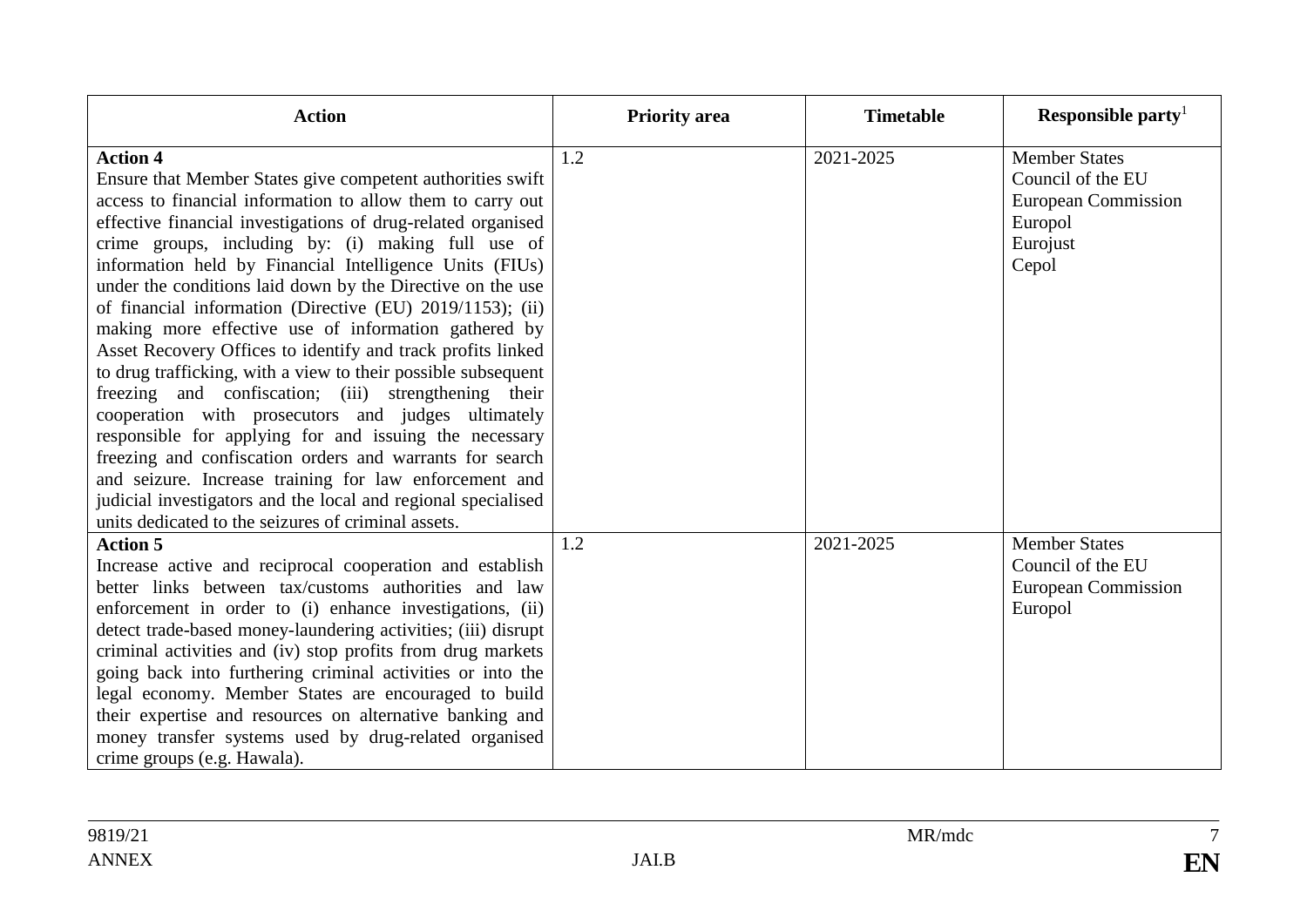| <b>Action</b>                                                                                                                                                                                                                                                                                                                                                                                                                                                                                                                                                                                                                                                                                                | <b>Priority area</b> | <b>Timetable</b> | Responsible party                                                                                             |
|--------------------------------------------------------------------------------------------------------------------------------------------------------------------------------------------------------------------------------------------------------------------------------------------------------------------------------------------------------------------------------------------------------------------------------------------------------------------------------------------------------------------------------------------------------------------------------------------------------------------------------------------------------------------------------------------------------------|----------------------|------------------|---------------------------------------------------------------------------------------------------------------|
| <b>Action 6</b><br>Identify and prioritise cooperation with high-risk countries<br>from a drug production and smuggling perspective in an<br>effort to facilitate Member States' access to financial and<br>other information in order to strengthen the capacity of the<br>competent authorities to investigate and prosecute drug-<br>related crime and conduct financial investigations, and<br>subsequently, to track and trace drugs-related criminal<br>proceeds and ensure that EU-based seizure and confiscation<br>orders are executed.                                                                                                                                                             | 1.2                  | 2021-2025        | Council of the EU<br><b>Member States</b><br><b>European Commission</b><br>Europol<br>Eurojust<br><b>EEAS</b> |
| <b>Action 7</b><br>Improve possibilities to tackle encryption in line with the<br>resolution on security through encryption and security<br>despite encryption adopted by the Council in December<br>2020, and other new technology-related methods employed<br>by organised crime groups active in the drug markets to<br>avoid detection and hide their communications. In this<br>context, Europol analytical and technical capacities to<br>support the Member States in this area should be<br>strengthened and mutual legal assistance should<br>be<br>facilitated and strengthened, in particular regarding<br>standard measures (e.g. subscriber identification) to<br>improve information exchange. | 1.1<br>1.2           | 2021-2025        | <b>Member States</b><br>Council of the EU<br><b>European Commission</b><br>Europol<br>Eurojust                |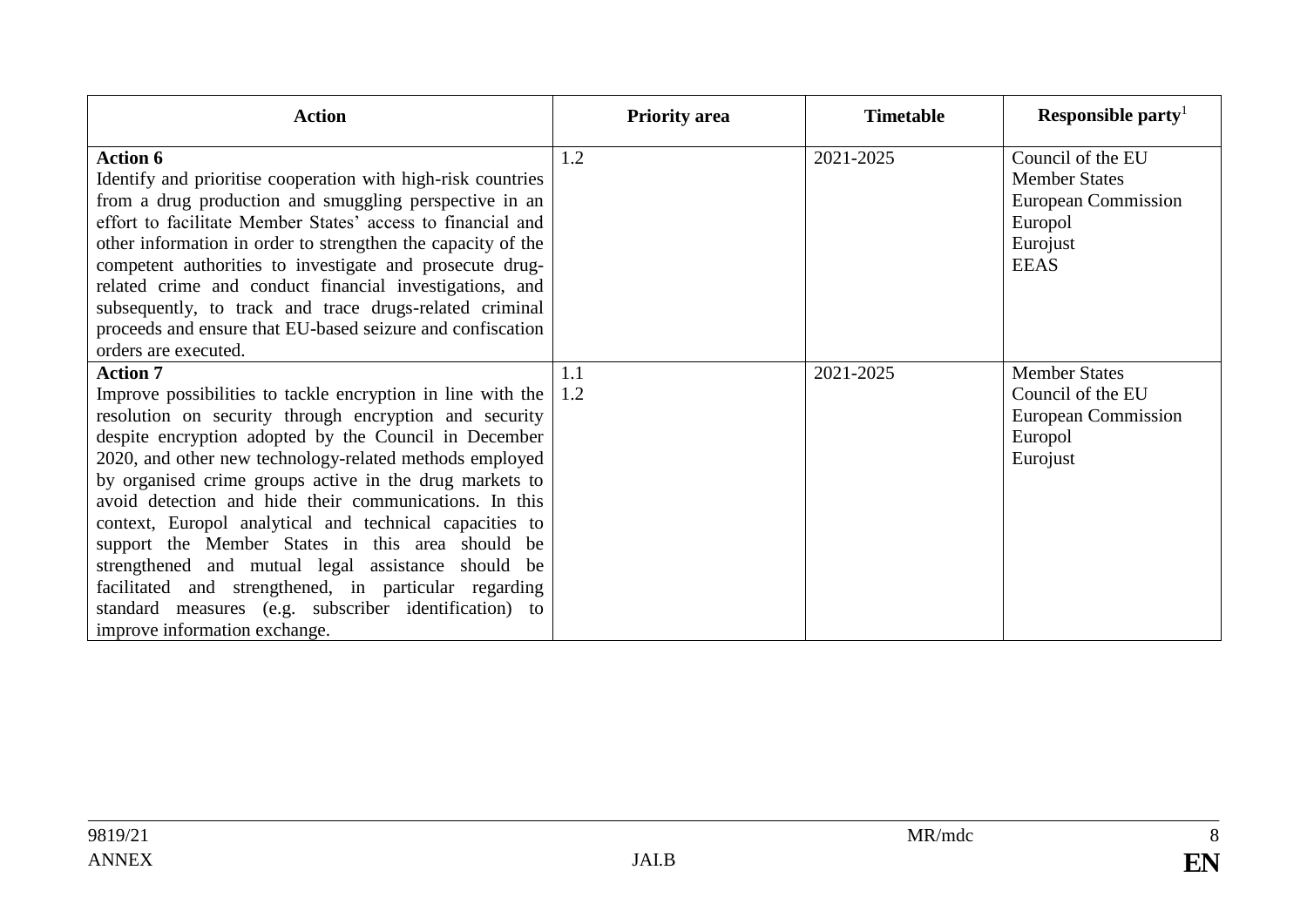| <b>Action</b>                                                                                                                                                                                                                                                                                                                                                                                                                                                                                                                                                                                                                                                     | <b>Priority area</b>                                                                                                                                                                                                                                                          | <b>Timetable</b> | Responsible party                                                                                 |
|-------------------------------------------------------------------------------------------------------------------------------------------------------------------------------------------------------------------------------------------------------------------------------------------------------------------------------------------------------------------------------------------------------------------------------------------------------------------------------------------------------------------------------------------------------------------------------------------------------------------------------------------------------------------|-------------------------------------------------------------------------------------------------------------------------------------------------------------------------------------------------------------------------------------------------------------------------------|------------------|---------------------------------------------------------------------------------------------------|
| <b>Action 8</b><br>Following the effective confiscation of assets, take into $\vert 1.2 \rangle$<br>consideration the safe and secure reuse of seized and<br>confiscated instrumentalities in support of drug demand and<br>supply reduction measures, in accordance with national<br>legislation. The European Commission will further consider<br>the effective confiscation of assets within the scope of the<br>possible revision of the Directive on the freezing and<br>confiscation of instrumentalities and proceeds of crime in<br>the European Union (Directive 2014/42/EU).                                                                            | 1.1                                                                                                                                                                                                                                                                           | 2021-2025        | <b>European Commission</b><br>Council of the EU<br><b>Member States</b>                           |
| <b>Action 9</b><br>(i) Promote and support the work and best practices of the<br>European Crime Prevention Network (EUCPN) and other<br>relevant projects with a view to reducing recidivism among<br>young drug-related crime offenders; (ii) encourage<br>comprehensive<br>evidence-based<br>strategies<br>in<br>neighbourhoods that experience high levels of drug<br>availability and drug-related crime and (iii) support<br>measures that create a more protective environment for<br>communities affected by the consumption and sale of drugs<br>or drug-related crime, in accordance with internationally<br>recognised quality standards <sup>2</sup> . | 1.3 Prevent drug related crime<br>with particular focus on the<br>need to counter violence, limit<br>corruption and address the<br>exploitation of vulnerable<br>groups by addressing the<br>underlying factors that lead to<br>their involvement in illicit drug<br>markets. | 2021-2025        | <b>EUCPN</b><br><b>Member States</b><br>Council of the EU<br>European Commission<br><b>EMCDDA</b> |

 $\overline{a}$ **<sup>2</sup>** UNODC/WHO International Standards on Drug Use Prevention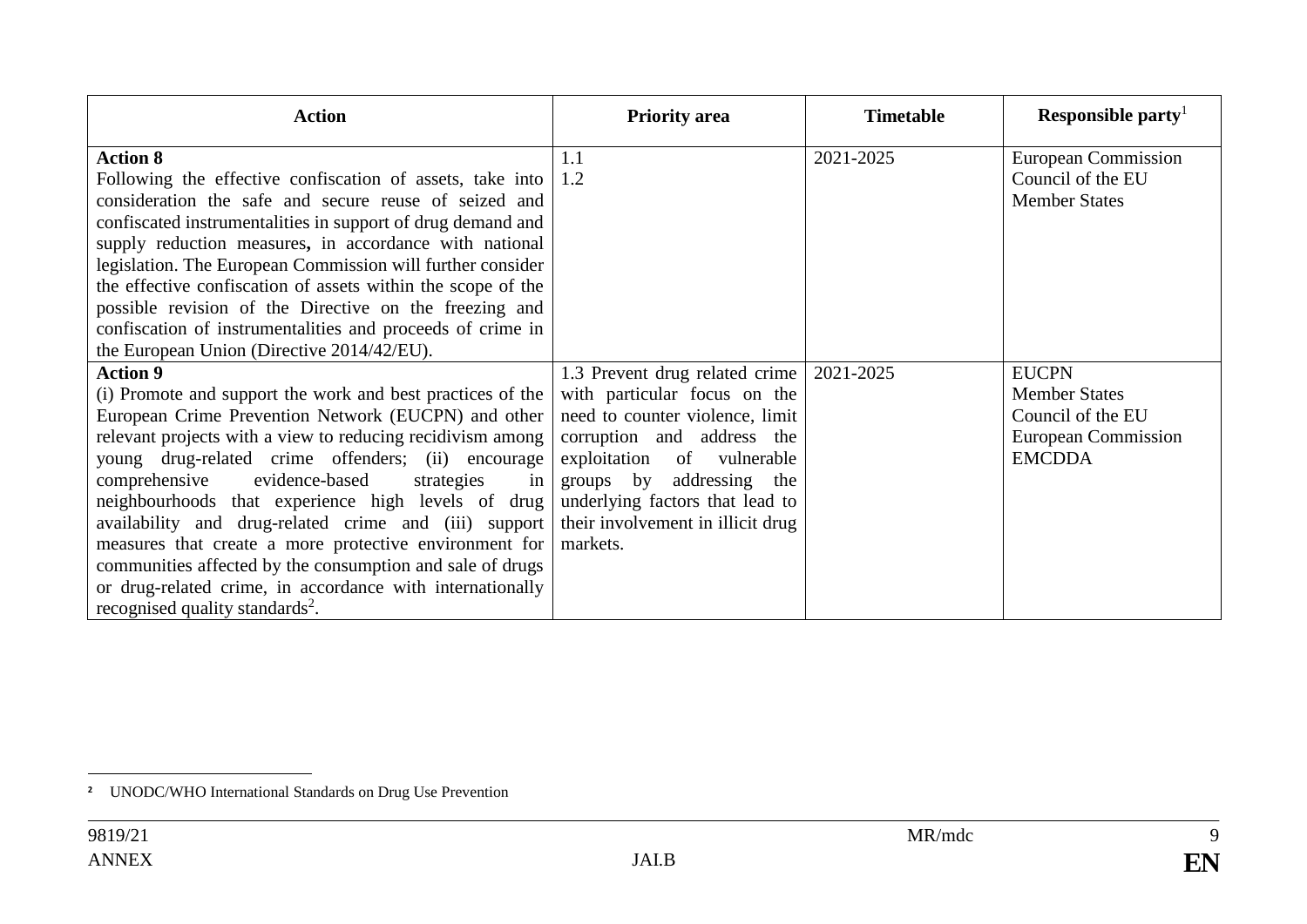#### *Strategic priority 2: Increase the detection of illicit wholesale trafficking of drugs and drug precursors at EU points of entry and exit*

| <b>Action</b>                                                                                                                                                                                                                                                                                                                                                                                                                                                                                                                                                                                                                                                                                                               | <b>Priority area</b>                                                                                                                    | <b>Timetable</b> | <b>Responsible party</b>                                                               |
|-----------------------------------------------------------------------------------------------------------------------------------------------------------------------------------------------------------------------------------------------------------------------------------------------------------------------------------------------------------------------------------------------------------------------------------------------------------------------------------------------------------------------------------------------------------------------------------------------------------------------------------------------------------------------------------------------------------------------------|-----------------------------------------------------------------------------------------------------------------------------------------|------------------|----------------------------------------------------------------------------------------|
| <b>Action 10</b><br>Support activities at drug trafficking entry and exit points<br>by reinforcing and promoting the establishment of police<br>and customs risk analysis, investigation methods, and other<br>relevant policies, controls and procedures to counter drug<br>trafficking. Ensure structured coordination and cooperation<br>as well as exchange in real time of crime intelligence and<br>coordinated investigations in the EU by using the services<br>of relevant EU agencies such as Europol and Frontex to<br>support Member States. Member States should also ensure<br>that real-time information exchange among competent<br>authorities at the entry/exit points is directly connected to<br>SIENA. | 2.1 Counter the smuggling of<br>drugs and drug precursors in<br>and out of the EU by using<br>established legitimate trade<br>channels. | 2021-2025        | <b>Member States</b><br>Council of the EU<br>European Commission<br>Europol<br>Frontex |
| <b>Action 11</b><br>Support Member States in the development of effective<br>screening technologies capable of detecting drugs and drug<br>precursors for containers, trucks and ships, focusing on<br>major ports, airports, train stations and major land border<br>crossings.                                                                                                                                                                                                                                                                                                                                                                                                                                            | 2.1                                                                                                                                     | 2021-2025        | <b>Member States</b><br>Council of the EU<br>European Commission<br>Europol<br>Frontex |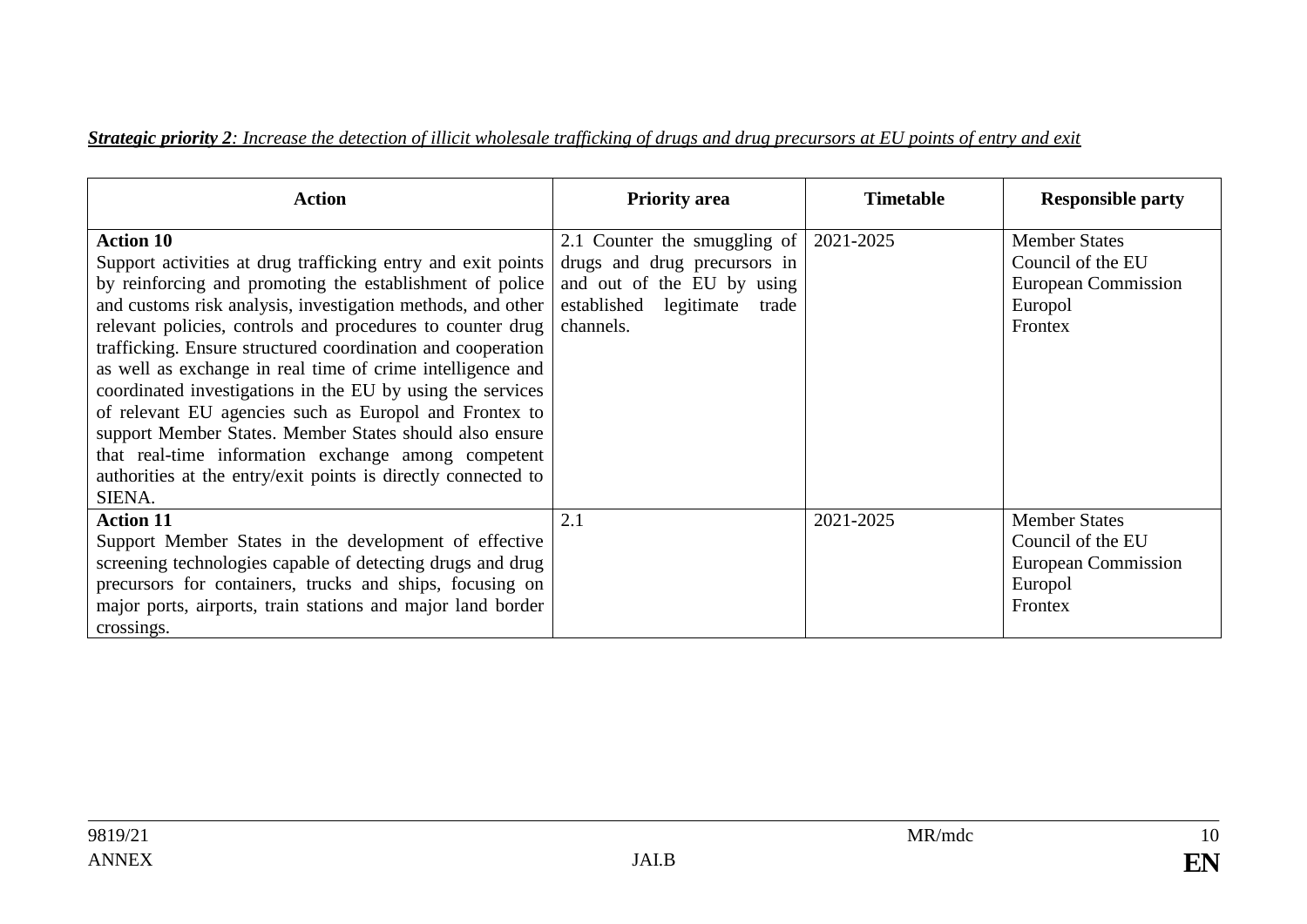| <b>Action</b>                                                                                                                                                                                                                                                                                                                                                                                                                                                                                                                                                                                                                                                                                                             | <b>Priority</b> area                                                                                                                                                                                            | <b>Timetable</b> | <b>Responsible party</b>                                                                                                 |
|---------------------------------------------------------------------------------------------------------------------------------------------------------------------------------------------------------------------------------------------------------------------------------------------------------------------------------------------------------------------------------------------------------------------------------------------------------------------------------------------------------------------------------------------------------------------------------------------------------------------------------------------------------------------------------------------------------------------------|-----------------------------------------------------------------------------------------------------------------------------------------------------------------------------------------------------------------|------------------|--------------------------------------------------------------------------------------------------------------------------|
| <b>Action 12</b><br>Improve structured coordination and cooperation between<br>customs and Frontex, Europol and EMCDDA within their<br>respective mandates, as well as exchange of customs<br>information, to be interoperable and combined with that of<br>law enforcement and border control, where appropriate.<br>Increase the customs expertise within Europol, and<br>reinforce the capability of Frontex border guards to detect<br>drug trafficking at the EU's borders.                                                                                                                                                                                                                                          | 2.1                                                                                                                                                                                                             | 2021-2025        | <b>Member States</b><br>Council of the EU<br><b>European Commission</b><br>Europol<br>Frontex<br><b>EMCDDA</b>           |
| <b>Action 13</b><br>Establish the necessary links and cooperation with the<br>relevant civil aviation and maritime authorities, where<br>appropriate through formal agreements, in order to ensure<br>effective and efficient investigations and detection of drugs<br>at airports and ports, taking into account relevant<br>international regulation and instruments issued by the<br>International Labour Organization, International Maritime<br>Organization and International Civil Aviation Organization.<br>Strengthen international cooperation with maritime and<br>civil aviation authorities in key partner countries along<br>major drug trafficking routes, where appropriate through<br>formal agreements. | 2.1<br>2.2<br>Increase monitoring of<br>border crossings that are not<br>part of established trade<br>channels to more effectively<br>prevent illicit or undeclared<br>crossings of the EU external<br>borders. | 2021-2025        | <b>Member States</b><br>Council of the EU<br><b>European Commission</b><br>Europol<br>Frontex<br><b>EEAS</b>             |
| <b>Action 14</b><br>Continue financing and providing the Maritime Analysis<br>and Operation Centre - Narcotics (MAOC-N) with a<br>sustainable long-term governance model. Ensure exchange<br>of information and cooperation with the relevant EU<br>agencies.                                                                                                                                                                                                                                                                                                                                                                                                                                                             | 2.2.                                                                                                                                                                                                            | 2021-2025        | <b>European Commission</b><br>MAOC-N<br><b>Member States</b><br>Council of the EU<br>Europol<br>Frontex<br><b>EMCDDA</b> |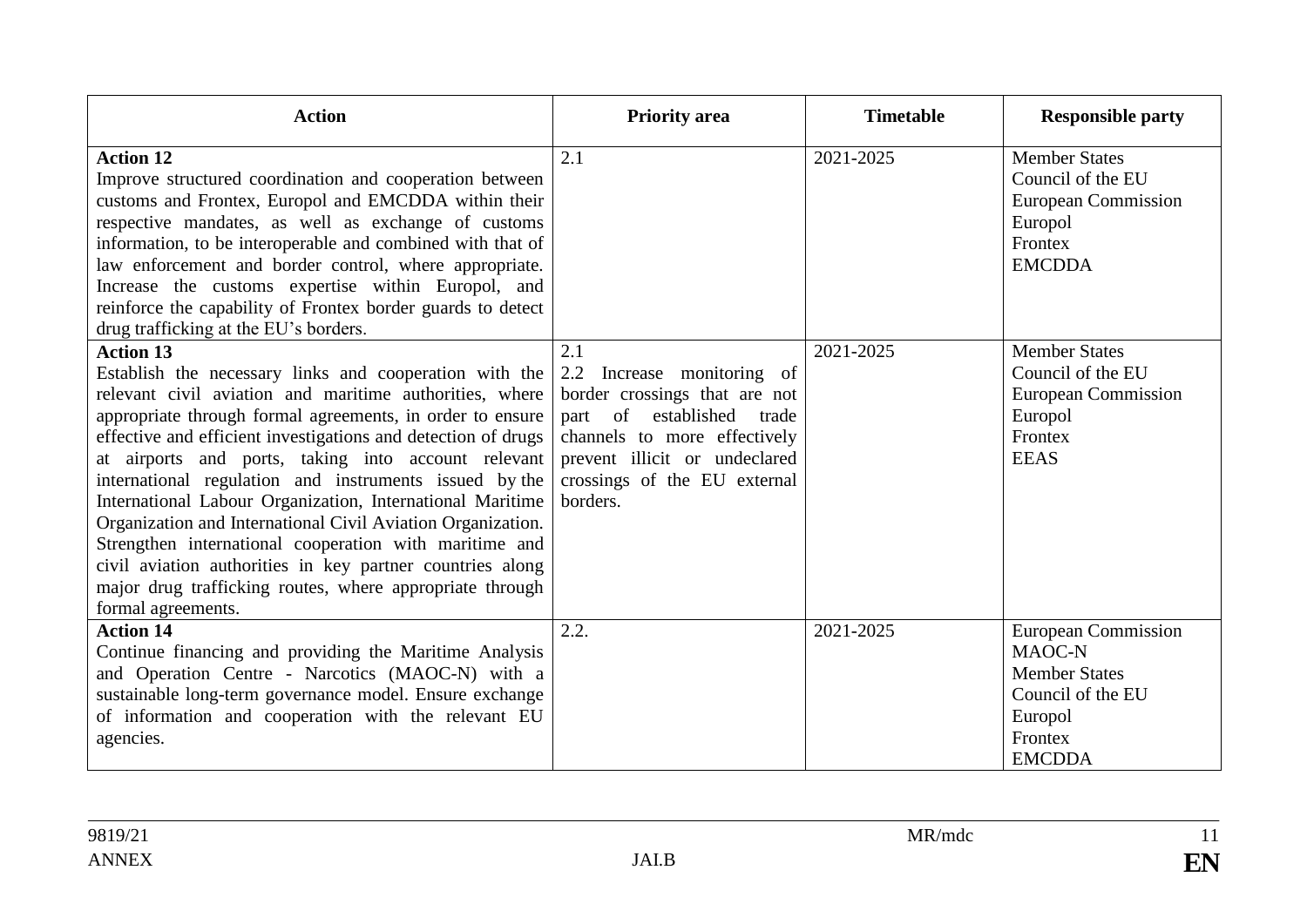| <b>Action</b>                                                                                                                                                                                                                                                                                                                                                                                                                                                                                                                                                                                         | <b>Priority area</b> | <b>Timetable</b> | <b>Responsible party</b>                                                                                               |
|-------------------------------------------------------------------------------------------------------------------------------------------------------------------------------------------------------------------------------------------------------------------------------------------------------------------------------------------------------------------------------------------------------------------------------------------------------------------------------------------------------------------------------------------------------------------------------------------------------|----------------------|------------------|------------------------------------------------------------------------------------------------------------------------|
| <b>Action 15</b><br>Further develop the drug intelligence fusion platform at<br>Europol, including links with relevant EU agencies and<br>MAOC-N, and enhance information exchange and<br>investigative actions with third countries and regions<br>constituting major source or transit hubs for drugs affecting<br>Member States, in accordance with applicable legislation.<br>Use the services of Europol to support and promote related<br>activities and to facilitate information exchange with<br>Member States' bilateral liaison officers already placed at<br>the geographical drugs hubs. | 2.2                  | 2021-2025        | <b>European Commission</b><br>Europol<br>Frontex<br>MAOC-N<br><b>Member States</b><br>Council of the EU<br><b>EEAS</b> |
| <b>Action 16</b><br>Conclude agreements between the European Union and<br>third countries where drug trafficking hubs are located,<br>enabling relevant EU agencies such as Europol and Frontex<br>to exchange information and data, including personal and<br>operational data, where appropriate.                                                                                                                                                                                                                                                                                                   | 2.2                  | 2021-2025        | <b>European Commission</b><br>Europol<br>Frontex<br>Council of the EU<br><b>EEAS</b>                                   |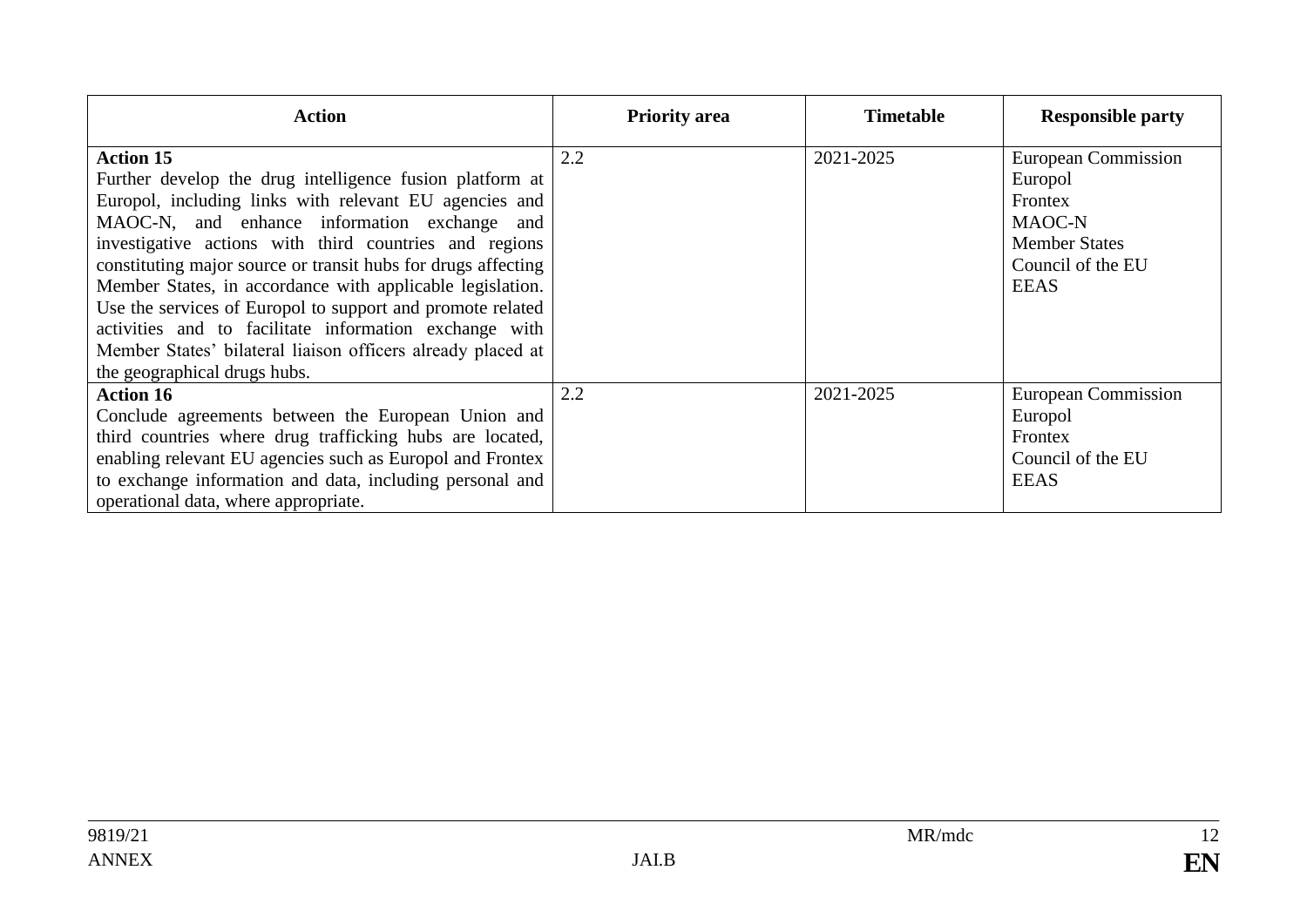*Strategic priority 3: Tackle the exploitation of logistical and digital channels for medium- and small-volume illicit drug distribution and increase seizures of illicit substances smuggled through these channels in close cooperation with the private sector*

| <b>Action</b>                                                                                                                                                                                                                                                                                                                                                                   | <b>Priority area</b>                                              | <b>Timetable</b> | <b>Responsible party</b>                                                                            |
|---------------------------------------------------------------------------------------------------------------------------------------------------------------------------------------------------------------------------------------------------------------------------------------------------------------------------------------------------------------------------------|-------------------------------------------------------------------|------------------|-----------------------------------------------------------------------------------------------------|
| <b>Action 17</b><br>Monitor internet and darknet marketplaces for drugs by<br>implementing the preparatory action proposed by the<br>European Parliament on 24/7 monitoring of the darknet to<br>ensure comprehensive results <sup>3</sup> . Reinforce EMCDDA's and<br>Europol's capacities in this area.                                                                       | 3.1. Tackle digitally enabled 2021-2025<br>illicit drug markets.  |                  | European Commission<br><b>EMCDDA</b><br>Europol<br><b>Member States</b><br>Council of the EU        |
| <b>Action 18</b><br>Operational feasibility analysis of how postal and express<br>services can detect and prevent distribution of illicit<br>substances in postal items <sup>4</sup> . Conclude Memoranda of<br>Understanding with the objective of enhancing cooperation<br>between law enforcement, customs, postal and express<br>services and electronic payment providers. | 3.2. Target drugs trafficking<br>via postal and express services. | 2021-2025        | <b>European Commission</b><br>Council of the EU<br><b>Member States</b><br>Europol<br><b>EMCDDA</b> |

<sup>&</sup>lt;sup>3</sup> For details, see Item 18 02 77 04 — Preparatory action — EU-coordinated Darknet monitoring to counter criminal activities, on page 61 of Annex 3, PP/PA budgetary remarks.

<sup>4</sup> Postal item: an item addressed in the final form in which it is to be carried by a postal service provider. In addition to items of correspondence, such items also include, for instance, books, catalogues, newspapers, periodicals and postal parcels containing merchandise with or without commercial value.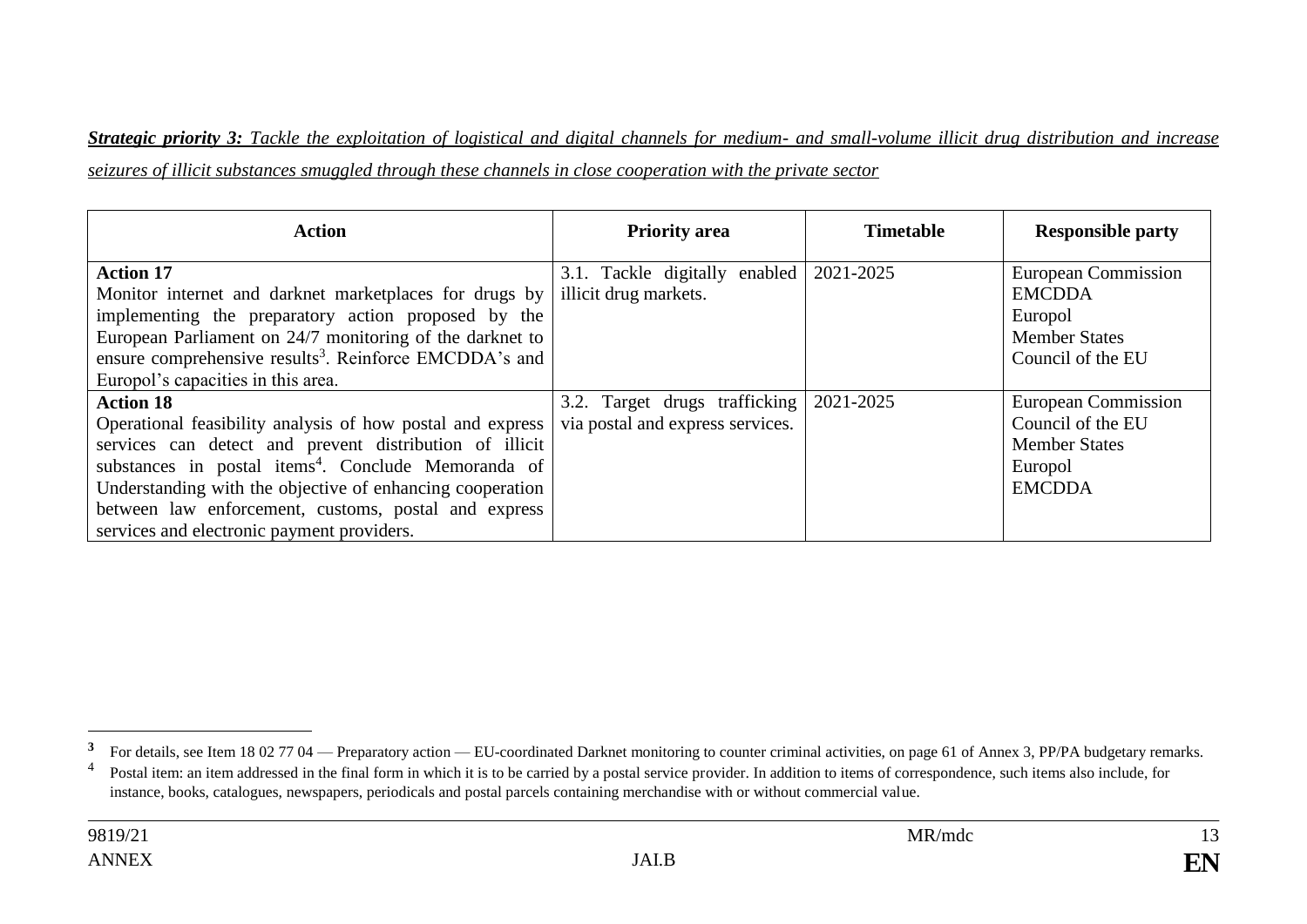| Action                                                                                                                                                                                                                                                                                                                                                                                                                                      | <b>Priority area</b>                                                                                                                                  | <b>Timetable</b> | <b>Responsible party</b>                                                                     |
|---------------------------------------------------------------------------------------------------------------------------------------------------------------------------------------------------------------------------------------------------------------------------------------------------------------------------------------------------------------------------------------------------------------------------------------------|-------------------------------------------------------------------------------------------------------------------------------------------------------|------------------|----------------------------------------------------------------------------------------------|
| <b>Action 19</b><br>Promote the development, use and exchange of best<br>practices and equipment among Member States on<br>monitoring of suspicious postal items by employing<br>solutions such as detection dogs and/or x-ray machines.<br>Notably, the role of new technologies and especially of<br>artificial intelligence should be examined, while preserving<br>the fundamental right of privacy of correspondence.                  | 3.2                                                                                                                                                   | 2021-2025        | <b>Member States</b><br>European Commission<br>Council of the EU                             |
| <b>Action 20</b><br>Raise awareness of the need to focus actions on drug<br>trafficking channels currently insufficiently monitored by<br>law enforcement, by establishing or reinforcing monitoring  <br>and investigation methods for smaller sea harbours and<br>fluvial ports, airfields, and train and bus stations. Involve<br>relevant EU agencies to support Member States in these<br>activities within their respective mandates. | 3.3. Reinforce monitoring and<br>investigation methods<br>for<br>fluvial<br>cross-EU rail<br>and<br>channels and<br>the<br>general<br>aviation space. | 2021-2025        | <b>Member States</b><br>Council of the EU<br>European Commission<br>Europol<br><b>EMCDDA</b> |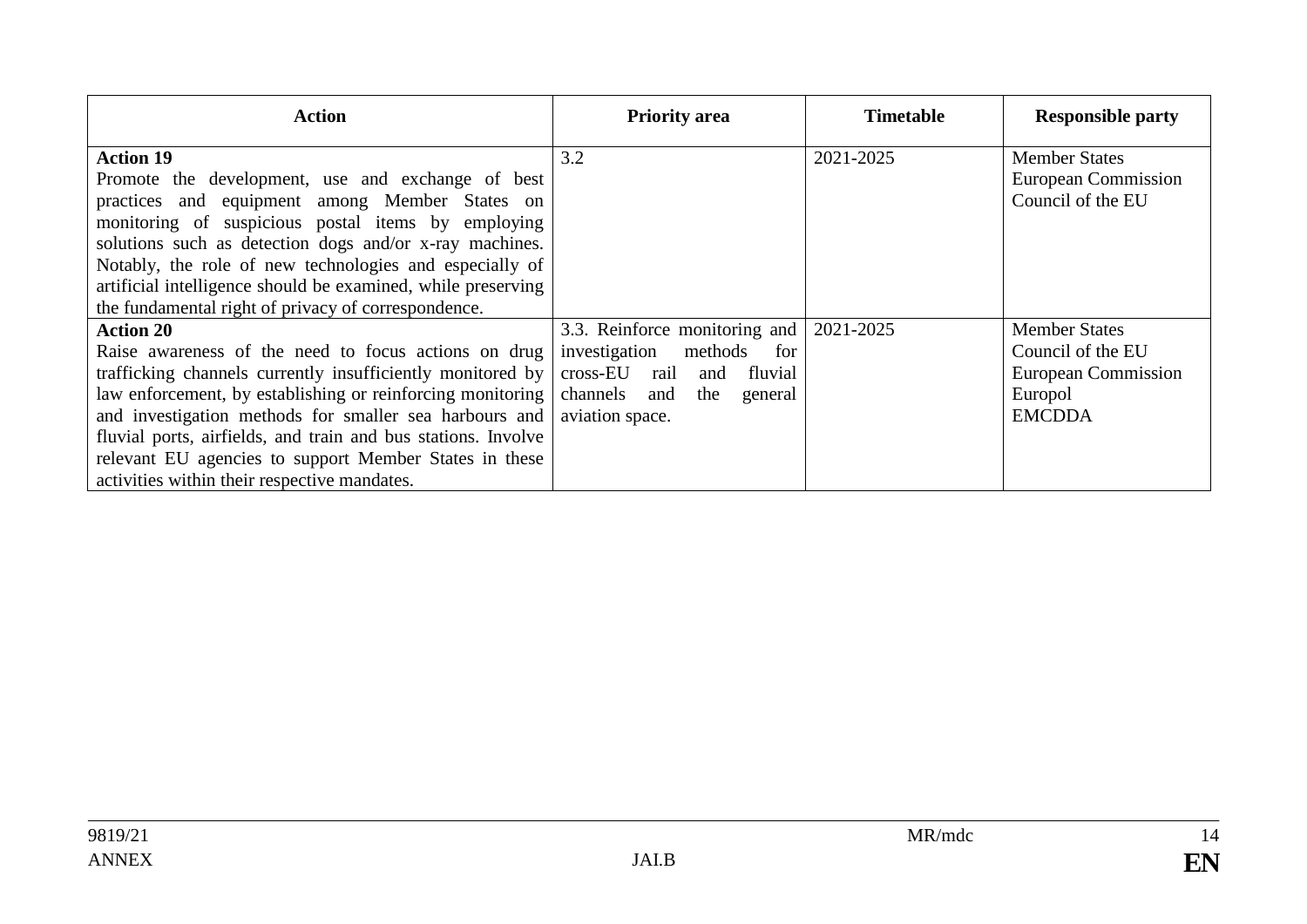# *Strategic priority 4: Dismantle illicit drug production and counter illicit cultivation; prevent the diversion and trafficking of drug precursors for illicit drug production; and address environmental damage*

| <b>Action</b>                                                                                                                                                                                                                                                                                                                                                                                                             | <b>Priority area</b>                                                                                                         | <b>Timetable</b> | <b>Responsible party</b>                                                |
|---------------------------------------------------------------------------------------------------------------------------------------------------------------------------------------------------------------------------------------------------------------------------------------------------------------------------------------------------------------------------------------------------------------------------|------------------------------------------------------------------------------------------------------------------------------|------------------|-------------------------------------------------------------------------|
| <b>Action 21</b><br>Identify, track and dismantle illicit drug producing facilities<br>in the EU, including by targeting precursors and designer<br>precursors, by improving and making better use of forensic<br>investigations and intelligence and by developing and<br>expanding detection techniques, making better use of<br>public-private partnerships and enhancing the reporting of<br>suspicious transactions. | 4.1. Counter illicit production<br>of synthetic drugs and illicit<br>cultivation of drugs.                                   | 2021-2025        | <b>Member States</b><br>European Commission<br>Europol<br><b>EMCDDA</b> |
| <b>Action 22</b><br>Consider launching a study assessing the effectiveness of<br>Council Framework Decision 2004/757/JHA of 25 October<br>2004 laying down minimum provisions on the constituent<br>elements of criminal acts and penalties in the field of illicit<br>drug trafficking, with a view to amending possibly outdated<br>aspects and strengthening areas as needed, including the<br>provisions on NPS.      | 4.1                                                                                                                          | 2021-2022        | European Commission<br><b>Member States</b>                             |
| <b>Action 23</b><br>Address the main challenges identified by the evaluation of<br>the drug precursors regulations, in particular the need to<br>address the challenge posed by designer precursors.                                                                                                                                                                                                                      | 4.2. Tackle the diversion and<br>trafficking of drug precursors<br>the<br>development<br>and<br>of<br>alternative chemicals. | 2021-2022        | <b>European Commission</b><br><b>Member States</b><br>Council of the EU |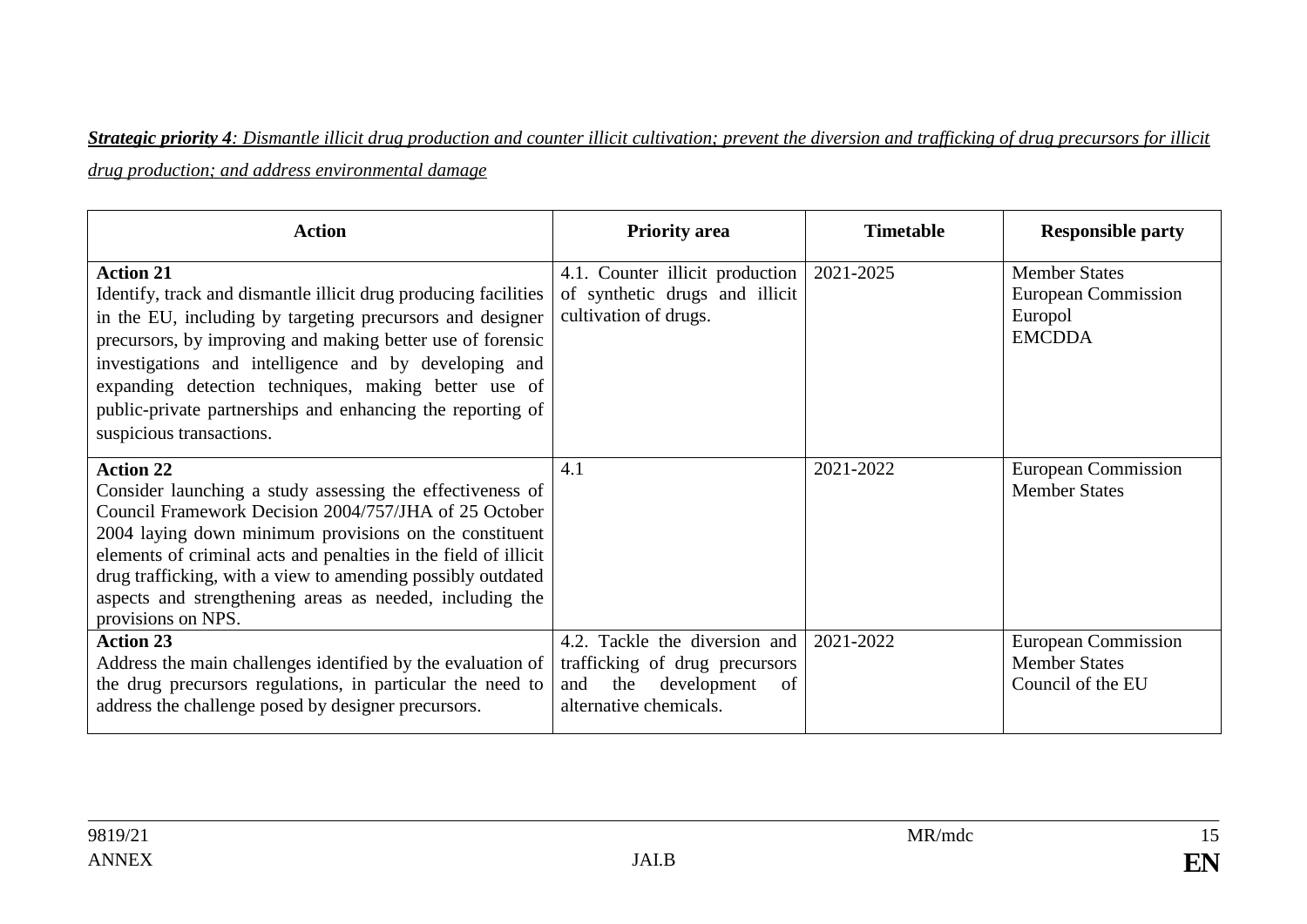| <b>Action</b>                                                                                                                                                                                                                                                                                                                                                                                                                                                                                                                                                                                                                                                                                                                                                                                                | <b>Priority area</b>                                                                             | <b>Timetable</b> | <b>Responsible party</b>                                                                                 |
|--------------------------------------------------------------------------------------------------------------------------------------------------------------------------------------------------------------------------------------------------------------------------------------------------------------------------------------------------------------------------------------------------------------------------------------------------------------------------------------------------------------------------------------------------------------------------------------------------------------------------------------------------------------------------------------------------------------------------------------------------------------------------------------------------------------|--------------------------------------------------------------------------------------------------|------------------|----------------------------------------------------------------------------------------------------------|
| <b>Action 24</b><br>Boost the operational activities of law enforcement<br>agencies and their cooperation with administrative<br>authorities and other relevant parties with regard to the<br>fight against environmental crime related to illicit drug<br>production and trafficking, the transfer, custody and storage<br>of drugs, precursors and seized equipment, and the<br>destruction and treatment of the waste produced, as well as<br>their associated costs where possible.<br>Develop detection technologies, information exchange and<br>coordinated investigations by involving relevant EU<br>agencies to support Member States, including to develop a<br>comprehensive method regarding the implementation and<br>coordination of efficient and environment-friendly disposal<br>of waste. | environmental<br>Address<br>4.3.<br>crime related to illicit drug<br>production and trafficking. | 2021-2025        | <b>Member States</b><br>Council of the EU<br>European Commission<br>Europol<br>Eurojust<br><b>EMCDDA</b> |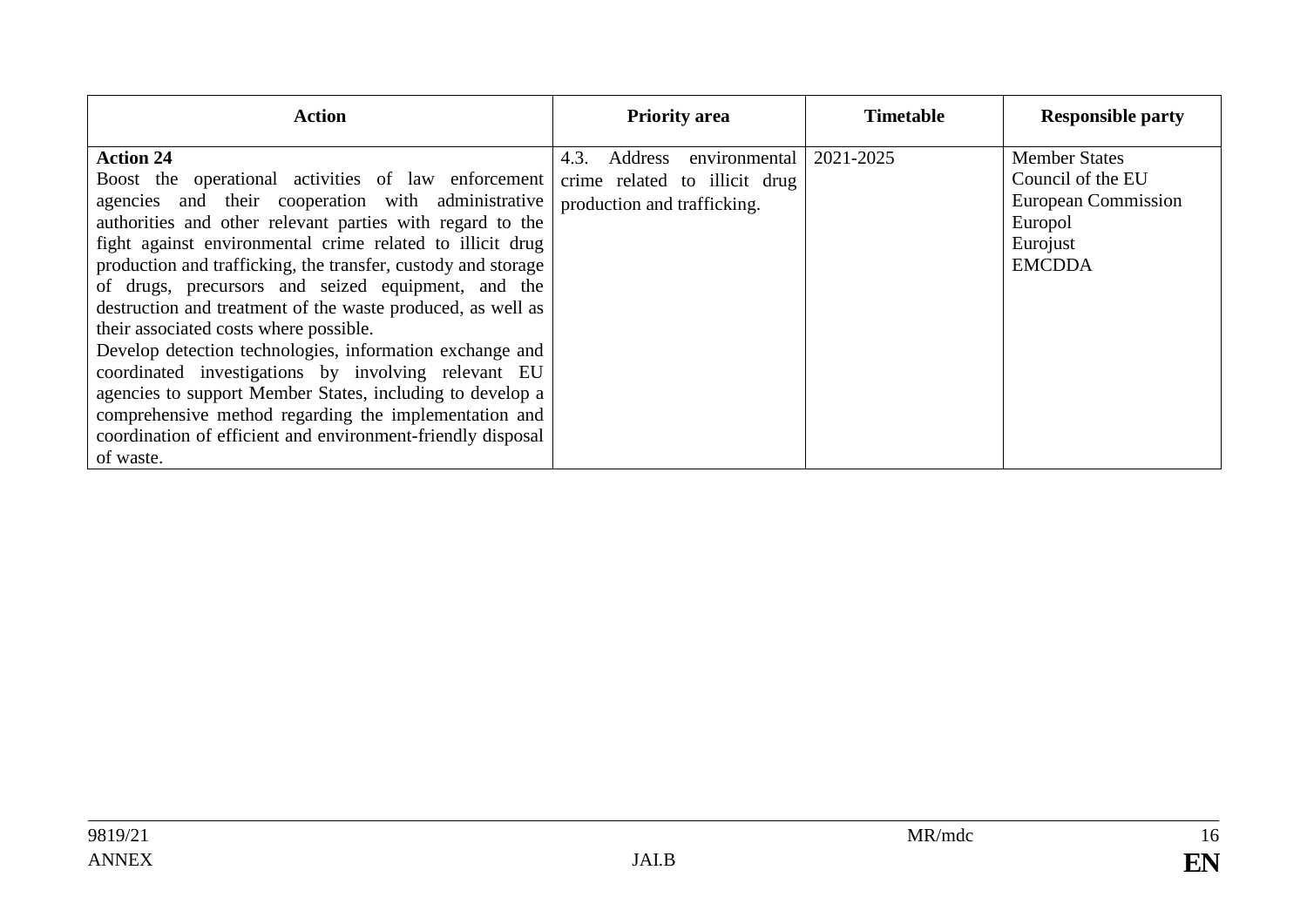#### **II - DRUG DEMAND REDUCTION: PREVENTION, TREATMENT AND CARE SERVICES**

#### *Strategic priority 5: Prevent drug use and raise awareness of the adverse effects of drugs*

| <b>Action</b>                                                                                                                                                                                                                                                                                                                                                                                                                                                                                                                                                         | <b>Priority area</b>                                                                                                                                                                                                                                                                                                       | <b>Timetable</b> | <b>Responsible party</b>                                                          |
|-----------------------------------------------------------------------------------------------------------------------------------------------------------------------------------------------------------------------------------------------------------------------------------------------------------------------------------------------------------------------------------------------------------------------------------------------------------------------------------------------------------------------------------------------------------------------|----------------------------------------------------------------------------------------------------------------------------------------------------------------------------------------------------------------------------------------------------------------------------------------------------------------------------|------------------|-----------------------------------------------------------------------------------|
| <b>Action 25</b><br>Implement and, where needed, increase the availability of<br>evidence-based environmental and universal prevention<br>interventions and strategies, based on life skills. These<br>should address the links between addictions to illegal, as<br>well as legal, substances and behavioural addictions.                                                                                                                                                                                                                                            | 5.1. Provide, implement and,<br>where needed, increase the<br>availability of evidence-based<br>environmental and universal<br>prevention interventions and<br>strategies for target groups and<br>environments, in order to<br>resilience<br>and<br>increase<br>life skills<br>strengthen<br>and<br>healthy life choices. | 2021-2025        | <b>Member States</b><br>Council of the EU<br>European Commission<br><b>EMCDDA</b> |
| <b>Action 26</b><br>Expand and promote cross-EU educational campaigns,<br>taking into consideration local and regional needs, targeted<br>at families, teachers, social workers and local decision<br>makers, to increase their knowledge and support them in<br>increasing health literacy and promoting positive<br>behaviour, a healthy lifestyle, and a safe environment for<br>young people and other groups, with the objective of<br>preventing them from taking illicit drugs and engaging in<br>risk behaviours and in drug market-related crime/activities. | 5.1                                                                                                                                                                                                                                                                                                                        | 2022-2025        | European Commission<br><b>EMCDDA</b> Member States<br>Council of the EU           |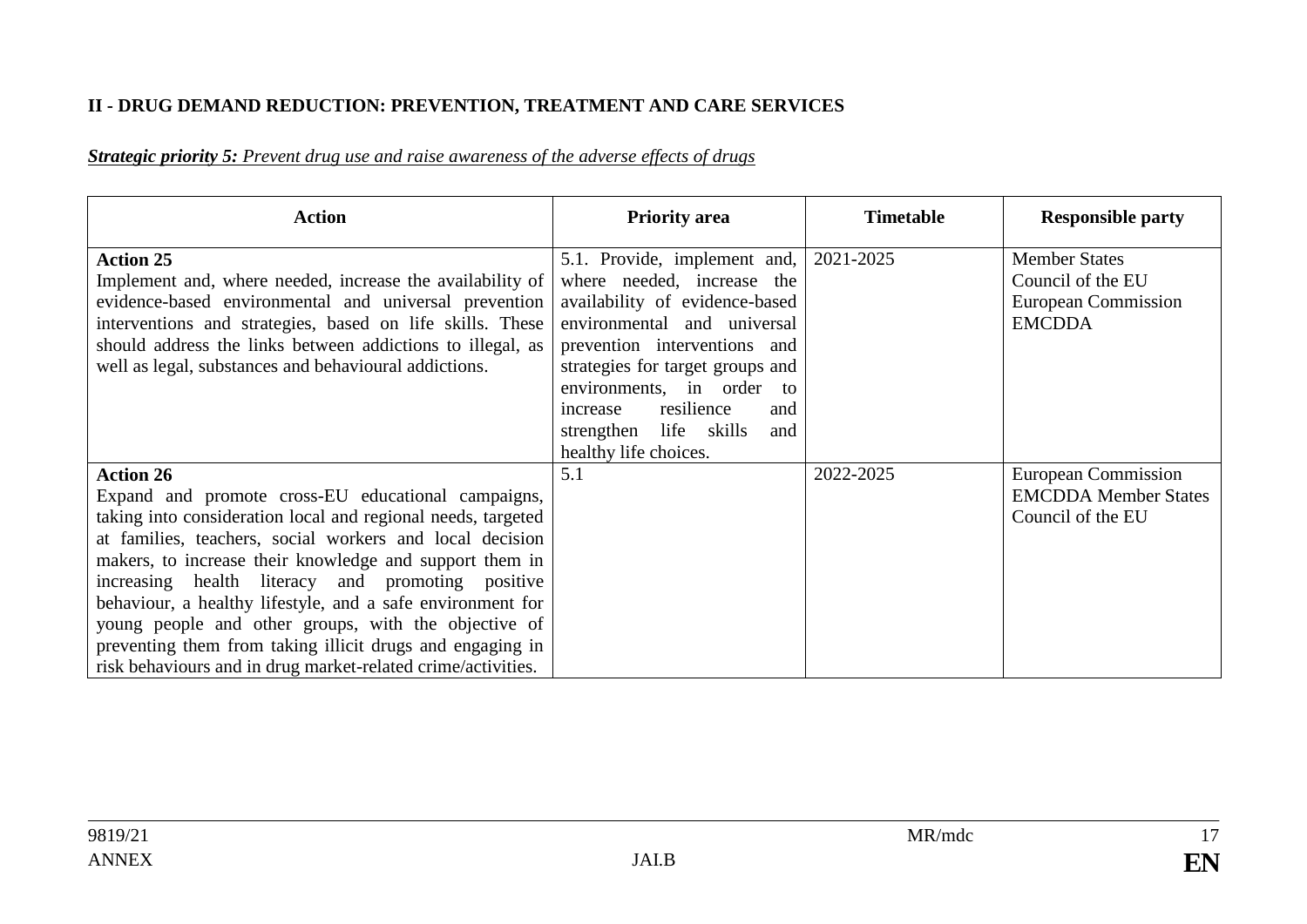| <b>Action</b>                                                                                                                                                                                                                                                                                                                                                                                                                                                                                                                                                                                                                                | <b>Priority area</b>                                                                     | <b>Timetable</b> | <b>Responsible party</b>                                                          |
|----------------------------------------------------------------------------------------------------------------------------------------------------------------------------------------------------------------------------------------------------------------------------------------------------------------------------------------------------------------------------------------------------------------------------------------------------------------------------------------------------------------------------------------------------------------------------------------------------------------------------------------------|------------------------------------------------------------------------------------------|------------------|-----------------------------------------------------------------------------------|
| <b>Action 27</b><br>Increase the availability of reliable information on<br>prevention, including effective models of prevention, as<br>available on the EMCDDA Best Practice Portal and<br>encourage the wider adoption of prevention programmes<br>that have proven to be effective, including innovative<br>activities with demonstrable effectiveness.                                                                                                                                                                                                                                                                                   | 5.1                                                                                      | 2022-2025        | <b>Member States</b><br>Council of the EU<br>European Commission<br><b>EMCDDA</b> |
| <b>Action 28</b><br>Promote the inclusion of preventive messages with where needed, increase the<br>demonstrable effectiveness in communication and social<br>media channels addressed to young people and other<br>vulnerable groups. Roll out targeted rapid alert risk interventions for young people<br>communications and intelligence notifications when and other vulnerable groups.<br>dangerous substances, including new psychoactive<br>substances (NPS), or other emerging threats appear on the<br>market including, where appropriate and in accordance<br>with national legislation, using information from drug<br>checking. | 5.2. Provide, implement and,<br>availability of evidence-based<br>targeted<br>prevention | 2021-2025        | European Commission<br><b>EMCDDA</b><br><b>Member States</b><br>Council of the EU |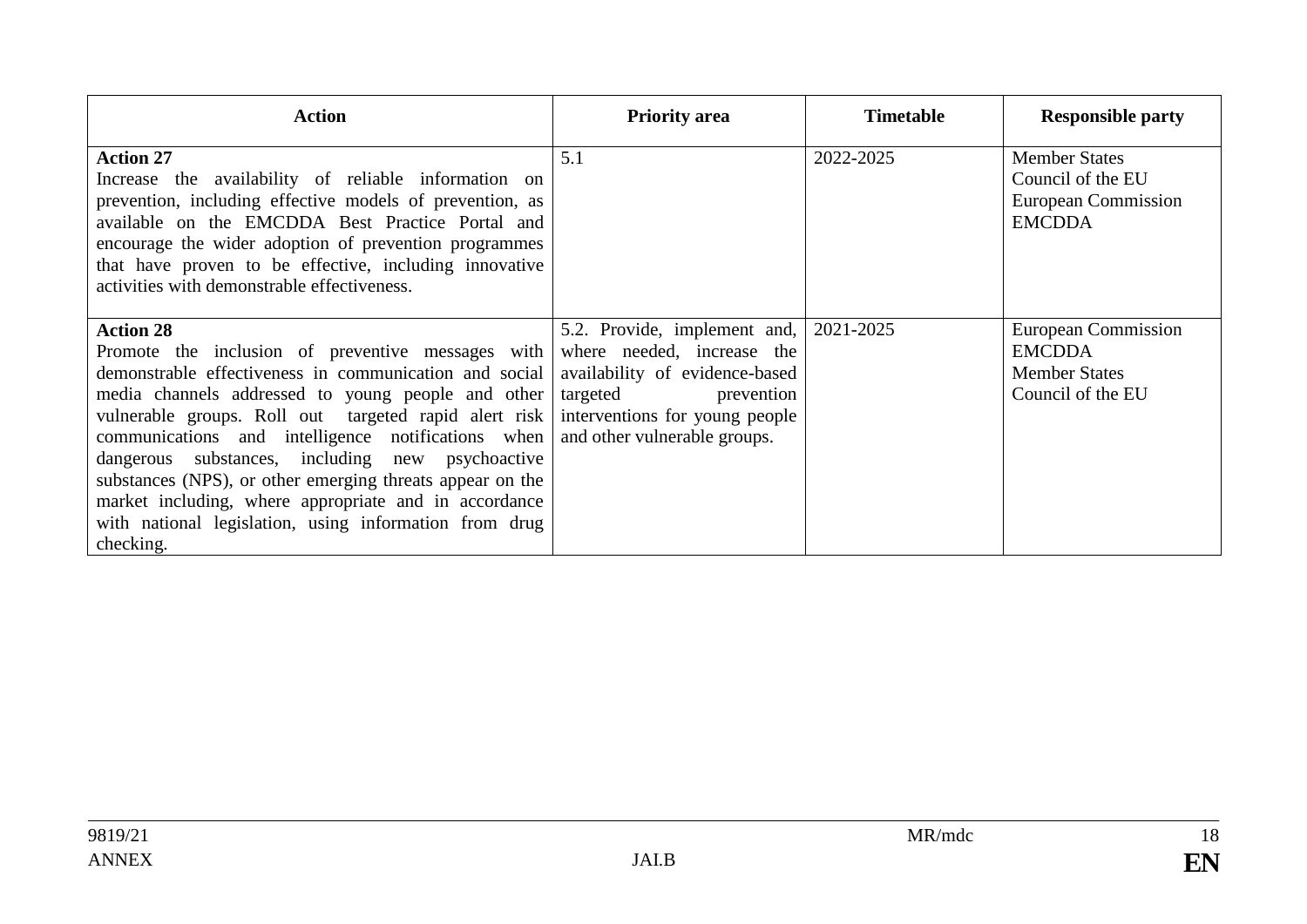| <b>Action</b>                                                                                                           | <b>Priority area</b>           | <b>Timetable</b> | <b>Responsible party</b>   |
|-------------------------------------------------------------------------------------------------------------------------|--------------------------------|------------------|----------------------------|
| <b>Action 29</b>                                                                                                        | 5.3. Provide, implement and,   | 2021-2025        | <b>Member States</b>       |
| Provide for and increase the partnership approach in the where needed, increase the                                     |                                |                  | Council of the EU          |
| provision of effective evidence-based selective and                                                                     | availability of evidence-based |                  | <b>European Commission</b> |
| indicated prevention measures to prevent the development                                                                | early intervention measures.   |                  | <b>EMCDDA</b>              |
| of risk behaviours and reduce progression into severe drug                                                              |                                |                  |                            |
| use disorders, among those experiencing multiple                                                                        |                                |                  |                            |
| disadvantages, such as homelessness, dual diagnosis,                                                                    |                                |                  |                            |
| migrants, refugees and victims of violence, including                                                                   |                                |                  |                            |
| gender-based violence. Also for young people in multiple                                                                |                                |                  |                            |
| settings, including schools, families and community, in                                                                 |                                |                  |                            |
| recreational and workplace settings, as well as people in                                                               |                                |                  |                            |
| high-risk environments Collaboration efforts should be                                                                  |                                |                  |                            |
| enabled between all stakeholders, including parents and                                                                 |                                |                  |                            |
| families, those working in education or family support                                                                  |                                |                  |                            |
| networks, youth services, student unions, sporting                                                                      |                                |                  |                            |
| organisations and networks of people who use drugs.                                                                     |                                |                  |                            |
| Implementation of these measures may rely on trained                                                                    |                                |                  |                            |
| professionals, in particular from primary healthcare, to<br>better identify substance use issues and include the use of |                                |                  |                            |
| brief and early interventions, and utilise novel digital health                                                         |                                |                  |                            |
|                                                                                                                         |                                |                  |                            |
| communication and the social media channels.                                                                            |                                |                  |                            |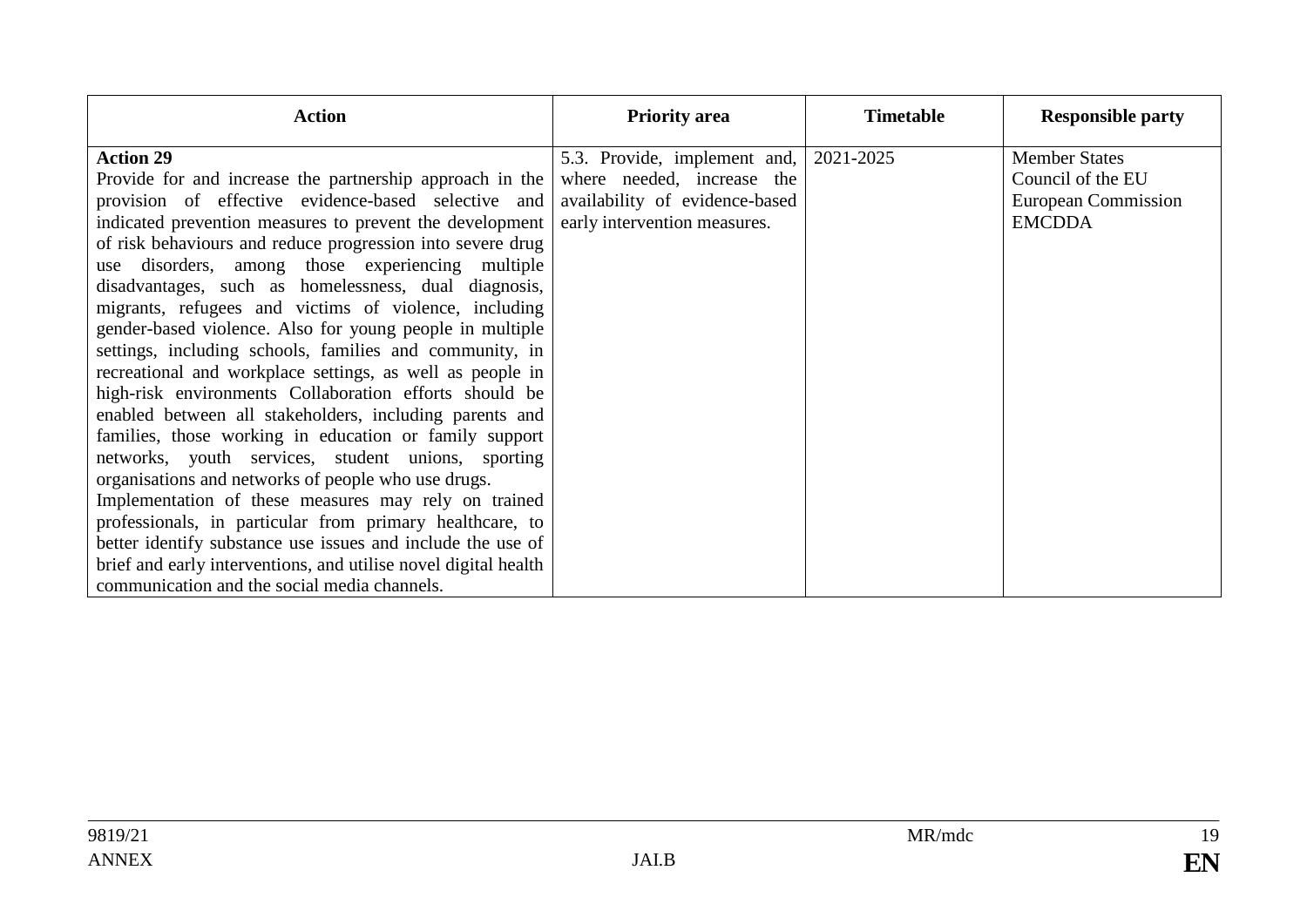| <b>Action</b>                                                                                                                                                                                                                                                                                                                                                                                                                                                                                                                                                                           | <b>Priority area</b>                                                                                                                                               | <b>Timetable</b> | <b>Responsible party</b>                                                                 |
|-----------------------------------------------------------------------------------------------------------------------------------------------------------------------------------------------------------------------------------------------------------------------------------------------------------------------------------------------------------------------------------------------------------------------------------------------------------------------------------------------------------------------------------------------------------------------------------------|--------------------------------------------------------------------------------------------------------------------------------------------------------------------|------------------|------------------------------------------------------------------------------------------|
| <b>Action 30</b><br>Promote and allocate sufficient funding for education,<br>training and continuous professional development for<br>decision makers, opinion leaders and professionals on the<br>latest scientific evidence on drug use and addiction<br>prevention, including new consumption patterns, also using<br>online tools, and in particular promote the implementation<br>of the European Drug Prevention Quality Standards<br>(EDPQS), the UNODC/WHO International Standards on<br>Drug Use Prevention and the European Prevention<br>Curriculum (EUPC) training courses. | Disseminate the latest<br>5.4.<br>scientific<br>evidence<br><sub>on</sub><br>prevention to decision makers<br>and practitioners and provide<br>them with training. | 2022-2025        | <b>Member States</b><br>Council of the EU<br><b>European Commission</b><br><b>EMCDDA</b> |
| <b>Action 31</b><br>Implement activities that raise awareness of the risks of<br>driving while impaired by drugs and disseminate best<br>practices of testing and early intervention models targeted<br>especially to young drivers. Support research and<br>innovation of on-site drug detection tools and explore the<br>possibility of including considerations on drugs in the EU<br>Recommendation on permitted blood alcohol content for<br>drivers.                                                                                                                              | drug-impaired<br>5.5.<br>Address<br>driving.                                                                                                                       | 2021-2025        | <b>Member States</b><br>Council of the EU<br>European Commission<br><b>EMCDDA</b>        |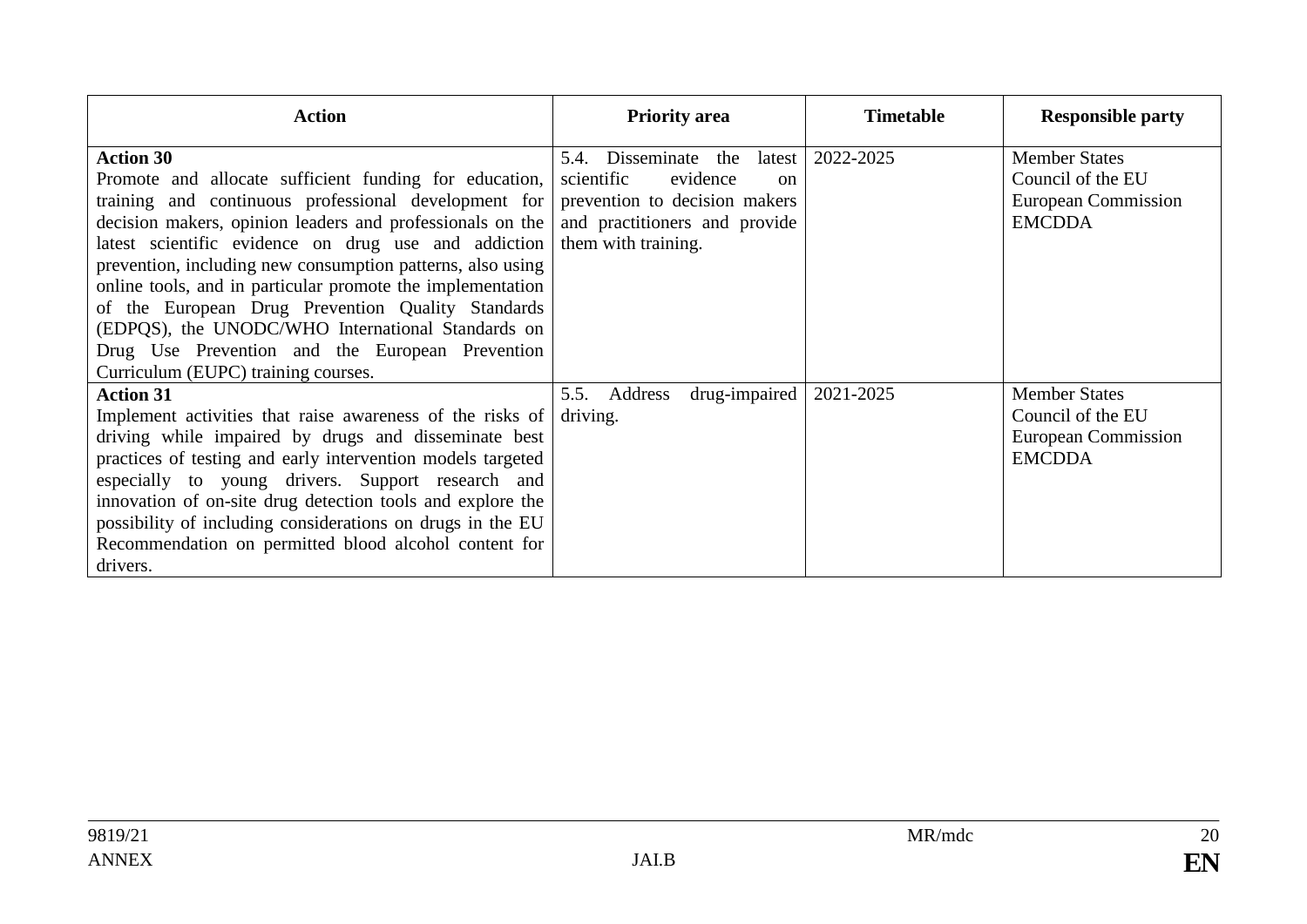#### *Strategic priority 6: Ensure access to and strengthen treatment and care services*

| <b>Action</b>                                                                                                                                                                                                                                                                                                                                                                                                                                                                                                                                                                                                                                                                                                                                                                                                                                                                                                                                                                        | <b>Priority area</b>                                                                                                                                                     | <b>Timetable</b> | <b>Responsible party</b>                                                                 |
|--------------------------------------------------------------------------------------------------------------------------------------------------------------------------------------------------------------------------------------------------------------------------------------------------------------------------------------------------------------------------------------------------------------------------------------------------------------------------------------------------------------------------------------------------------------------------------------------------------------------------------------------------------------------------------------------------------------------------------------------------------------------------------------------------------------------------------------------------------------------------------------------------------------------------------------------------------------------------------------|--------------------------------------------------------------------------------------------------------------------------------------------------------------------------|------------------|------------------------------------------------------------------------------------------|
| <b>Action 32</b><br>Develop and ensure voluntary, non-discriminatory and<br>gender-sensitive access to effective evidence-based drug<br>treatment, including person-centred opioid maintenance<br>therapy, risk and harm reduction, rehabilitation services,<br>social reintegration and recovery support including<br>comprehensive services for people with co-morbidity.<br>Ensure that these services are well-coordinated at service<br>level on the case management principle to provide the full<br>continuum of care and be both as effective as possible and<br>focused on life stages, with a particular focus on homeless<br>and vulnerable people. These measures, based on the<br>WHO/UNODC International Standards for the Treatment<br>of Drug Use Disorders, should also address poly drug use,<br>ageing drug users, needs of families of people who use<br>drugs and patients with coexistent drug addiction and other<br>physiological or behavioural addictions. | 6.1. Ensure voluntary access to<br>treatment and care services that<br>work in close coordination and<br>collaboration with other health<br>and social support services. | 2021-2025        | <b>Member States</b><br>Council of the EU<br><b>European Commission</b><br><b>EMCDDA</b> |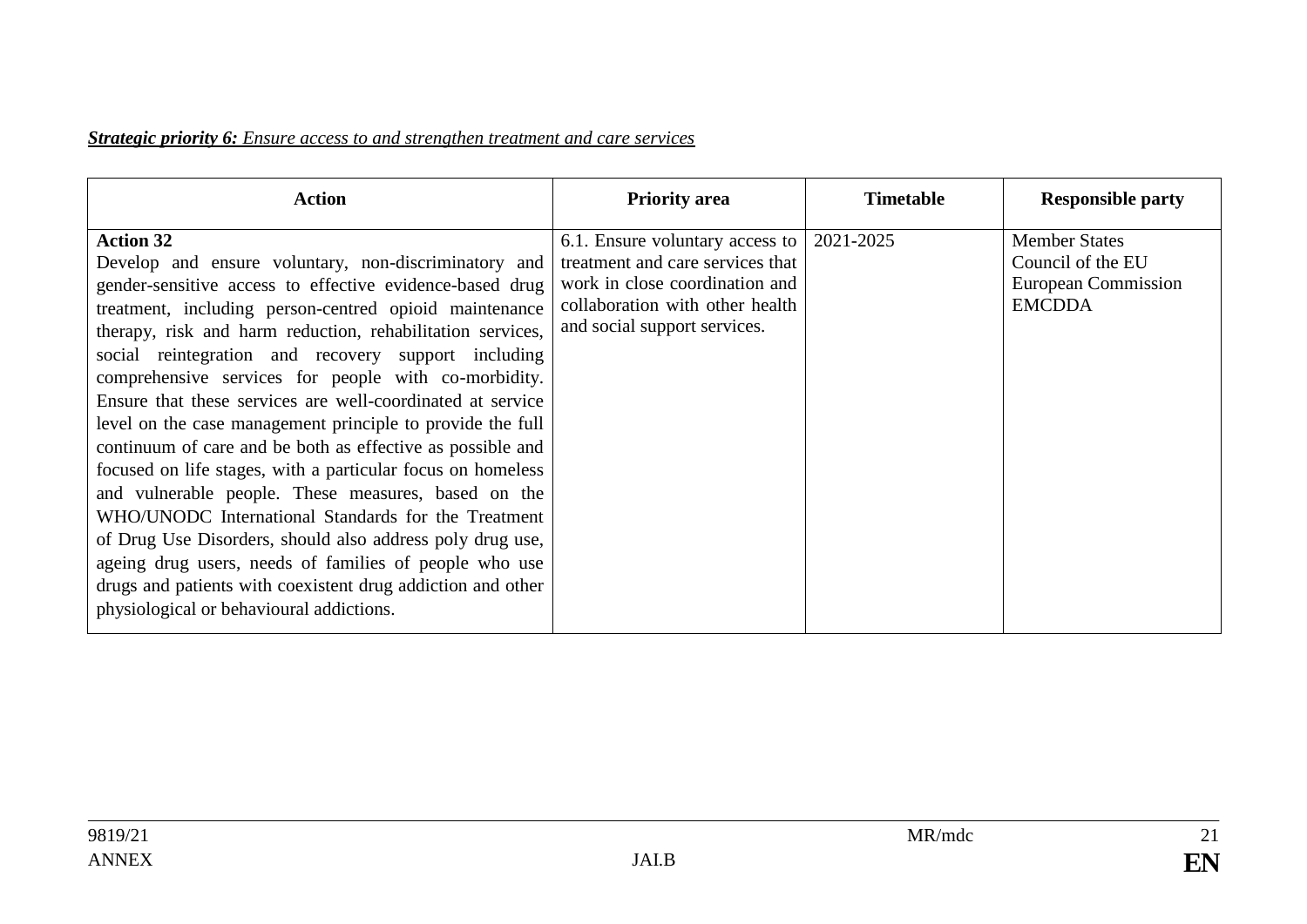| <b>Action</b>                                                                                                                                                                                                                                                                                                                                                                                                   | <b>Priority area</b>    | <b>Timetable</b> | <b>Responsible party</b>                                                                 |
|-----------------------------------------------------------------------------------------------------------------------------------------------------------------------------------------------------------------------------------------------------------------------------------------------------------------------------------------------------------------------------------------------------------------|-------------------------|------------------|------------------------------------------------------------------------------------------|
| <b>Action 33</b><br>Develop and implement training for staff working in<br>treatment and care services and those dealing with drug<br>issues in generic health or social support services, on the<br>basis of evidence-based measures, identifying curricula that<br>cover both core and advanced competencies and<br>encouraging the sharing of best practices and partnerships<br>between training providers. | 6.1                     | 2021-2025        | <b>Member States</b><br>Council of the EU<br><b>European Commission</b><br><b>EMCDDA</b> |
| <b>Action 34</b><br>Support innovation in treatment delivery and improve and<br>promote the use of electronic and mobile health delivery<br>options and new pharmacotherapies in order to ensure<br>access to drug treatment for all target groups. Assess the<br>effectiveness of such approaches with the possibility of<br>scaling up those interventions that have proven to be most<br>effective.          | 6.1                     | 2021-2025        | <b>Member States</b><br>Council of the EU<br><b>European Commission</b><br><b>EMCDDA</b> |
| <b>Action 35</b><br>Recognise and promote peer-led outreach and peer group<br>work. Support the opportunities for peer workers to be<br>added to the multidisciplinary treatment workforce. Invite<br>expert peers to working groups and hearings.                                                                                                                                                              | 6.2. Promote peer work. | 2021-2025        | <b>Member States</b><br>Council of the EU<br><b>European Commission</b><br><b>EMCDDA</b> |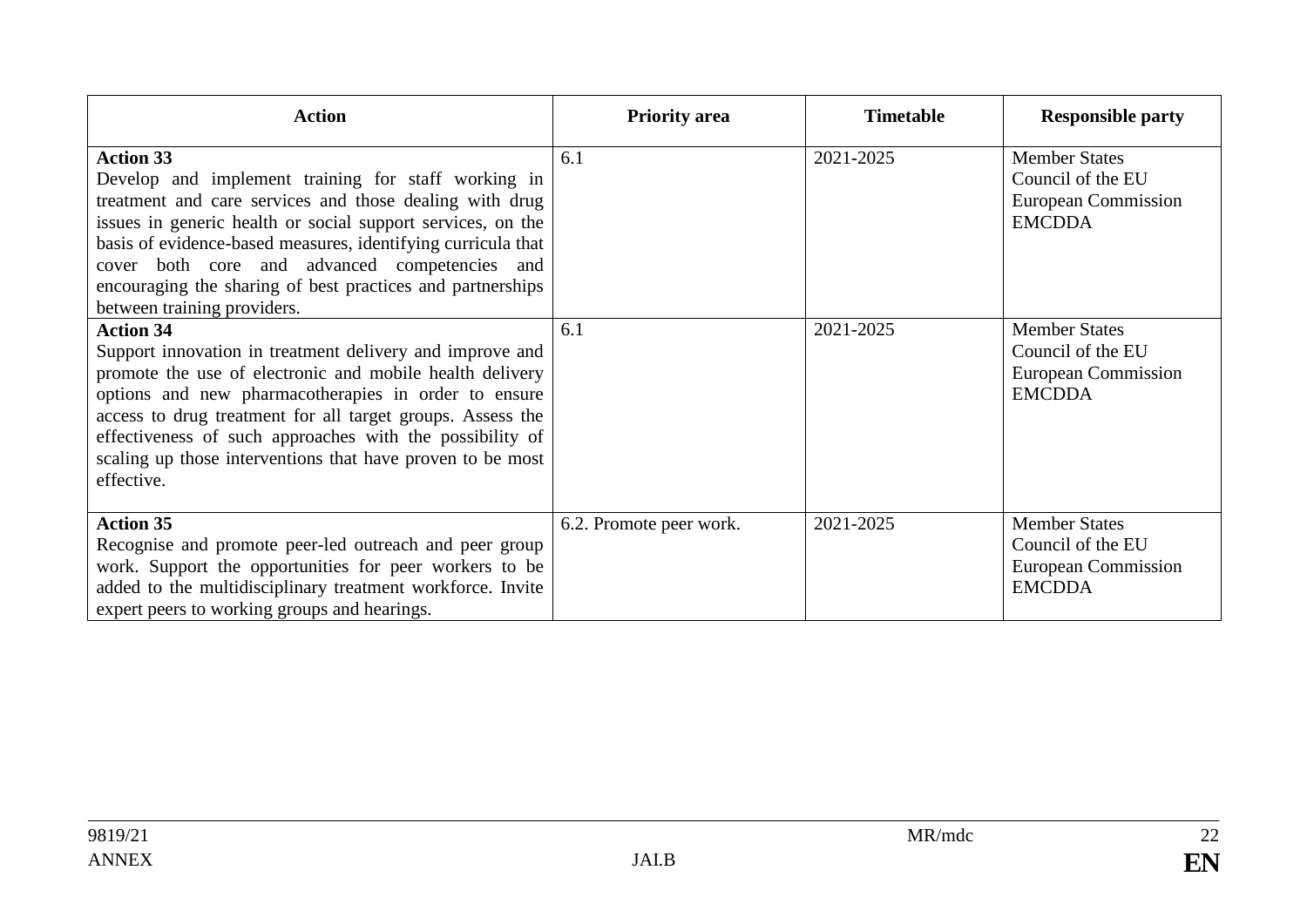| <b>Action</b>                                                                                                                                                                                                                                                                                                                                                                                                                                | <b>Priority area</b>                                                                                                                                                                | <b>Timetable</b> | <b>Responsible party</b>                                                          |
|----------------------------------------------------------------------------------------------------------------------------------------------------------------------------------------------------------------------------------------------------------------------------------------------------------------------------------------------------------------------------------------------------------------------------------------------|-------------------------------------------------------------------------------------------------------------------------------------------------------------------------------------|------------------|-----------------------------------------------------------------------------------|
| <b>Action 36</b><br>Identify, address and reduce barriers to accessing drug<br>treatment, risk and harm reduction, social rehabilitation and<br>recovery, especially with regard to demographic and<br>personal barriers and ensure that healthcare and social<br>services are funded and appropriate to the needs and the<br>key characteristics of their client groups, and take into<br>account new realities i.e. the COVID-19 pandemic. | 6.3. Identify and remedy the<br>barriers to accessing treatment<br>and ensure and, where needed,<br>extend coverage of treatment<br>and care services based on<br>individual needs. | 2021-2025        | <b>Member States</b><br>Council of the EU<br>European Commission<br><b>EMCDDA</b> |
| <b>Action 37</b><br>Extend the evidence base on cannabis-related problems,<br>including those related to synthetic cannabinoids, and<br>improve understanding of both treatment needs and what<br>constitutes effective interventions when responding to these<br>substances.                                                                                                                                                                | 6.3                                                                                                                                                                                 |                  | <b>Member States</b><br>Council of the EU<br>European Commission<br><b>EMCDDA</b> |
| <b>Action 38</b><br>Continue and further develop the implementation of the EU<br>minimum quality standards adopted by the Council in<br>$20155$ and evidence-based guidelines in national guidelines<br>and programmes.                                                                                                                                                                                                                      | 6.3                                                                                                                                                                                 | 2021-2025        | <b>Member States</b><br>Council of the EU<br>European Commission<br><b>EMCDDA</b> |

<sup>&</sup>lt;sup>5</sup> Council Conclusions on the implementation of the EU Action Plan on Drugs 2013-2016 regarding minimum quality standards in drug demand reduction in the European Union 11985/15.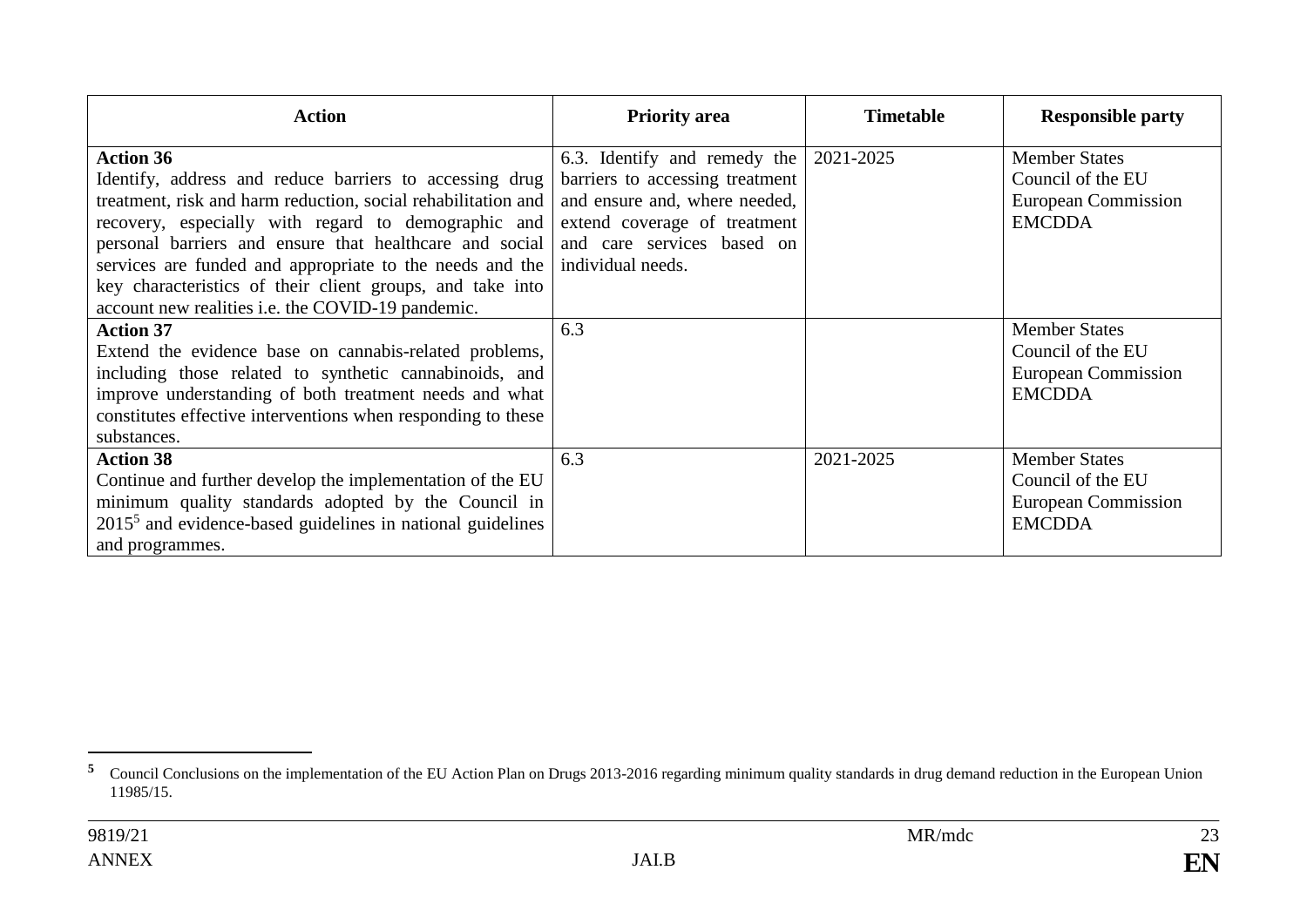| <b>Action</b>                                                                                                                                                                                                                                                                                                                                                                                                                                                                                                                                                                                                                                        | <b>Priority area</b>                                                                         | <b>Timetable</b> | <b>Responsible party</b>                                                          |
|------------------------------------------------------------------------------------------------------------------------------------------------------------------------------------------------------------------------------------------------------------------------------------------------------------------------------------------------------------------------------------------------------------------------------------------------------------------------------------------------------------------------------------------------------------------------------------------------------------------------------------------------------|----------------------------------------------------------------------------------------------|------------------|-----------------------------------------------------------------------------------|
| <b>Action 39</b><br>Develop and provide training for decision makers,<br>employers and professionals about stigma linked to drug<br>use and drug-use disorders, and mental health, and consider<br>the impact that this stigma may have had on patients when<br>delivering care. This should be done with the involvement<br>of people who have experienced drug-related stigma.                                                                                                                                                                                                                                                                     | 6.4. Reduce stigma.                                                                          | 2021-2025        | <b>Member States</b><br>Council of the EU<br>European Commission<br><b>EMCDDA</b> |
| <b>Action 40</b><br>Identify and reduce barriers to treatment and other services<br>utilisation for women who use drugs, and ensure that drug-<br>related services respond to the needs of women e.g.<br>including childcare support. Launch outreach efforts to<br>reach women who use drugs and raise awareness of<br>available women-centred treatment and also tackle gender-<br>based violence towards women who use drugs. Ensure that<br>women who are victims of violence and use drugs have<br>access both to drug prevention and to support and treatment<br>in order to break the cycle of drug use and the vulnerability<br>to violence. | 6.5.<br>Widely<br>implement<br>treatment and care addressing<br>the specific needs of women. | 2021-2025        | <b>Member States</b><br>Council of the EU<br>European Commission<br><b>EMCDDA</b> |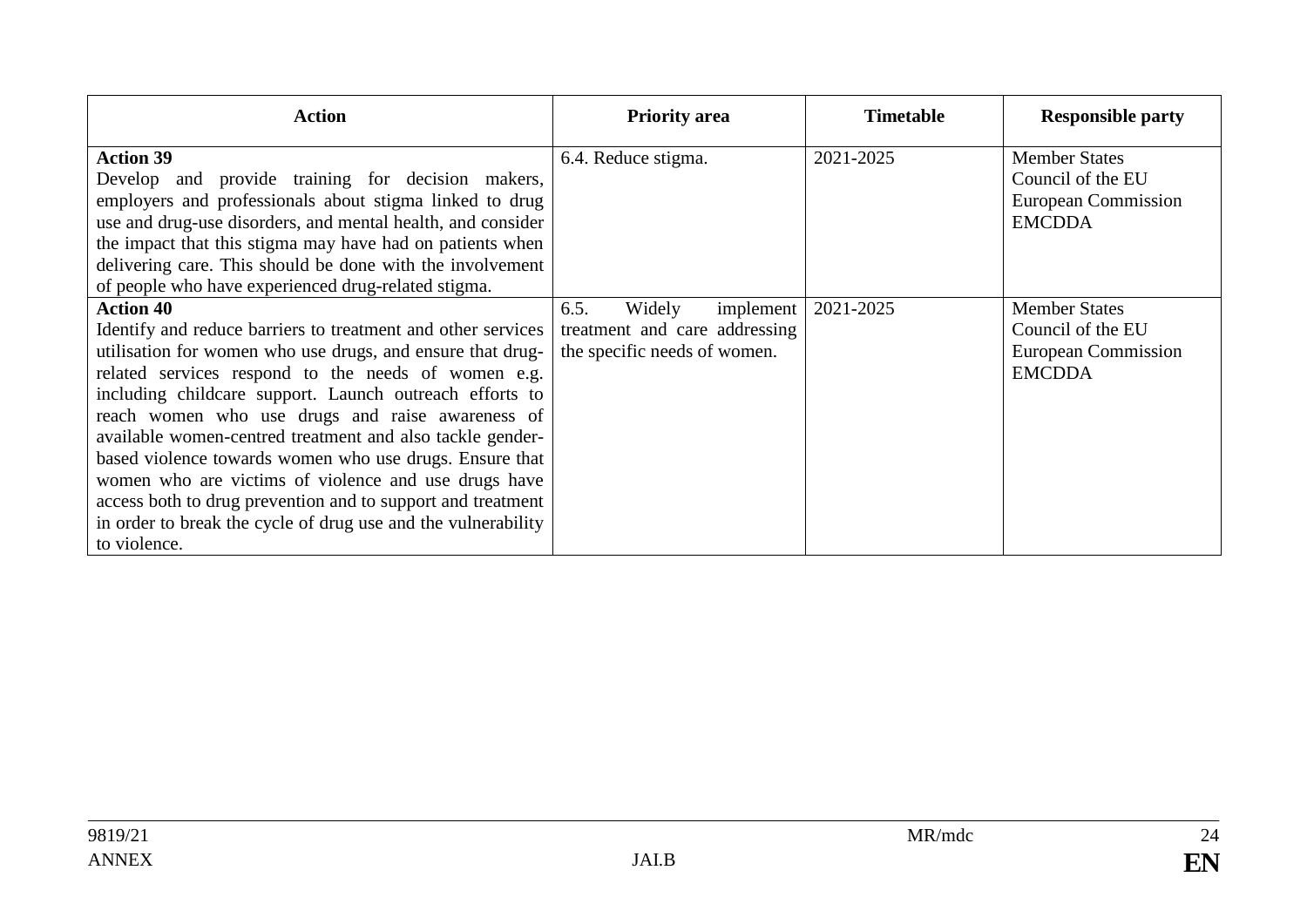| <b>Action</b>                                                                                                                                                                                                                                                                                                                                                                                                   | <b>Priority area</b>                                                                                                                                        | <b>Timetable</b> | <b>Responsible party</b>                                                                                                    |
|-----------------------------------------------------------------------------------------------------------------------------------------------------------------------------------------------------------------------------------------------------------------------------------------------------------------------------------------------------------------------------------------------------------------|-------------------------------------------------------------------------------------------------------------------------------------------------------------|------------------|-----------------------------------------------------------------------------------------------------------------------------|
| <b>Action 41</b><br>Provide services that can address the diversity existing<br>among groups with special care needs in relation to<br>problem drug use, including comorbidity, also engaging<br>with models of care that recognise the need for cross-<br>service partnerships between healthcare, youth and social<br>care providers, and patients/carers groups.                                             | 6.6. Implement models of care<br>that are appropriate for groups<br>with special care needs.                                                                | 2021-2025        | <b>Member States</b><br>Council of the EU<br><b>European Commission</b><br><b>EMCDDA</b>                                    |
| <b>Action 42</b><br>Promote and implement capacity-building and awareness-<br>raising activities regarding access to and availability of<br>controlled substances for medical and scientific purposes,<br>bearing in mind the risk of misuse and diversion and in this<br>regard, provide an overview of the up-to-date evidence on<br>the use of controlled substances for medical and scientific<br>purposes. | 6.7.<br>Provide<br>where<br>and,<br>needed, improve access to,<br>availability and appropriate use<br>of substances for medical and<br>scientific purposes. | 2021-2025        | <b>Member States</b><br>Council of the EU<br><b>European Commission</b><br><b>EMCDDA</b><br>Medicines<br>European<br>Agency |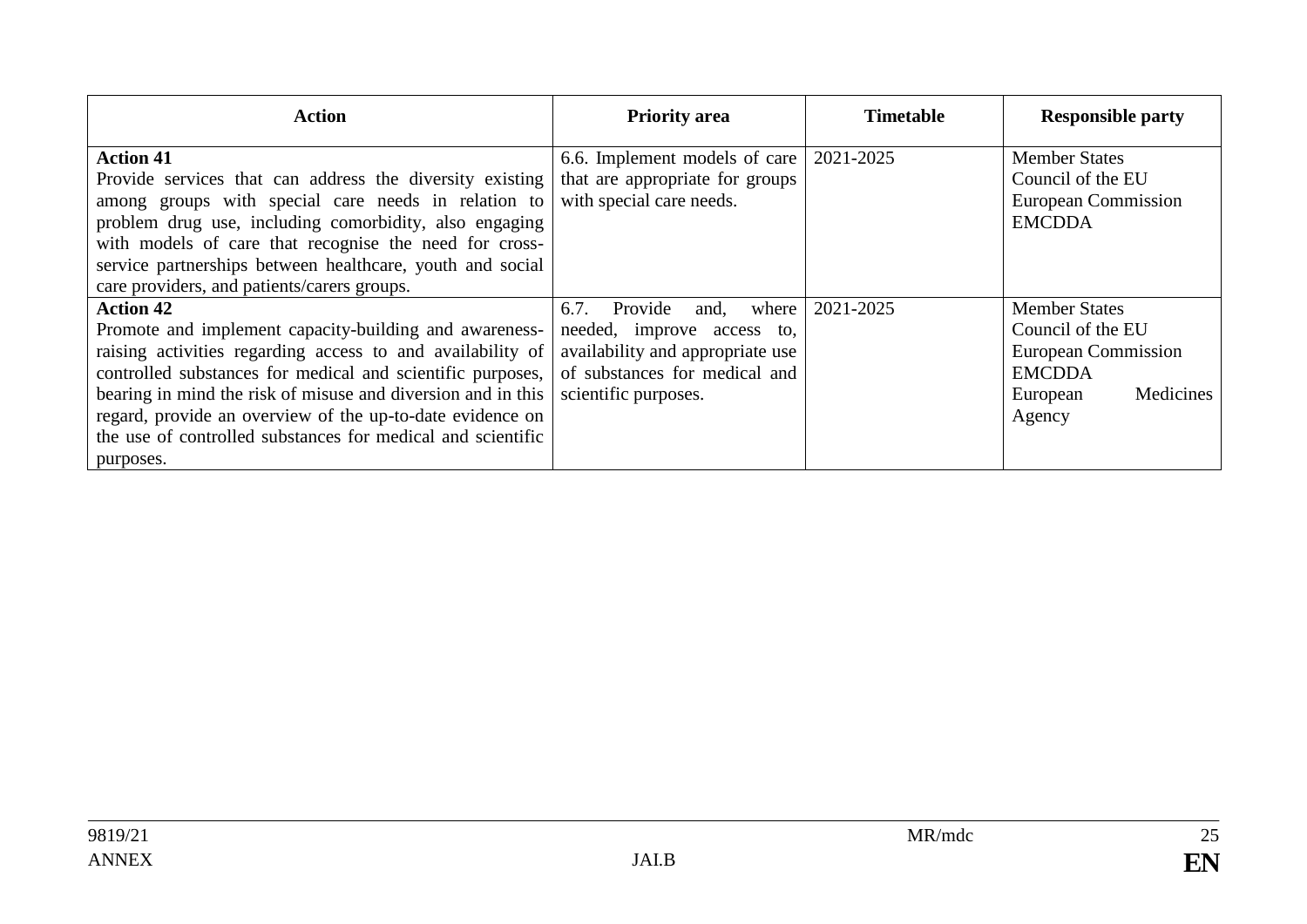#### **III - ADDRESSING DRUG-RELATED HARM**

*Strategic priority 7: Risk- and harm-reduction interventions and other measures to protect and support people who use drugs*

| <b>Action</b>                                                                                                                                                                                                                                                                                                                                                                                                                                                                                                                                                                                                                                                                                                                                                                                                                                                | <b>Priority area</b>                                                                                                                                 | <b>Timetable</b> | <b>Responsible party</b>                                                          |
|--------------------------------------------------------------------------------------------------------------------------------------------------------------------------------------------------------------------------------------------------------------------------------------------------------------------------------------------------------------------------------------------------------------------------------------------------------------------------------------------------------------------------------------------------------------------------------------------------------------------------------------------------------------------------------------------------------------------------------------------------------------------------------------------------------------------------------------------------------------|------------------------------------------------------------------------------------------------------------------------------------------------------|------------------|-----------------------------------------------------------------------------------|
| <b>Action 43</b><br>Maintain and where needed enhance access to effective risk<br>and harm reduction measures, also guided by the EU<br>minimum quality standards in drug demand reduction, such<br>as needle and syringe programmes, opioid agonist<br>treatment, peer-based interventions and<br>outreach<br>programmes, in accordance with national legislation. These<br>measures need also to improve the social situation of<br>people who use drugs, housing, their financial situation,<br>employment and education, including programmes utilising<br>peer support and self-help initiatives.<br>Further extend the exchange of best practices in this area<br>among Member States, and with partners such as third<br>countries, regions and international organisations, and<br>implement and promote professional training on these<br>measures. | 7.1. Reduce the prevalence and 2021-2025<br>incidence<br>of drug-related<br>infectious diseases and other<br>negative health and social<br>outcomes. |                  | <b>Member States</b><br>Council of the EU<br>European Commission<br><b>EMCDDA</b> |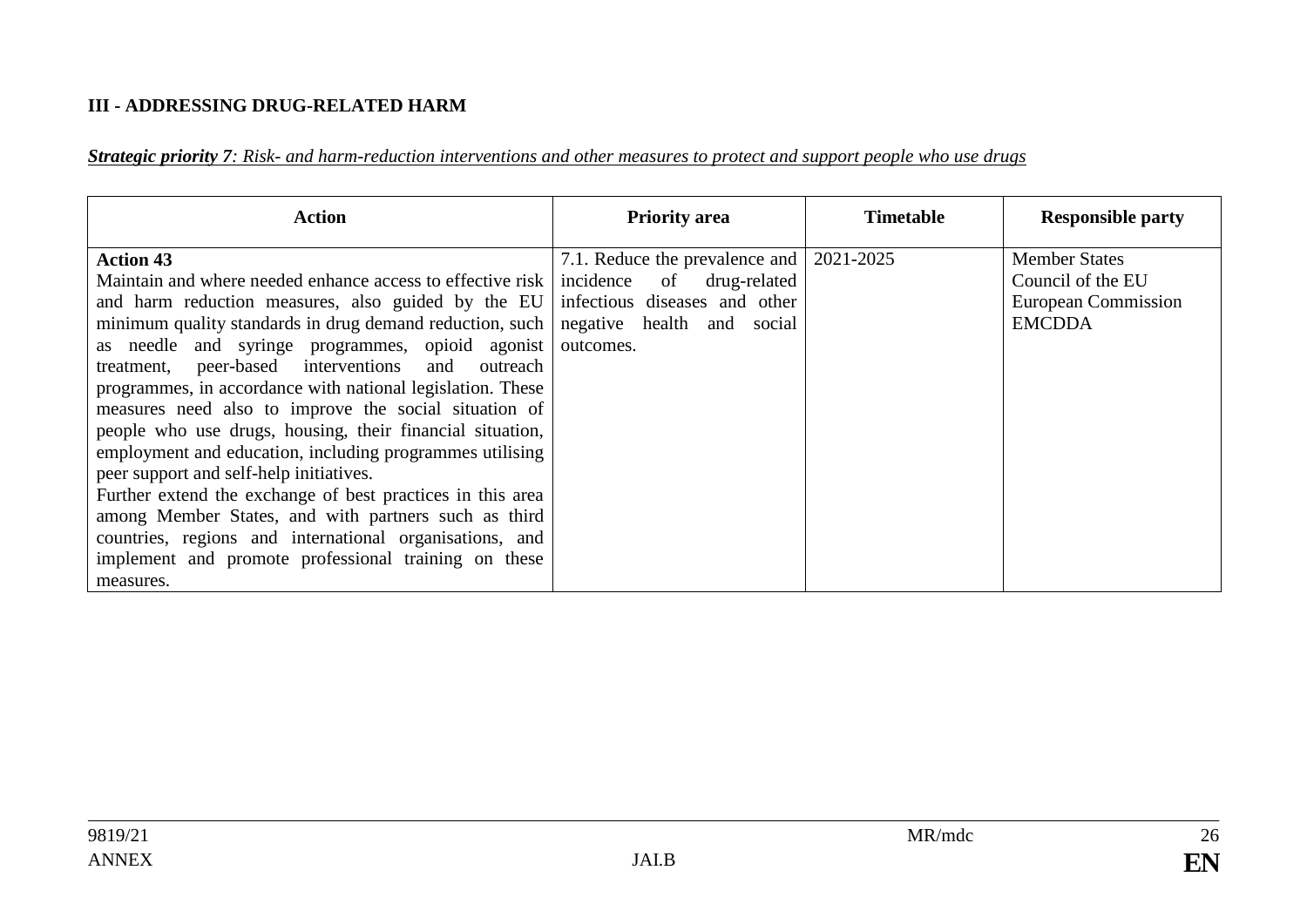| <b>Action</b>                                               | <b>Priority area</b> | <b>Timetable</b> | <b>Responsible party</b> |
|-------------------------------------------------------------|----------------------|------------------|--------------------------|
| <b>Action 44</b>                                            | 7.1                  | 2021-2025        | <b>Member States</b>     |
| Maintain and, where needed, scale up measures to reduce     |                      |                  | Council of the EU        |
| the prevalence of drug-related infectious diseases, in      |                      |                  | European Commission      |
| particular the early diagnosis of Hepatitis C and HIV/AIDS, |                      |                  | <b>EMCDDA</b>            |
| promoting rapid testing and self-testing for HIV and        |                      |                  |                          |
| outreach programmes to reach the most vulnerable people.    |                      |                  |                          |
| Where needed, enhance access to treatment after diagnosis   |                      |                  |                          |
| to eradicate hepatitis C and achieve the UNAIDS 90-90-90    |                      |                  |                          |
| target for 2030. Promote the diagnosis of tuberculosis      |                      |                  |                          |
| among people who use drugs and homeless people.             |                      |                  |                          |
| <b>Action 45</b>                                            | 7.1                  | 2021-2025        | <b>Member States</b>     |
| Improve and increase the ability to identify, assess and    |                      |                  | Council of the EU        |
| respond, at national and EU levels and via the EU Early     |                      |                  | European Commission      |
| Warning System on NPS, to new trends and developments       |                      |                  | <b>EMCDDA</b>            |
| in drug use, including changes due to epidemic outbreaks.   |                      |                  | <b>ECDC</b>              |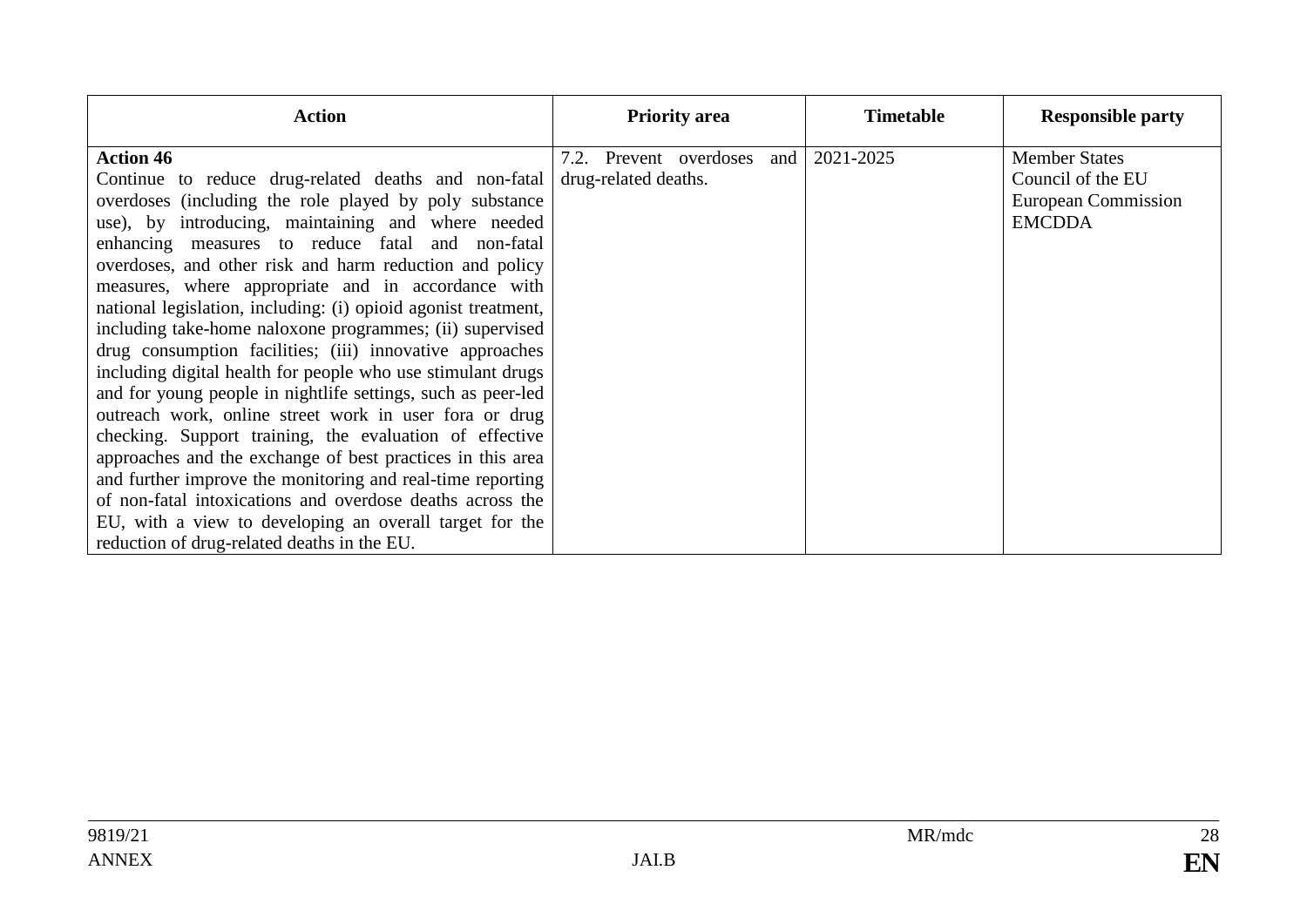| <b>Action</b>                                                                                                                                                                                                                                                                                                                                                                                                                                                                                                                                                                                                                                                             | <b>Priority area</b>                                                                          | <b>Timetable</b> | <b>Responsible party</b>                                                                 |
|---------------------------------------------------------------------------------------------------------------------------------------------------------------------------------------------------------------------------------------------------------------------------------------------------------------------------------------------------------------------------------------------------------------------------------------------------------------------------------------------------------------------------------------------------------------------------------------------------------------------------------------------------------------------------|-----------------------------------------------------------------------------------------------|------------------|------------------------------------------------------------------------------------------|
| <b>Action 47</b><br>Strengthen efforts to share forensic and toxicological data:<br>(i) enhance analytical methods, test and promote new<br>techniques; (ii) exchange best practices and develop joint<br>training; (iii) increase cooperation with the Commission's<br>Joint Research Centre and the EMCDDA, and through<br>existing networks, such as the REITOX network of Focal<br>Points, the Drugs Working Group of the European Network<br>of Forensic Science Institutes and the Customs Laboratories<br>European Network. Develop and recommend for<br>implementation a set of European forensic toxicology<br>guidelines for drug-related death investigations. | 7.2                                                                                           | 2021-2025        | <b>Member States</b><br>Council of the EU<br><b>European Commission</b><br><b>EMCDDA</b> |
| <b>Action 48</b><br>Promote and encourage the active and meaningful<br>participation and involvement of civil society, including<br>non-governmental organisations, young people, people who<br>use drugs, clients of drug-related services, the scientific<br>community and other experts in the development,<br>implementation and evaluation of drug policies and provide<br>an appropriate level of resources for all drug services and<br>for the involvement of civil society.                                                                                                                                                                                      | Promote<br>civil<br>society<br>7.3.<br>participation<br>and<br>ensure<br>sustainable funding. | 2021-2025        | <b>Member States</b><br>Council of the EU<br><b>European Commission</b><br><b>EMCDDA</b> |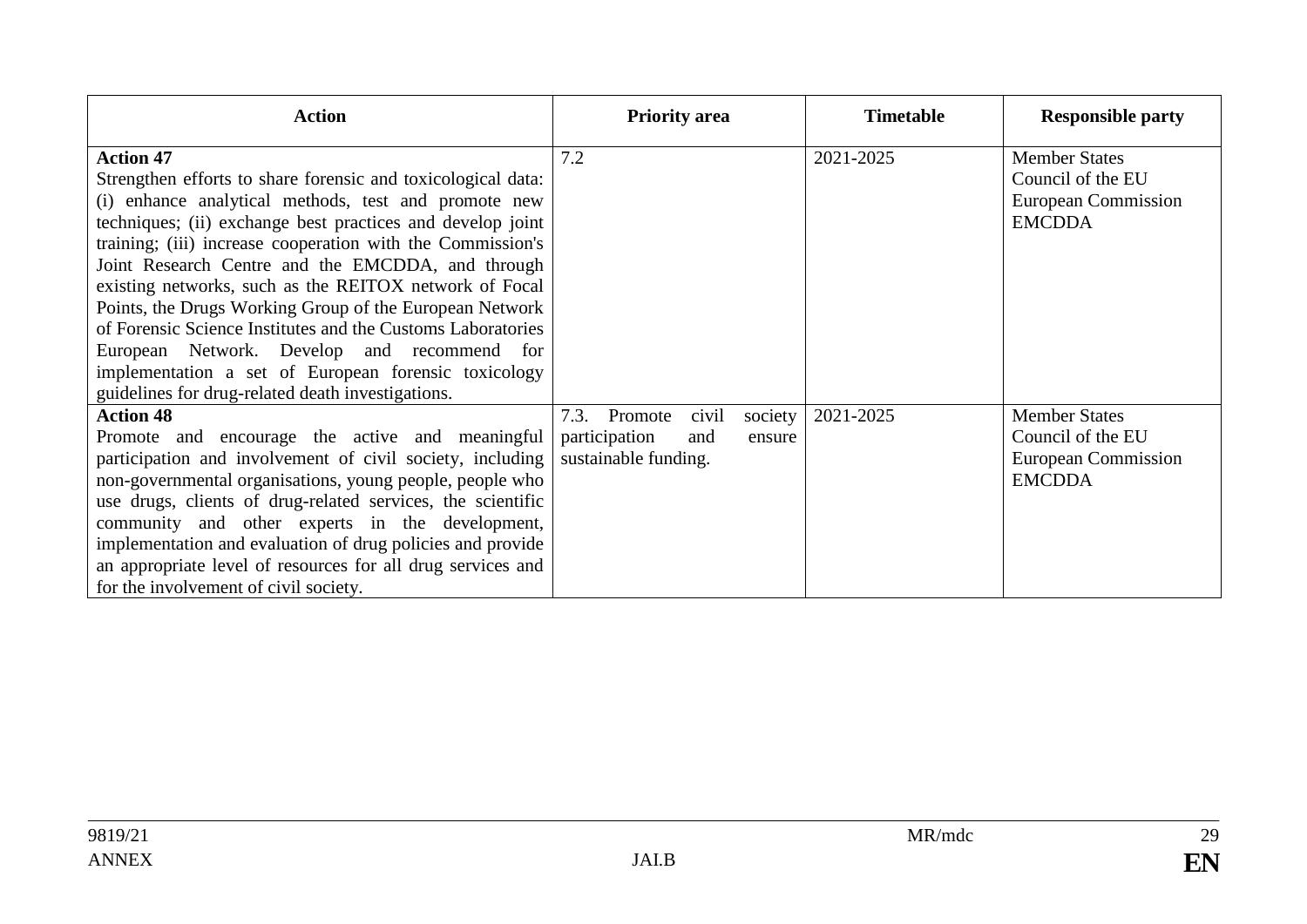| <b>Action</b>                                                                                                                                                                                                                                                                                                                                                                                                                                                                                                                                                                                                                                                                                                                                                                                                                                                                                                                 | <b>Priority area</b>         | <b>Timetable</b> | <b>Responsible party</b>                                                          |
|-------------------------------------------------------------------------------------------------------------------------------------------------------------------------------------------------------------------------------------------------------------------------------------------------------------------------------------------------------------------------------------------------------------------------------------------------------------------------------------------------------------------------------------------------------------------------------------------------------------------------------------------------------------------------------------------------------------------------------------------------------------------------------------------------------------------------------------------------------------------------------------------------------------------------------|------------------------------|------------------|-----------------------------------------------------------------------------------|
| <b>Action 49</b><br>Scale up the availability, effective implementation, coercive sanctions.<br>monitoring and evaluation of measures provided as<br>alternatives to coercive sanctions <sup>6</sup> for drug-using offenders<br>and for people in pre-trial detention, arrested, charged with<br>or convicted of drug-related offences or people found in<br>possession of drugs for personal use, such as (suspension of<br>sentence with) treatment, rehabilitation and recovery, and<br>social reintegration, in accordance with national legislation.<br>Follow-up to the Study on alternatives to coercive sanctions<br>as response to drug law offences and drug related crimes<br>concluded in 2016, e.g. through a possible Commission<br>Recommendation on the topic that respects the different<br>national approaches on the matter and the Member States'<br>competence to legislate in this field. Produce more | 7.4. Provide alternatives to | 2021-2025        | <b>Member States</b><br>Council of the EU<br>European Commission<br><b>EMCDDA</b> |
| comprehensive and in-depth data, including<br>on<br>implementation barriers, and share and exchange best<br>practices on alternatives to coercive sanctions, including<br>research on responses to drugs-related offences of drug<br>consumption and/or drug possession for personal use,<br>taking into account differences in the national legislation of<br>the Member States.                                                                                                                                                                                                                                                                                                                                                                                                                                                                                                                                             |                              |                  |                                                                                   |

<sup>&</sup>lt;sup>6</sup> The term "alternatives to coercive sanctions" could, according to the national legislation of the Member States, also refer to alternatives that are used instead of or alongside the traditional criminal justice measures for drug-using offenders (see Council conclusions: Promoting the use of alternatives to coercive sanctions for drug using offenders, 8 March 2018).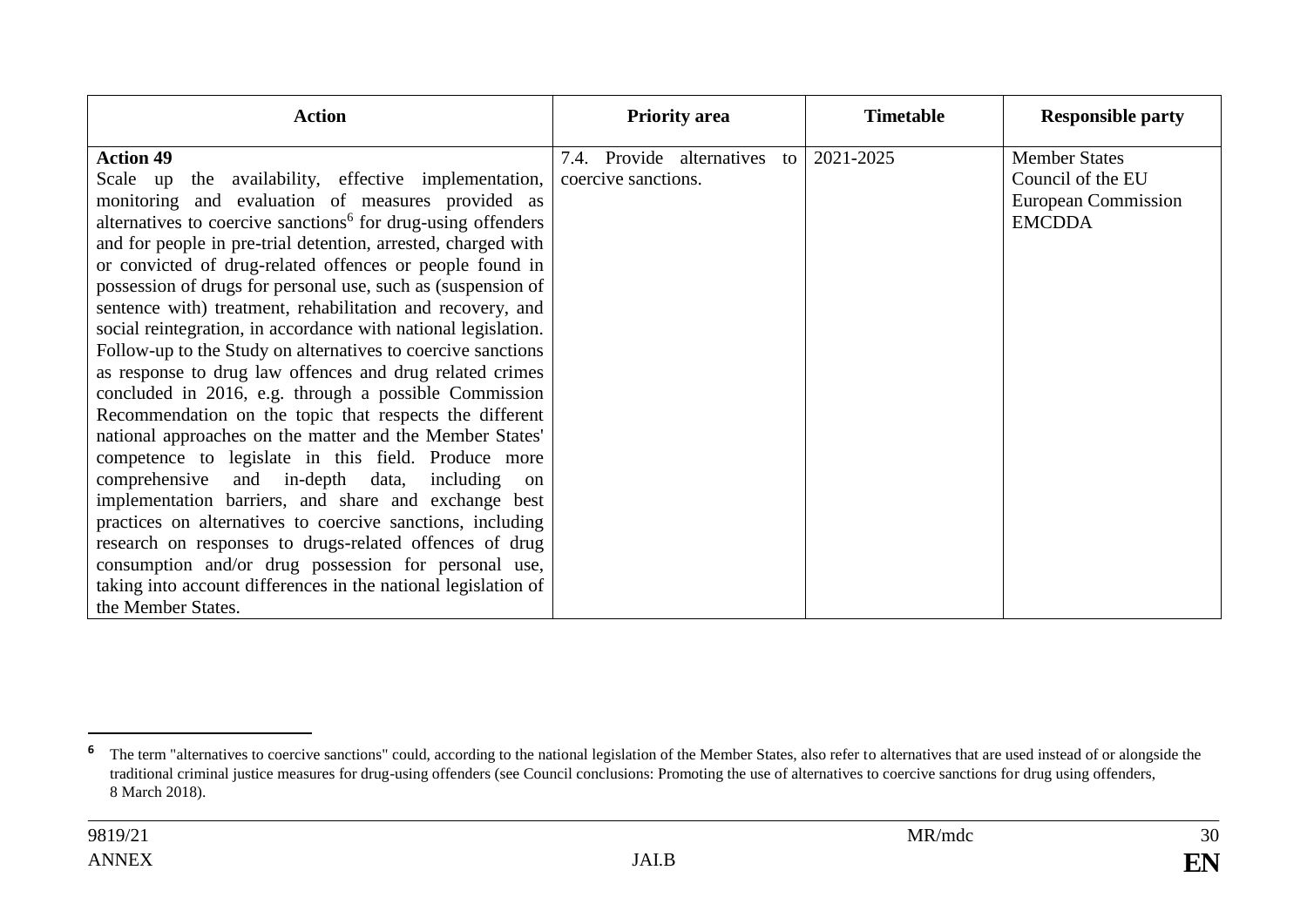#### *Strategic priority 8: Address the health and social needs of people who use drugs in prison settings and after release*

| <b>Action</b>                                                                                                                                                                                                                                                                                                                                                                                                                    | <b>Priority area</b>                                                                                                                                                                                                                                   | <b>Timetable</b> | <b>Responsible party</b>                                                          |
|----------------------------------------------------------------------------------------------------------------------------------------------------------------------------------------------------------------------------------------------------------------------------------------------------------------------------------------------------------------------------------------------------------------------------------|--------------------------------------------------------------------------------------------------------------------------------------------------------------------------------------------------------------------------------------------------------|------------------|-----------------------------------------------------------------------------------|
| <b>Action 50</b><br>Ensure evidence-based drug services, including opioid<br>agonist treatment, rehabilitation and recovery, developing a<br>continuum of care model in prison settings and the<br>probationary service for drug using offenders, together with<br>provisions to reduce stigma. It is essential to provide<br>continued access to evidence-based drug services,<br>equivalent to that provided in the community. | 8.1. Assure equivalence and 2021-2025<br>healthcare<br>continuity<br>of<br>provision in prison and by<br>probationary services.                                                                                                                        |                  | <b>Member States</b><br>Council of the EU<br>European Commission<br><b>EMCDDA</b> |
| <b>Action 51</b><br>Facilitate<br>development of<br>the<br>a balanced<br>and<br>comprehensive policy response to drug issues in prisons<br>and provide guidelines for Member States for this purpose.                                                                                                                                                                                                                            | 8.1                                                                                                                                                                                                                                                    | 2024             | European Commission<br><b>EMCDDA</b><br><b>Member States</b><br>Council of the EU |
| <b>Action 52</b><br>Scale up access to testing and treatment for blood-borne<br>infections alongside other evidence-based preventive<br>measures that reduce the health risks associated with drug<br>use in prison settings in the same way as is done in the<br>community, implemented by well-trained staff or peers.                                                                                                         | 8.2. Implement evidence-based<br>measures in prison settings to<br>prevent and reduce drug use<br>and its health consequences,<br>including measures to address<br>the risk of drug-related deaths<br>and the transmission of blood-<br>borne viruses. | 2021-2025        | <b>Member States</b><br>Council of the EU<br>European Commission<br><b>EMCDDA</b> |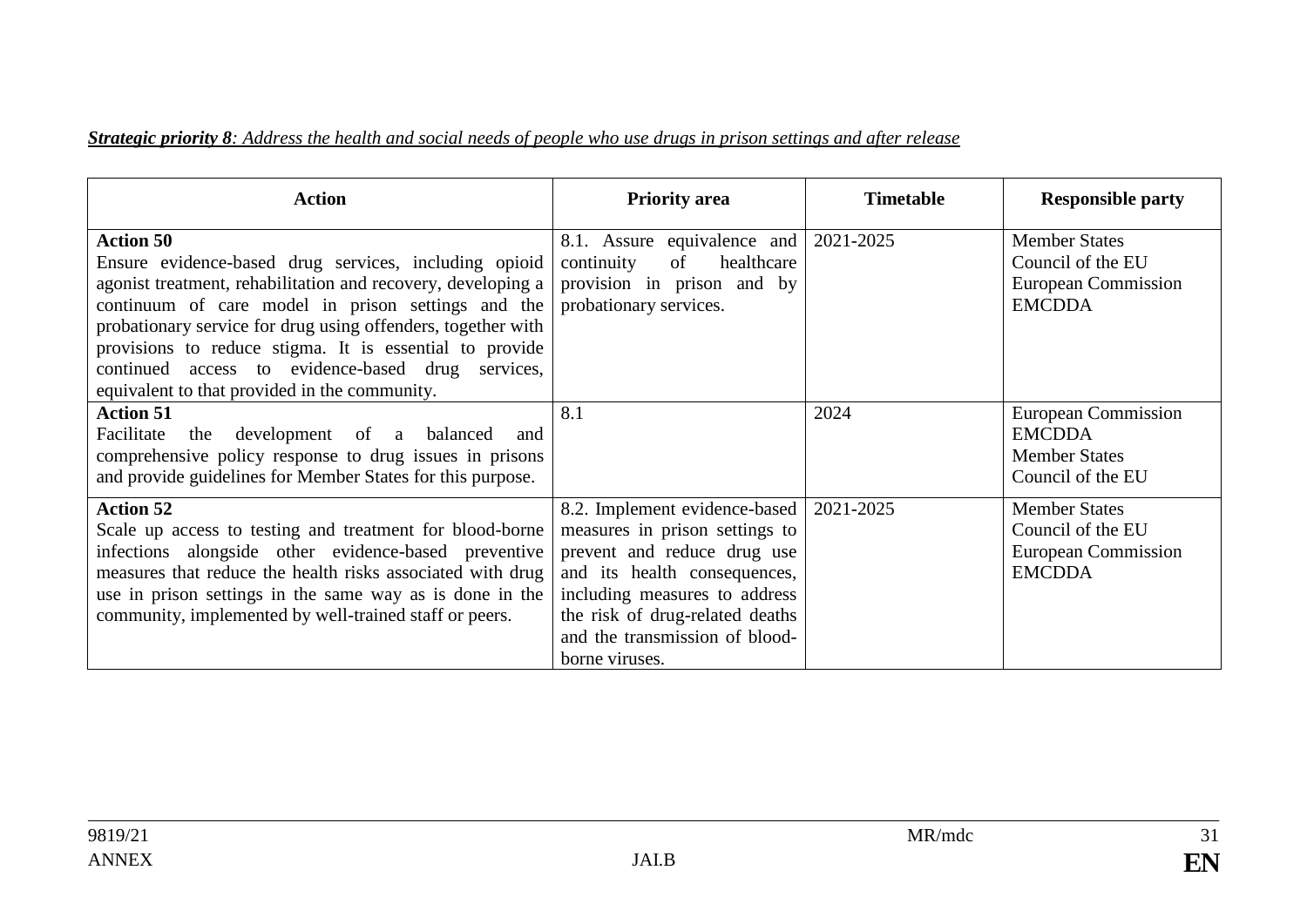| <b>Action</b>                                                                                                                                                                                                                                                                                                                                              | <b>Priority</b> area                                                                                           | <b>Timetable</b> | <b>Responsible party</b>                                                                             |
|------------------------------------------------------------------------------------------------------------------------------------------------------------------------------------------------------------------------------------------------------------------------------------------------------------------------------------------------------------|----------------------------------------------------------------------------------------------------------------|------------------|------------------------------------------------------------------------------------------------------|
| <b>Action 53</b><br>Reduce overdoses and drug-related mortality in prison and<br>upon release, by providing overdose awareness training and<br>where possible take-home naloxone. Upon release, provide<br>drug-using offenders with access to healthcare and social<br>services, employment, housing and<br>support<br>for<br>reintegration into society. | 8.3.<br>Provide<br>overdose<br>prevention and referral services<br>to ensure continuity of care on<br>release. | 2021-2025        | <b>Member States</b><br>Council of the EU<br><b>European Commission</b><br><b>EMCDDA</b>             |
| <b>Action 54</b><br>Implement training for prison staff to better detect drugs<br>entering prisons, increase awareness of the issue and<br>implement evidence-based health related drug responses<br>within the prison environment. Increase cooperation with<br>law enforcement and other relevant agencies.                                              | 8.4. Restrict the availability of<br>drugs in prisons.                                                         | 2021-2025        | <b>Member States</b><br>Council of the EU<br><b>European Commission</b><br><b>EMCDDA</b><br>Eurojust |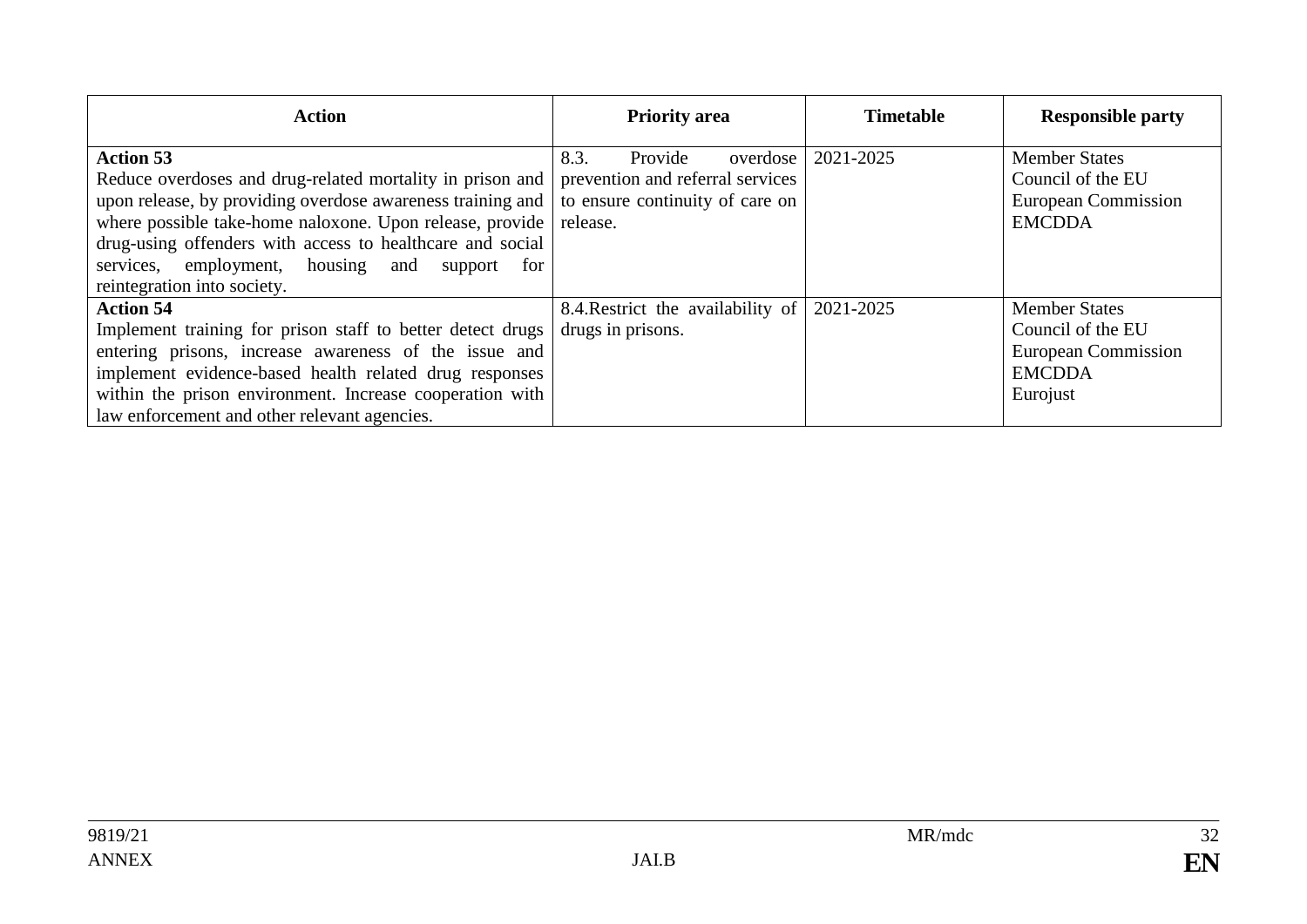#### **IV - INTERNATIONAL COOPERATION**

*Strategic priority 9: Strengthening international cooperation with third countries, regions, international and regional organisations, and at multilateral level to pursue the approach and objectives of the Strategy, including in the field of development. Enhancing the role of the EU as a global broker for a people-centred and human rights-oriented drug policy*

| <b>Action</b>                                                                                                                                                                                                                                                                                                                                                                                                                                                                                                                                                                    | <b>Priority area</b>                                                                            | <b>Timetable</b> | <b>Responsible party</b>                                                        |
|----------------------------------------------------------------------------------------------------------------------------------------------------------------------------------------------------------------------------------------------------------------------------------------------------------------------------------------------------------------------------------------------------------------------------------------------------------------------------------------------------------------------------------------------------------------------------------|-------------------------------------------------------------------------------------------------|------------------|---------------------------------------------------------------------------------|
| <b>Action 55</b><br>Contribute to shaping the international agenda on drugs<br>policy in line with the approach and objectives of the EU<br>Drugs Strategy 2021-2025, including by accelerating the<br>implementation of joint multilateral commitments such as<br>the 2030 Agenda for Sustainable Development and the<br>outcome document of the 2016 United Nations General<br>Assembly Special Session on the world drug problem<br>(UNGASS) and in the context of the mid-term review of<br>the 2019 Ministerial Declaration of the Commission on<br>Narcotic Drugs in 2024. | the<br>9.1.<br>Continue<br>shaping<br>international and multilateral<br>agendas on drug policy. | 2021-2025        | <b>Member States</b><br>Council of the EU<br>European Commission<br><b>EEAS</b> |
| <b>Action 56</b><br>Strengthen partnerships with UNODC, WHO, INCB and<br>other relevant UN bodies, including in support of the UN<br>System Common Position, and relevant international and<br>regional bodies, organisations and initiatives, focusing on<br>drug policies, health, human rights and development and in<br>support of global evidence-based research and data<br>collection.                                                                                                                                                                                    | 9.1                                                                                             | 2021-2025        | <b>Member States</b><br>Council of the EU<br>European Commission<br><b>EEAS</b> |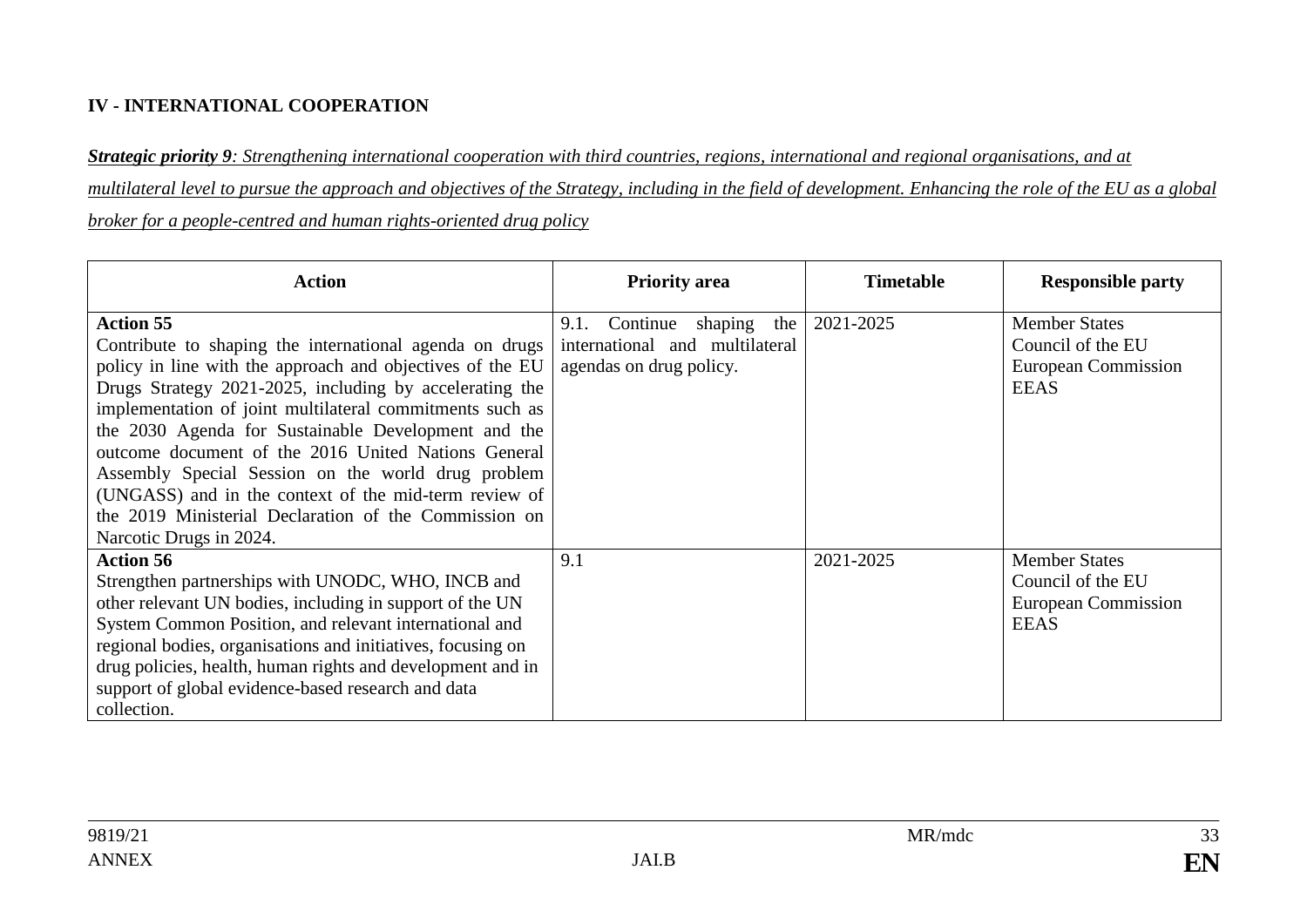| <b>Action</b>                                                                                                                                                                                                                                                                                                                                                                                                                                                                                                                               | <b>Priority area</b>                                                                                                                                              | <b>Timetable</b> | <b>Responsible party</b>                                                                                                       |
|---------------------------------------------------------------------------------------------------------------------------------------------------------------------------------------------------------------------------------------------------------------------------------------------------------------------------------------------------------------------------------------------------------------------------------------------------------------------------------------------------------------------------------------------|-------------------------------------------------------------------------------------------------------------------------------------------------------------------|------------------|--------------------------------------------------------------------------------------------------------------------------------|
| <b>Action 57</b><br>Continue and reinforce, as appropriate, established drugs<br>dialogues or meetings with partners in the Western<br>Balkans, the Eastern Partnership, Central Asia and Latin<br>America and the Caribbean, as well as with Russia, the<br>USA, China and Iran.                                                                                                                                                                                                                                                           | 9.2. Ensure a sustainable level<br>of dialogue and information<br>sharing on the strategies, aims<br>and relevant initiatives with<br>third countries or regions. | 2021-2025        | <b>Member States</b><br>Council of the EU<br><b>European Commission</b><br><b>EMCDDA</b><br>Europol<br><b>EEAS</b>             |
| <b>Action 58</b><br>Dublin Group to use its potential and the potential of its<br>regional reports to analyse and exchange views on the<br>drugs situation in various regions of the world, and on ways<br>to address this situation.                                                                                                                                                                                                                                                                                                       | 9.2                                                                                                                                                               | 2021-2025        | <b>Member States</b><br>Council of the EU<br><b>European Commission</b><br><b>EEAS</b><br><b>EMCDDA</b><br>Europol             |
| <b>Action 59</b><br>HDG to hold discussions with a view to assessing the<br>relevance of launching new dedicated drugs dialogues or<br>meetings with other priority countries and/or regions,<br>taking into account their strategic relevance from the drugs<br>perspective and EU relations, and approving the objectives,<br>scope and modalities of such dialogues or meetings.                                                                                                                                                         | 9.2                                                                                                                                                               | 2021-2025        | <b>Member States</b><br>Council of the EU<br><b>European Commission</b><br><b>EEAS</b>                                         |
| <b>Action 60</b><br>Strengthen, where relevant, the role of the EU agencies,<br>especially the EMCDDA and Europol, but also Eurojust, in<br>international cooperation in the field of drugs, in a way that<br>ensures synergies with the role of other international actors,<br>where relevant, in a way<br>that promotes<br>and.<br>complementarity with international tools and standards, and<br>ensure regular and timely reporting of relevant and<br>operational information between cooperation programmes<br>and these EU agencies. | international<br>9.3<br>Foster<br>further<br>cooperation<br>by<br>involving<br>EU<br>competent<br>agencies within their respective<br>mandates.                   | 2021-2025        | <b>European Commission</b><br><b>EMCDDA</b><br>Europol<br>Eurojust<br><b>Member States</b><br>Council of the EU<br><b>EEAS</b> |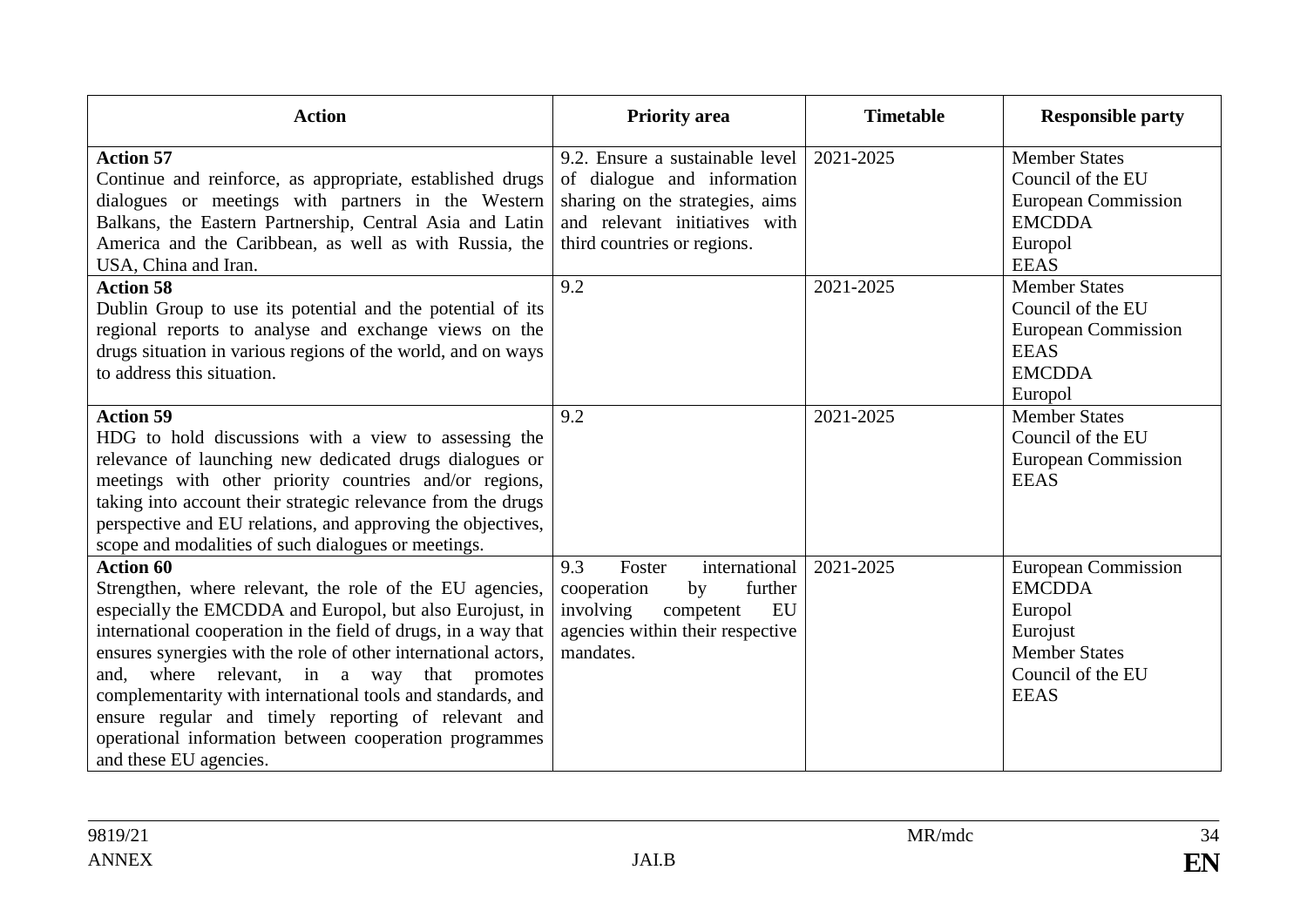| <b>Action</b>                                                                                                                                                                                                                                                                                                                                                                                                                                                                                                                                                             | <b>Priority</b> area                                                                                                                                                                                                                | <b>Timetable</b> | <b>Responsible party</b>                                                                                           |
|---------------------------------------------------------------------------------------------------------------------------------------------------------------------------------------------------------------------------------------------------------------------------------------------------------------------------------------------------------------------------------------------------------------------------------------------------------------------------------------------------------------------------------------------------------------------------|-------------------------------------------------------------------------------------------------------------------------------------------------------------------------------------------------------------------------------------|------------------|--------------------------------------------------------------------------------------------------------------------|
| <b>Action 61</b><br>Strengthen existing cooperation initiatives and programmes<br>where possible and relevant, based on regular evaluations<br>and if applicable launch new ones to support third countries<br>and other partners' efforts to address drug-related<br>challenges,<br>including as regards public<br>health,<br>development, safety and security issues, as well as human<br>rights.                                                                                                                                                                       | 9.4. Continue, and establish<br>new cooperation programmes<br>with third countries or regions<br>and other partners based on<br>regular evaluations of such<br>programmes.                                                          | 2021-2025        | <b>European Commission</b><br><b>EEAS</b><br><b>Member States</b><br>Council of the EU                             |
| <b>Action 62</b><br>Provide targeted technical assistance and support, as<br>necessary, to candidate countries and potential candidates<br>to facilitate their alignment with the EU acquis in the drugs<br>field.                                                                                                                                                                                                                                                                                                                                                        | 9.4                                                                                                                                                                                                                                 | 2021-2025        | <b>European Commission</b><br><b>EMCDDA</b><br>Europol<br><b>Member States</b><br>Council of the EU<br><b>EEAS</b> |
| <b>Action 63</b><br>Foster synergies, including by ensuring exchange of<br>information within the HDG, on drug-related cooperation<br>programmes with third countries funded by the EU and/or<br>by the Member States.                                                                                                                                                                                                                                                                                                                                                    | 9.4                                                                                                                                                                                                                                 | 2021-2025        | <b>European Commission</b><br><b>Member States</b><br>Council of the EU<br><b>EEAS</b>                             |
| <b>Action 64</b><br>Strengthen the EU's international coordination and<br>cooperation in the fields of drug-related crime prevention,<br>law enforcement and judicial cooperation, including the<br>possible links with terrorism, organised crime and other<br>forms of transnational crime, as defined in the UN legal<br>framework and in full compliance with international human<br>rights obligations. International cooperation should also be<br>enhanced to ensure the fight against money laundering and<br>in the field of seizure and confiscation of assets. | 9.5. Address all the policy<br>aspects of the Strategy in<br>international<br>cooperation,<br>including in the fields of<br>and<br>security<br>judicial<br>cooperation as well as the<br>health-related aspects of drugs<br>issues. | 2021-2025        | <b>European Commission</b><br>Europol<br>Eurojust<br><b>EEAS</b><br><b>Member States</b><br>Council of the EU      |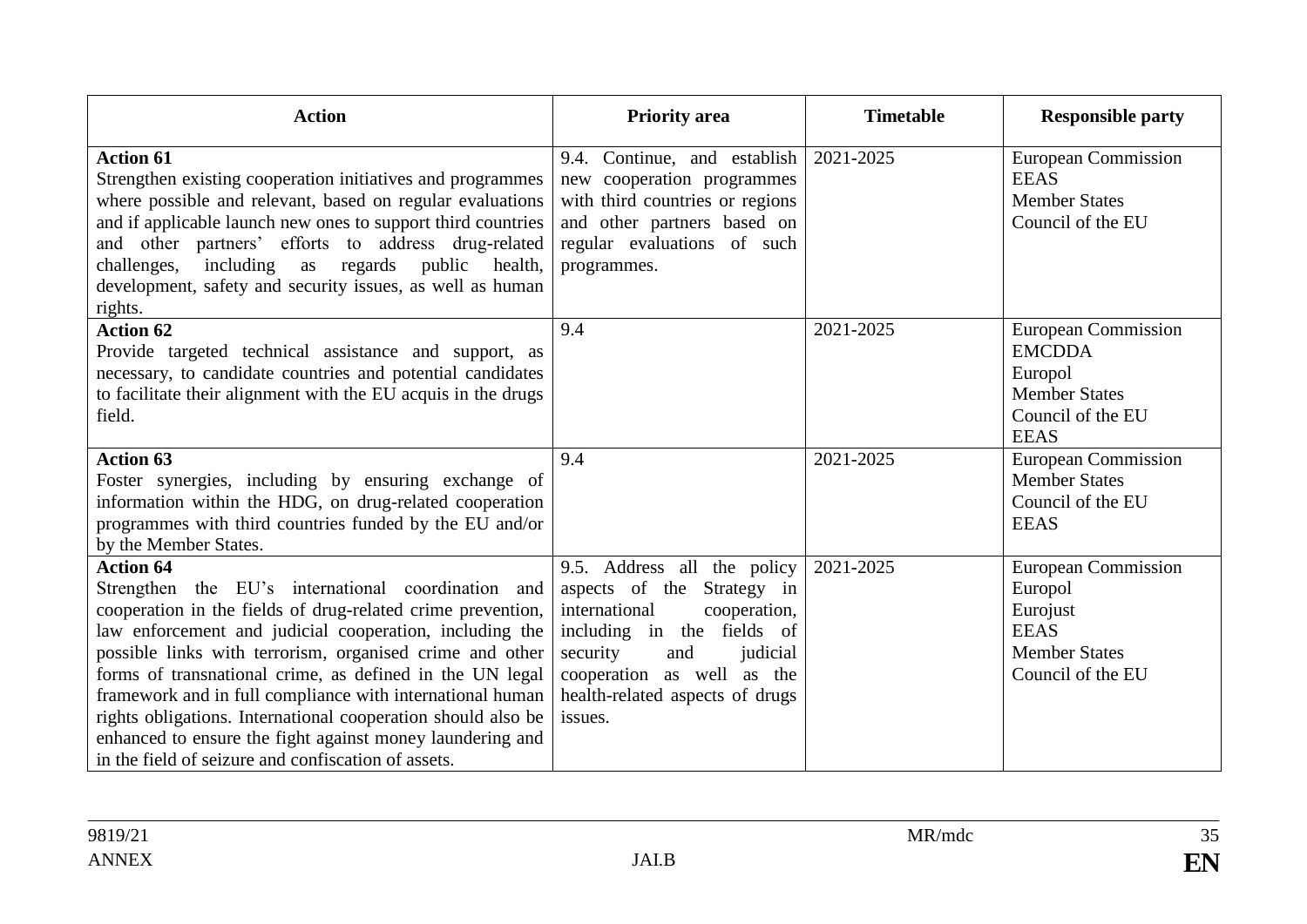| <b>Action</b>                                                                                                                                                                                                                                                                                                                                                                                                                                                                                                               | <b>Priority area</b>                                                                                                                | <b>Timetable</b> | <b>Responsible party</b>                                                               |
|-----------------------------------------------------------------------------------------------------------------------------------------------------------------------------------------------------------------------------------------------------------------------------------------------------------------------------------------------------------------------------------------------------------------------------------------------------------------------------------------------------------------------------|-------------------------------------------------------------------------------------------------------------------------------------|------------------|----------------------------------------------------------------------------------------|
| <b>Action 65</b><br>Enhance international cooperation to address the health-<br>related aspects of drug use, especially in the fields of<br>prevention, treatment, risk and harm reduction, social<br>reintegration, and alternatives to coercive sanctions in line<br>with human rights obligations. International cooperation<br>should also be enhanced to promote increased access to and<br>availability of controlled substances for medical and<br>scientific purposes.                                              | 9.5                                                                                                                                 | 2021-2025        | <b>European Commission</b><br><b>EEAS</b><br><b>Member States</b><br>Council of the EU |
| <b>Action 66</b><br>Further promote an integrated approach to Alternative<br>Development in line with the Council Conclusions on<br>Alternative Development $\frac{7}{2018}$ , in cooperation with third<br>countries <sup>8</sup> .                                                                                                                                                                                                                                                                                        | 9.6.<br>Strengthen<br>the<br>commitment to development-<br>oriented drug<br>policies and<br>alternative<br>development<br>measures. | 2021-2025        | <b>European Commission</b><br><b>EEAS</b><br><b>Member States</b><br>Council of the EU |
| <b>Action 67</b><br>Strengthen the commitment and provide an appropriate<br>level of EU and Member State's funding and expertise to<br>alternative development programmes and related<br>development-centred drug policy interventions within the<br>framework of the 2030 Agenda for Sustainable<br>Development and according to the OECD Development<br>Assistance Committee's (DAC) criteria beyond an<br>exclusive focus on illicit drug crop monitoring indicators<br>and ensuring ownership among target communities. | 9.6                                                                                                                                 | 2021-2025        | <b>European Commission</b><br><b>EEAS</b><br><b>Member States</b><br>Council of the EU |

**<sup>7</sup>** Council Conclusions on Alternative Development: "Towards a new Understanding of Alternative Development and Related Development- centered Drug Policy Interventions – Contributing to the Implementation of UNGASS 2016 and the UN Sustainable Development Goals".

<sup>8</sup> taking into account specific framework conditions, including: assuring full compliance with international human rights obligations and adhering to the principles of gender equality, non-conditionality, non-discrimination and proper sequencing when designing, implementing and evaluating alternative development programmes, as well as stressing the environmental and climate considerations linked to illicit drug crop cultivation and drug production.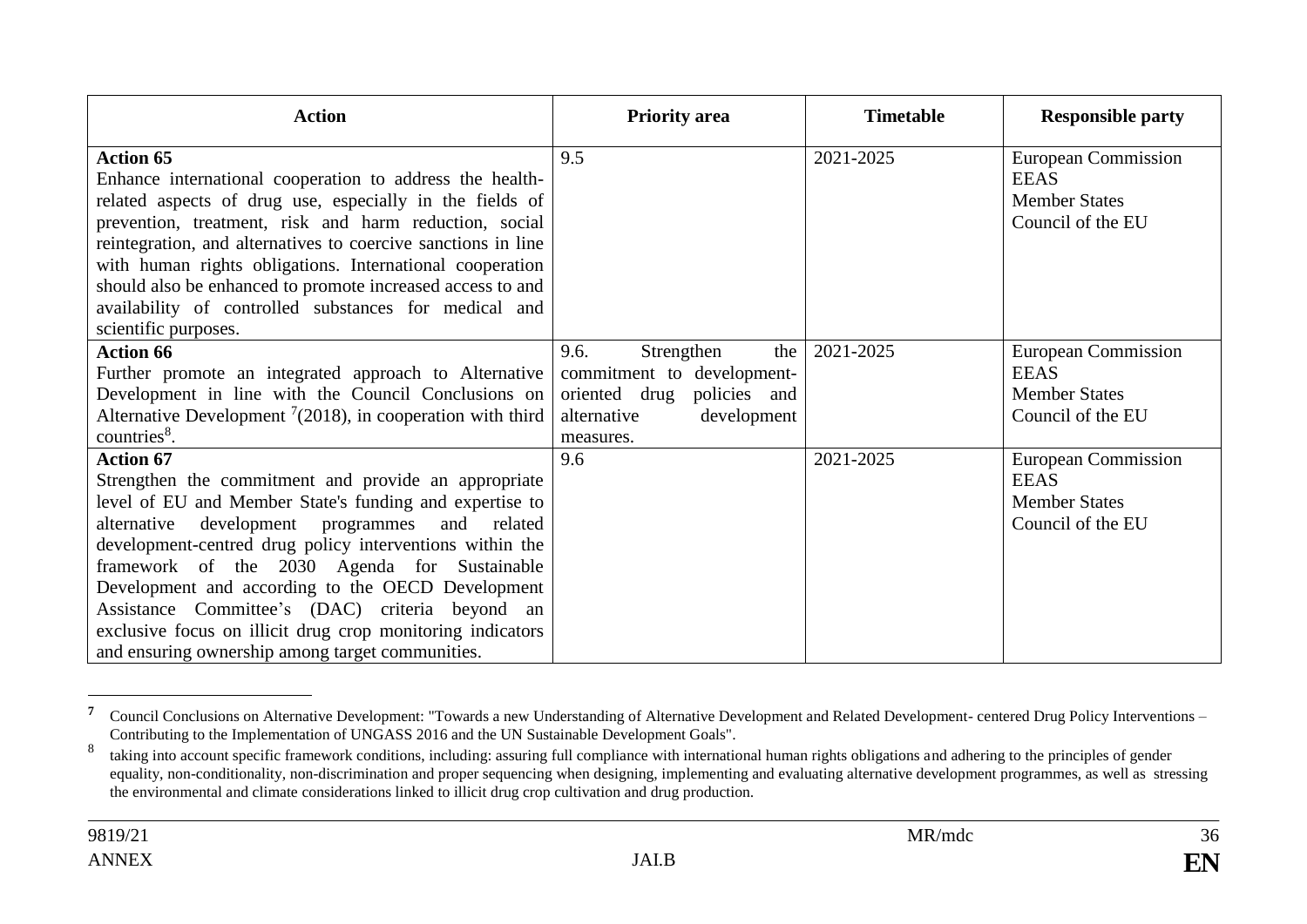| <b>Action</b>                                                                                                                                                                                                                                                                                                                                                                    | <b>Priority</b> area                                                                                                                             | <b>Timetable</b> | <b>Responsible party</b>                                                        |
|----------------------------------------------------------------------------------------------------------------------------------------------------------------------------------------------------------------------------------------------------------------------------------------------------------------------------------------------------------------------------------|--------------------------------------------------------------------------------------------------------------------------------------------------|------------------|---------------------------------------------------------------------------------|
| <b>Action 68</b><br>Ensure that the monitoring, protection and promotion of<br>human rights are fully integrated in the EU's relations with,<br>and external assistance to, third countries, regions and<br>international organisations, and take into account, among<br>others, different parts of the International Guidelines on<br>Human Rights and Drug Policy as relevant. | 9.7. Protect<br>and promote<br>international<br>adherence<br>to<br>human right standards<br>and<br>obligations in<br>global<br>drug<br>policies. | 2021-2025        | <b>EEAS</b><br>European Commission<br><b>Member States</b><br>Council of the EU |
| <b>Action 69</b><br>Reaffirm the EU's strong and unequivocal opposition to the<br>death penalty in all circumstances, including for drug-<br>related offences, and promote the principle of an adequate,<br>proportionate and effective response to drug-related<br>offences.                                                                                                    | 9.7                                                                                                                                              | 2021-2025        | <b>EEAS</b><br>European Commission<br><b>Member States</b><br>Council of the EU |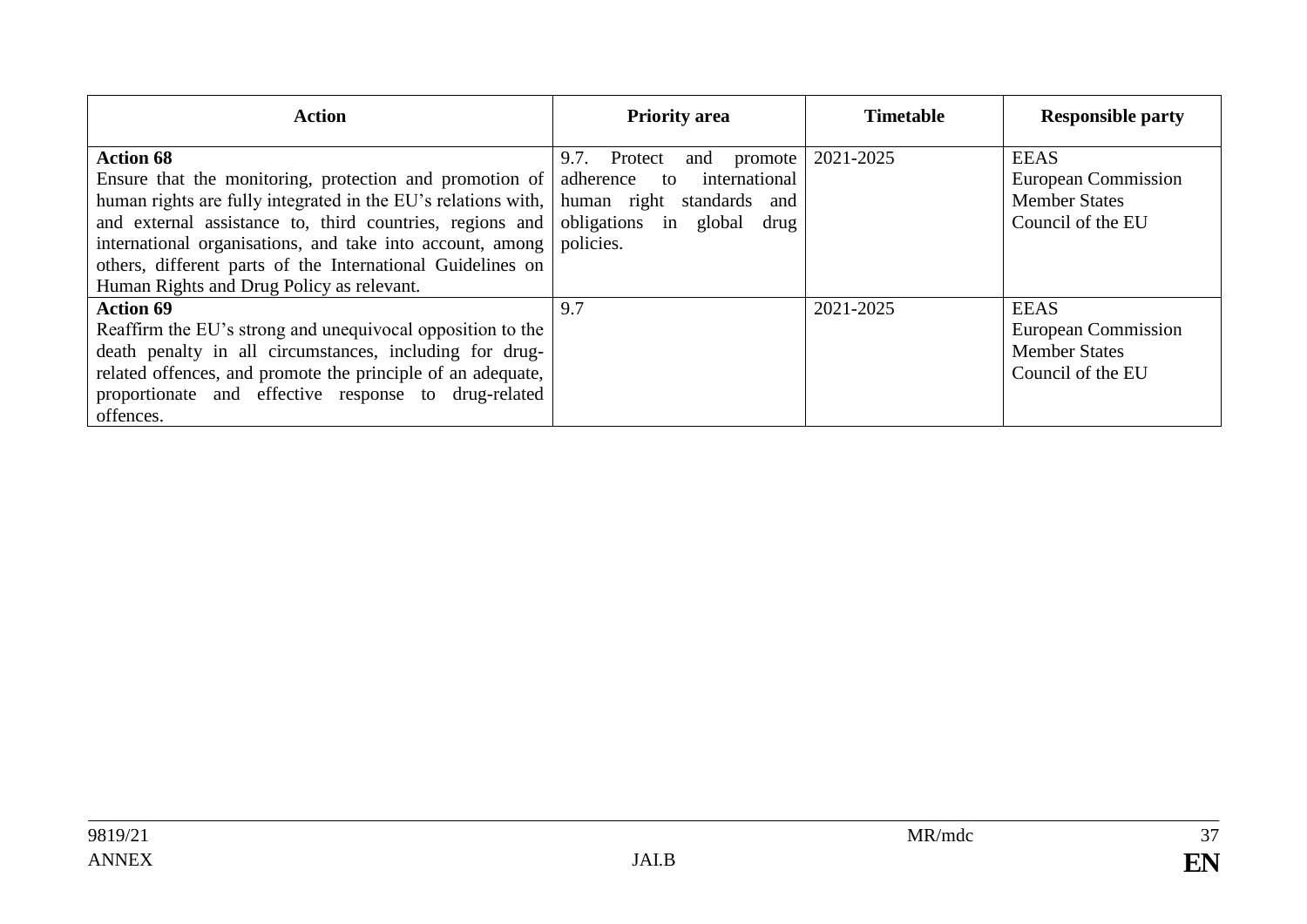#### **V - RESEARCH, INNOVATION AND FORESIGHT**

*Strategic priority 10: Building synergies to provide the EU and its Member States with the comprehensive research evidence base and foresight capacities necessary to enable a more effective, innovative and agile approach to the growing complexity of the drugs phenomenon, and to increase the preparedness of the EU and its Member States to respond to future challenges and crises*

| <b>Action</b>                                                                                                                                                                                                                                                                                                                                                                                                                                                                                                                                                                                                                                                                                                                                                                                                                              | <b>Priority area</b>                                                                                                              | <b>Timetable</b> | <b>Responsible party</b>                                                                            |
|--------------------------------------------------------------------------------------------------------------------------------------------------------------------------------------------------------------------------------------------------------------------------------------------------------------------------------------------------------------------------------------------------------------------------------------------------------------------------------------------------------------------------------------------------------------------------------------------------------------------------------------------------------------------------------------------------------------------------------------------------------------------------------------------------------------------------------------------|-----------------------------------------------------------------------------------------------------------------------------------|------------------|-----------------------------------------------------------------------------------------------------|
| <b>Action 70</b><br>Strengthen and broaden research, information, monitoring,<br>evaluation and modelling capacities of the EU and its<br>Member States, including by making use of new<br>technologies, by i) identifying and prioritising knowledge<br>gaps and testing capacities; ii) supporting coordination,<br>networking and other activities necessary to create<br>synergies across the European research community and iii)<br>ensuring the efficient and accurate collation and<br>presentation of European data needed for international<br>reporting and assessment purposes, mindful of profiting of<br>synergies and avoiding duplications. All data based on<br>individuals should be disaggregated by sex and the<br>collection and presentation of data should consider the<br>gender-sensitive aspects of drug policy. | 10.1. Strengthen and broaden   2021-2025<br>capacities<br>research<br>and<br>encourage the greater sharing<br>and use of results. |                  | <b>European Commission</b><br><b>EMCDDA</b><br>Europol<br><b>Member States</b><br>Council of the EU |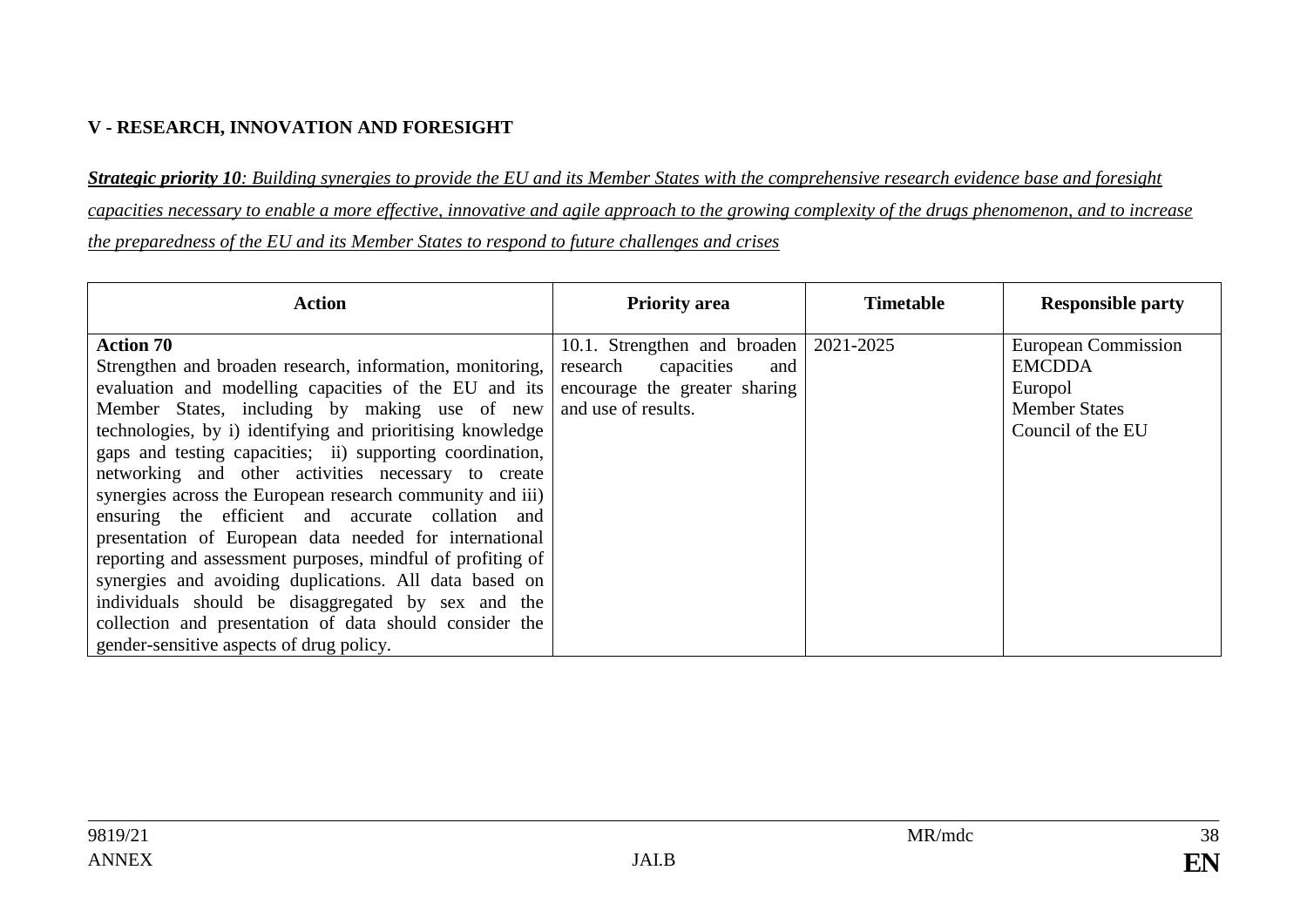| <b>Action</b>                                                                                                                                                                                                                                                                                                                                                                                                                                                                                                                                                                                                                                                                                                                                                                        | <b>Priority</b> area                                                                                 | <b>Timetable</b> | <b>Responsible party</b>                                                                            |
|--------------------------------------------------------------------------------------------------------------------------------------------------------------------------------------------------------------------------------------------------------------------------------------------------------------------------------------------------------------------------------------------------------------------------------------------------------------------------------------------------------------------------------------------------------------------------------------------------------------------------------------------------------------------------------------------------------------------------------------------------------------------------------------|------------------------------------------------------------------------------------------------------|------------------|-----------------------------------------------------------------------------------------------------|
| <b>Action 71</b><br>Improve preparedness to possible future challenges and<br>opportunities by: i) identifying the lessons learnt from the<br>COVID-19 pandemic and its impact on service delivery,<br>drug markets, patterns of use and harm; ii) investing in the<br>development of new methods and technologies and<br>analytical techniques (such as developments in forensic and<br>toxicologial methods; information technologies, detection<br>tools, statistical modeling; telemedicine and use of big data<br>and open source information) needed to better identify<br>emerging threats and innovative responses and iii) creating<br>synergies and supporting the sharing of best practice in the<br>innovations and future domains in the work of EMCDDA<br>and Europol. | 10.2. Foster innovation, so that<br>policy and actions shift from a<br>reactive to a proactive mode. | 2021-2025        | <b>European Commission</b><br><b>EMCDDA</b><br>Europol<br><b>Member States</b><br>Council of the EU |
| <b>Action 72</b><br>Improve EU resilience by increasing the capacity to predict<br>and respond to potential threats, trends and developments<br>by: i) conducting a strategic review during the course of the<br>action plan to identify any important new emerging threats<br>and to allow mitigating measures to be developed; ii)<br>encouraging regular horizon-scanning activities and<br>networking relating to demand and supply, where links<br>with drug problems and opportunities exist or may emerge<br>in the future, including policy developments with respect to<br>internationally controlled narcotic drugs and psychotropic<br>information<br>substances,<br>including<br>cannabis<br>on<br>developments.                                                         | 10.3.<br>Develop<br>strategic<br>foresight and a future-oriented<br>approach.                        | 2021-2025        | <b>European Commission</b><br><b>EMCDDA</b><br>Europol<br><b>Member States</b><br>Council of the EU |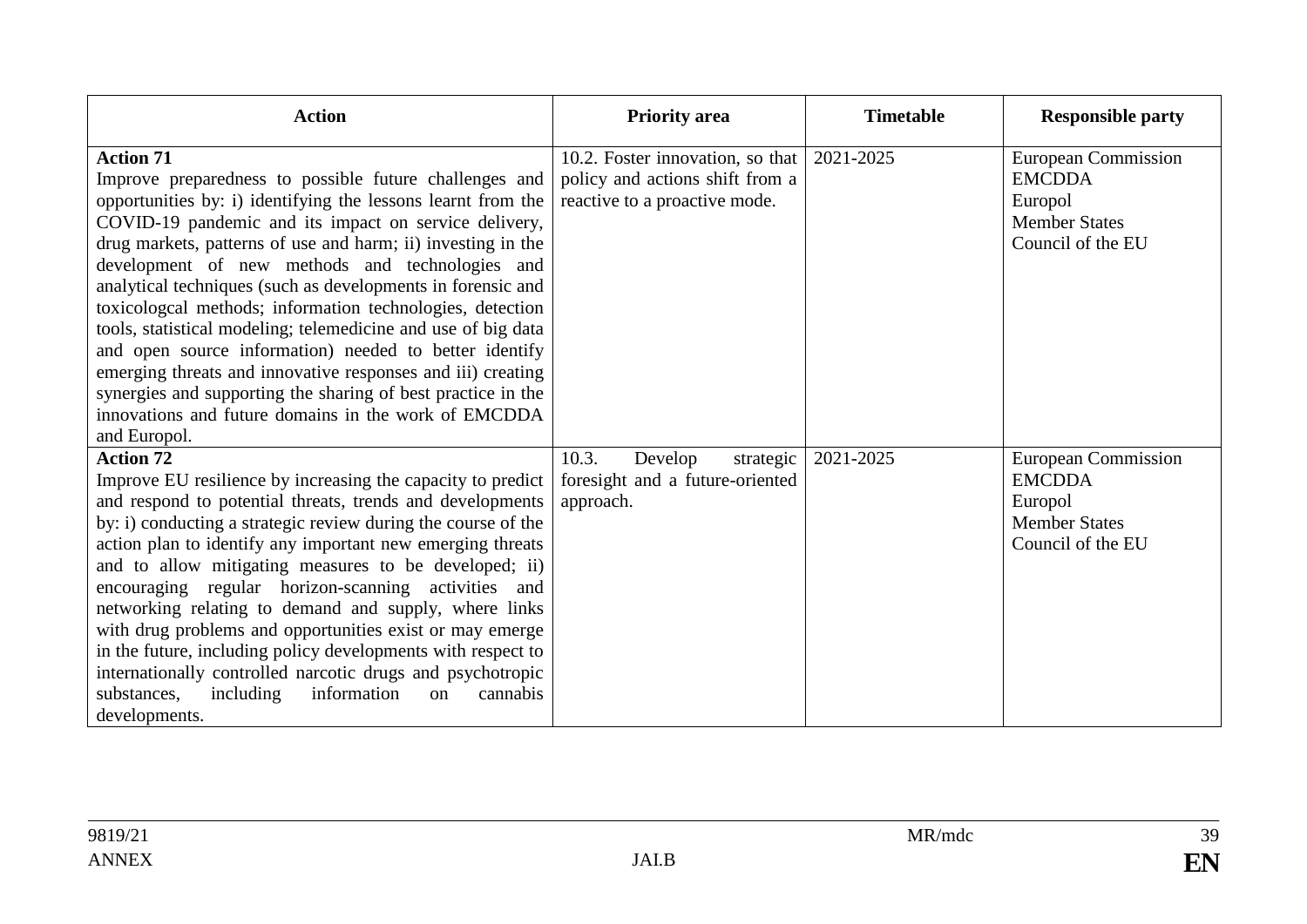| <b>Action</b>                                                                                                                                                                                                                                                                                                                                                                                                                                                                                                                                                                                                                                                                                                                                                                                                                                                                                                          | <b>Priority area</b>                                                                                                                                                                                                              | <b>Timetable</b> | <b>Responsible party</b>                                                                            |
|------------------------------------------------------------------------------------------------------------------------------------------------------------------------------------------------------------------------------------------------------------------------------------------------------------------------------------------------------------------------------------------------------------------------------------------------------------------------------------------------------------------------------------------------------------------------------------------------------------------------------------------------------------------------------------------------------------------------------------------------------------------------------------------------------------------------------------------------------------------------------------------------------------------------|-----------------------------------------------------------------------------------------------------------------------------------------------------------------------------------------------------------------------------------|------------------|-----------------------------------------------------------------------------------------------------|
| <b>Action 73</b><br>Increase the value and complementarity of European<br>research efforts by: i) continuing to provide adequate<br>support for existing information collection mechanisms; ii)<br>recognising and developing, where possible and<br>appropriate, the role played by EMCDDA and Europol in<br>the European research knowledge cycle; iii) regular<br>reviewing of research needs, coordination mechanisms and<br>how synergies can be enhanced at the European level and<br>iv) strengthening the role of the EMCDDA and Europol to<br>ensure that the agencies, and the Reitox network of national<br>focal points, have the means, including financial resources,<br>to support the EU and its Member States with the robust<br>high-quality evidence base necessary to respond effectively<br>the drug-related policy challenges, including the<br>to<br>strengthening of early warning approaches. | 10.4. Strengthen coordination   2021-2025<br>and synergies, and support the<br>central role of the EMCDDA,<br>Reitox<br>Europol<br>and<br>the<br>network of national<br>focal<br>points in research, innovation<br>and foresight. |                  | <b>European Commission</b><br><b>EMCDDA</b><br>Europol<br><b>Member States</b><br>Council of the EU |
| <b>Action 74</b><br>Promote, where possible, appropriate financing of EU-level<br>drug-related research, innovation and foresight, including<br>funding<br>through EU<br>cross-sectoral<br>sources<br>and<br>appropriately support the efficient targeting, coordination<br>and sustainability of drug-related research efforts.                                                                                                                                                                                                                                                                                                                                                                                                                                                                                                                                                                                       | 10.5.<br>Ensure<br>adequate<br>drug-related<br>for<br>financing<br>research,<br>innovation<br>and<br>foresight.                                                                                                                   | 2021-2025        | <b>European Commission</b><br><b>Member States</b><br>Council of the EU                             |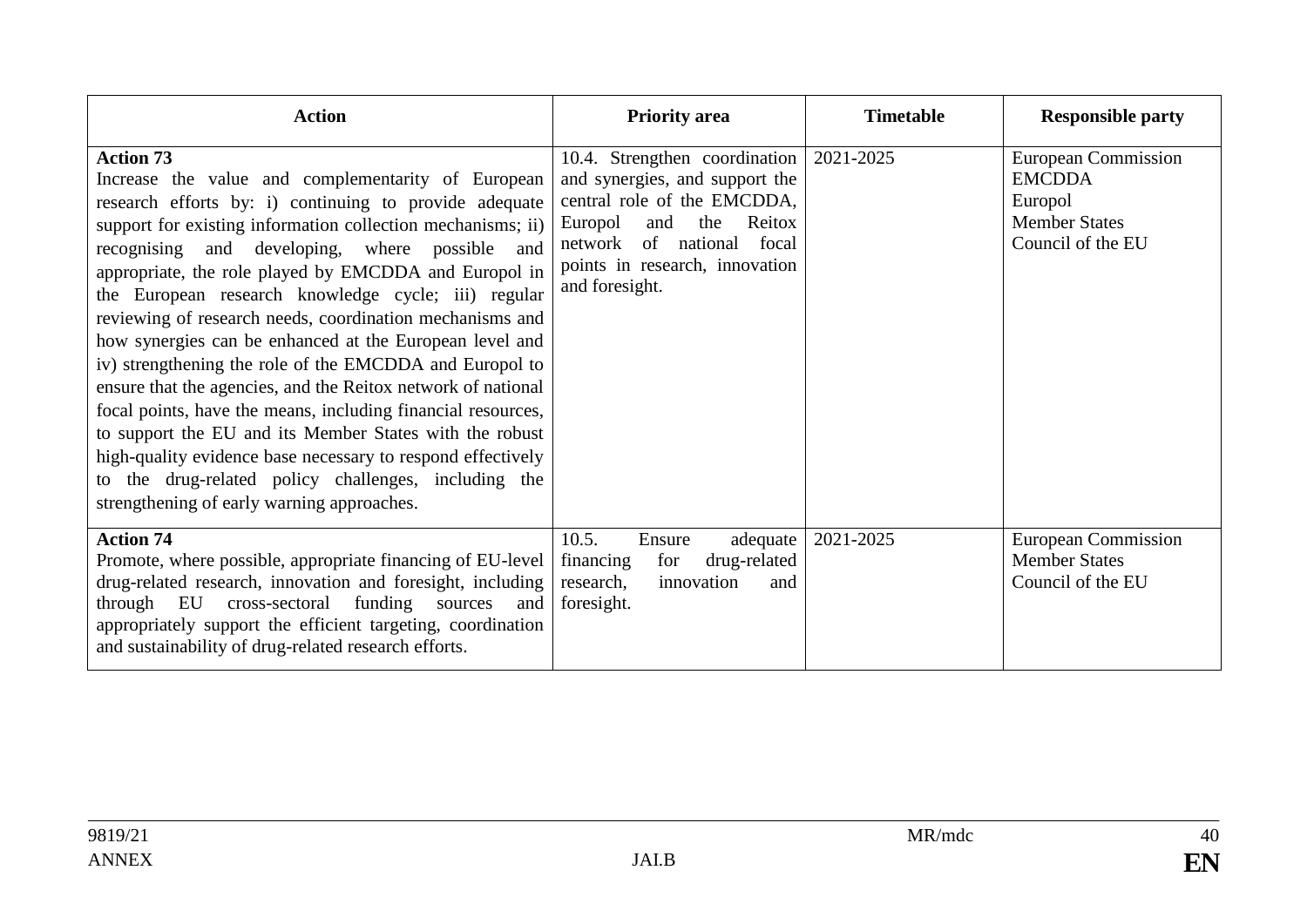#### **VI - COORDINATION, GOVERNANCE AND IMPLEMENTATION**

*Strategic priority 11: Ensuring optimal implementation of the Strategy and of the Action Plan, coordination by default of all stakeholders and the provision of adequate resources at EU and national levels* 

| <b>Action</b>                                                                                                                                                                                                                                                                                                                                                                                                                                                                                                                                                                                                                                                                                                                                                                                                                                          | <b>Timetable</b> | <b>Responsible party</b>                                                                                           |
|--------------------------------------------------------------------------------------------------------------------------------------------------------------------------------------------------------------------------------------------------------------------------------------------------------------------------------------------------------------------------------------------------------------------------------------------------------------------------------------------------------------------------------------------------------------------------------------------------------------------------------------------------------------------------------------------------------------------------------------------------------------------------------------------------------------------------------------------------------|------------------|--------------------------------------------------------------------------------------------------------------------|
| <b>Action 75</b><br>Member States to compile and provide, when required, the available national data<br>needed for monitoring the implementation of the Strategy and its Action Plan, as<br>well as the impact of implementation, where possible. All actors involved as<br>responsible parties shall, within the context of their mandate, collect and analyse<br>the available data or seek where possible to develop or improve existing data<br>sources where they are inadequate, so as to provide the information necessary for<br>the implementation of the action in question. The European Commission, taking<br>into account the information provided by the Member States and with the support<br>of the EEAS, EMCDDA, Europol, other EU bodies and civil society, shall<br>monitor the implementation of the Strategy and the Action Plan. | 2021-2025        | <b>European Commission</b><br><b>EMCDDA</b><br>Europol<br><b>Member States</b><br>Council of the EU<br><b>EEAS</b> |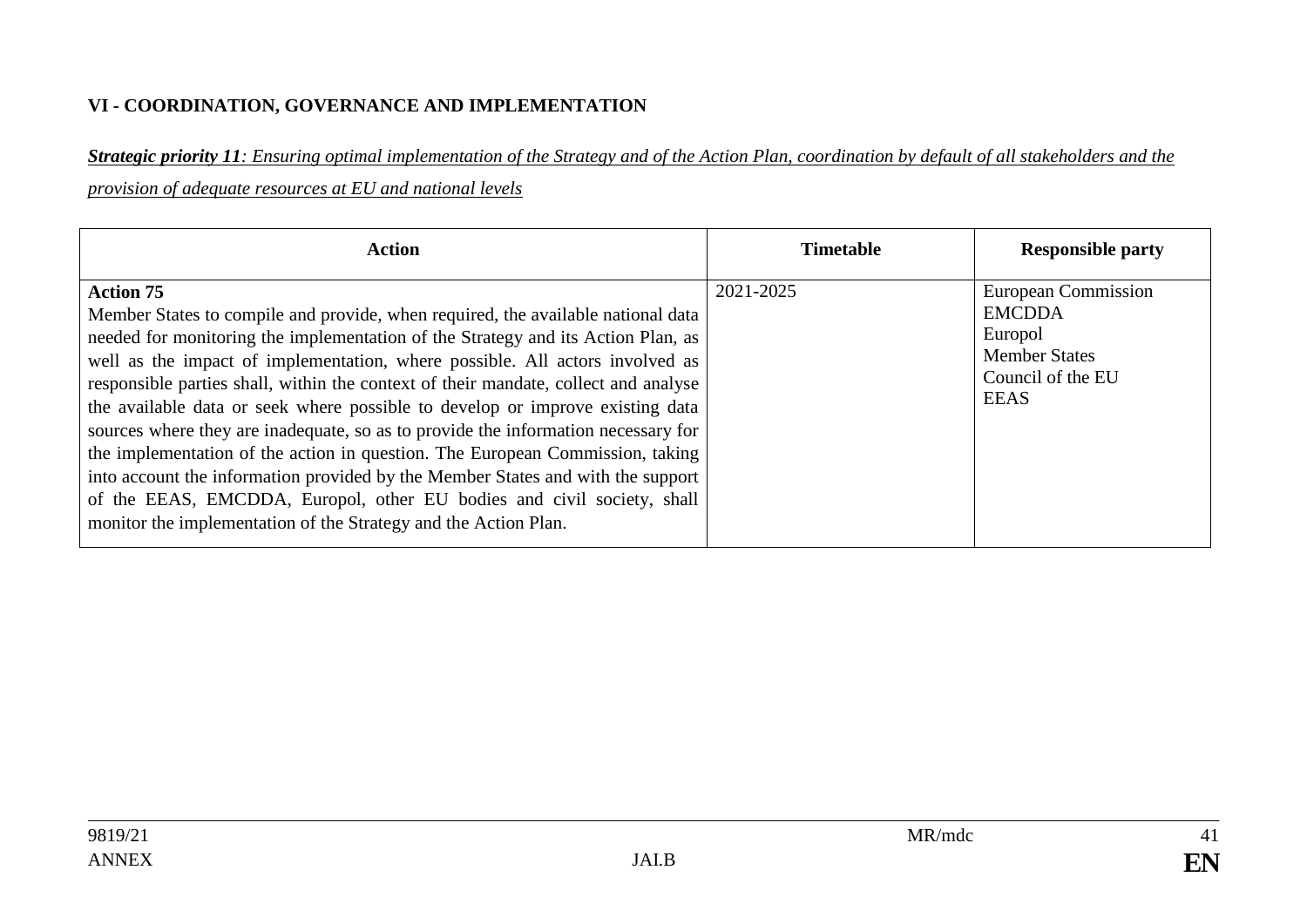| <b>Action</b>                                                                                                                                                                                                                                                                                                                                                                                                                                                                                                                                                                                                                                                                                                                                                                                                                                                                                                                                                                                                                                                | <b>Timetable</b>  | <b>Responsible party</b>                                                                                                                                                                                                                 |
|--------------------------------------------------------------------------------------------------------------------------------------------------------------------------------------------------------------------------------------------------------------------------------------------------------------------------------------------------------------------------------------------------------------------------------------------------------------------------------------------------------------------------------------------------------------------------------------------------------------------------------------------------------------------------------------------------------------------------------------------------------------------------------------------------------------------------------------------------------------------------------------------------------------------------------------------------------------------------------------------------------------------------------------------------------------|-------------------|------------------------------------------------------------------------------------------------------------------------------------------------------------------------------------------------------------------------------------------|
| <b>Action 76</b><br>The Presidency of the Council to organise within the HDG dedicated discussions<br>or exchanges of best practices which could provide support to the Member States<br>in the implementation of the Strategy and of the Action Plan, with expert input<br>where appropriate.<br><b>Action 77</b><br>The Commission, on the basis of the information provided by the Member States,<br>the EEAS, the EMCDDA, Europol, other relevant EU institutions and bodies and<br>civil society, to initiate an overall external evaluation of the implementation of<br>the Strategy and of the Action Plan and transmit the results of this evaluation to<br>the European Parliament and to the Council, as soon as they are available, and at<br>the latest by 31 March 2025. On the basis of these results, to organise within the<br>HDG discussions that will form the basis for the definition of the future<br>development of EU drug policy and the following cycle of the EU Drugs Strategy<br>and Action Plan to be approved by the Council. | 2021-2025<br>2024 | <b>Member States</b><br>Council of the EU<br><b>European Commission</b><br><b>EMCDDA</b><br>Europol<br><b>EEAS</b><br><b>European Commission</b><br><b>EMCDDA</b><br>Europol<br><b>Member States</b><br>Council of the EU<br><b>EEAS</b> |
| <b>Action 78</b><br>Member States to conduct evidence-based evaluations of policies and<br>interventions on a regular or ongoing basis and share with EU partners findings<br>and methodologies.                                                                                                                                                                                                                                                                                                                                                                                                                                                                                                                                                                                                                                                                                                                                                                                                                                                             | 2021-2024         | <b>Member States</b><br>Council of the EU<br>European Commission<br><b>EMCDDA</b><br>Europol                                                                                                                                             |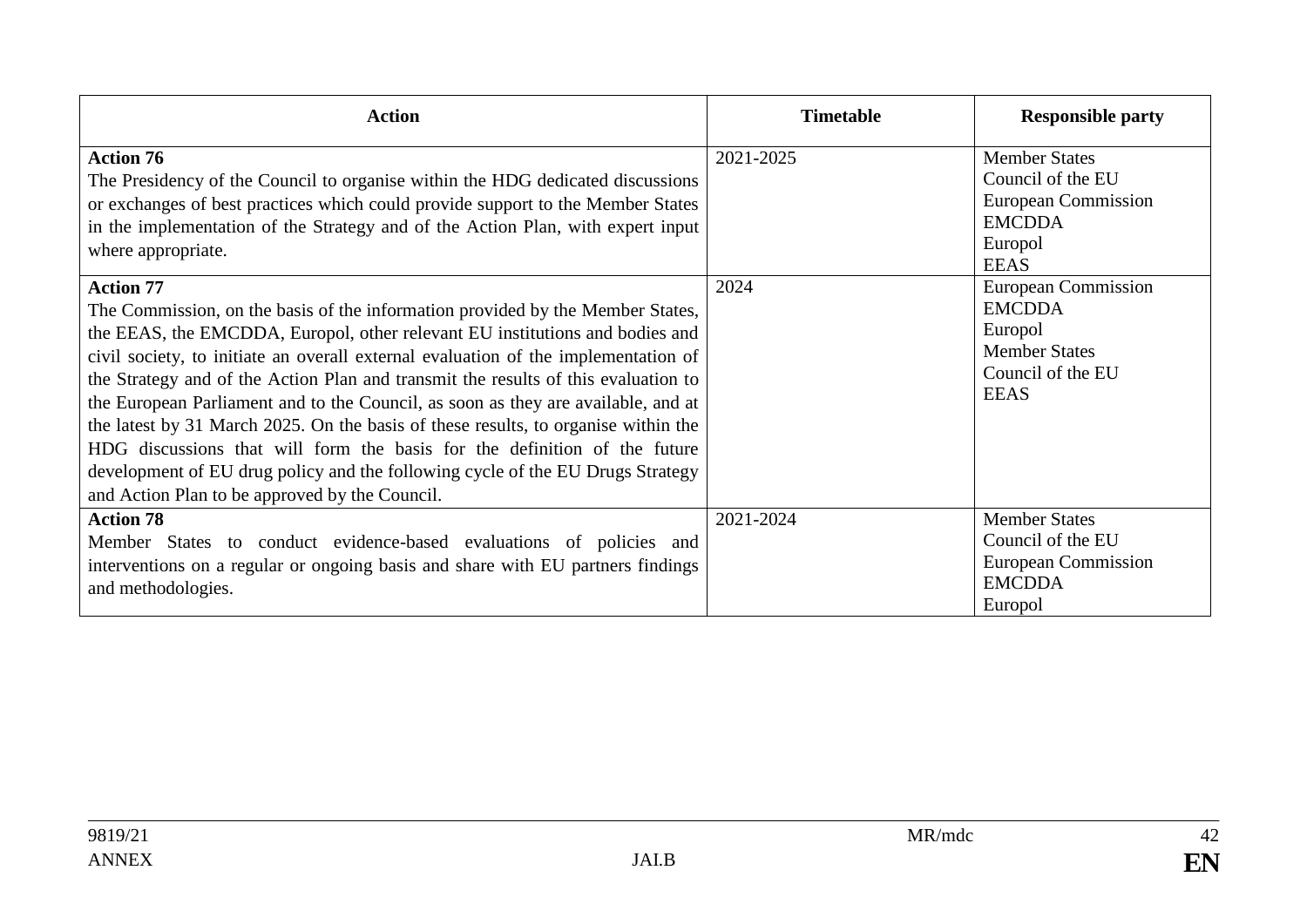| <b>Action</b>                                                                                                                                                                                                                                                                                                                                                    | <b>Timetable</b> | <b>Responsible party</b>                                                                 |
|------------------------------------------------------------------------------------------------------------------------------------------------------------------------------------------------------------------------------------------------------------------------------------------------------------------------------------------------------------------|------------------|------------------------------------------------------------------------------------------|
| <b>Action 79</b><br>Allocate, from cross-sectoral funding sources, appropriate and targeted resources<br>(provided by the EU and its Member States) for the implementation of the<br>Strategy and of the Action Plan at both EU and national level.                                                                                                              | 2021-2025        | <b>European Commission</b><br><b>Member States</b><br>Council of the EU<br><b>EEAS</b>   |
| <b>Action 80</b><br>Review the mandate of the EMCDDA following the evaluation completed in<br>$20199$ to ensure that the agency plays a stronger part in addressing the current and<br>future challenges of the drug phenomenon. Redefine responsibilities and<br>operation of the REITOX network of national focal points, reinforcing its role<br>accordingly. | 2021-2025        | <b>European Commission</b><br><b>EMCDDA</b><br><b>Member States</b><br>Council of the EU |
| <b>Action 81</b><br>Facilitate synergies and complementarity between the drug-related policies of the<br>EU and the Member States, and between the drug-related activities of EU<br>Institutions and other bodies as well as coordination with relevant international<br>actors.                                                                                 | 2021-2025        | <b>European Commission</b><br><b>EEAS</b><br><b>Member States</b><br>Council of the EU   |

<sup>&</sup>lt;sup>9</sup> For more, see Drugs and drug addiction – expanding the mandate of the European monitoring centre: https://ec.europa.eu/info/law/better-regulation/have-yoursay/initiatives/12432-Revision-of-the-mandate-of-the-European-Monitoring-Centre-for-Drugs-and-Drug-Addiction.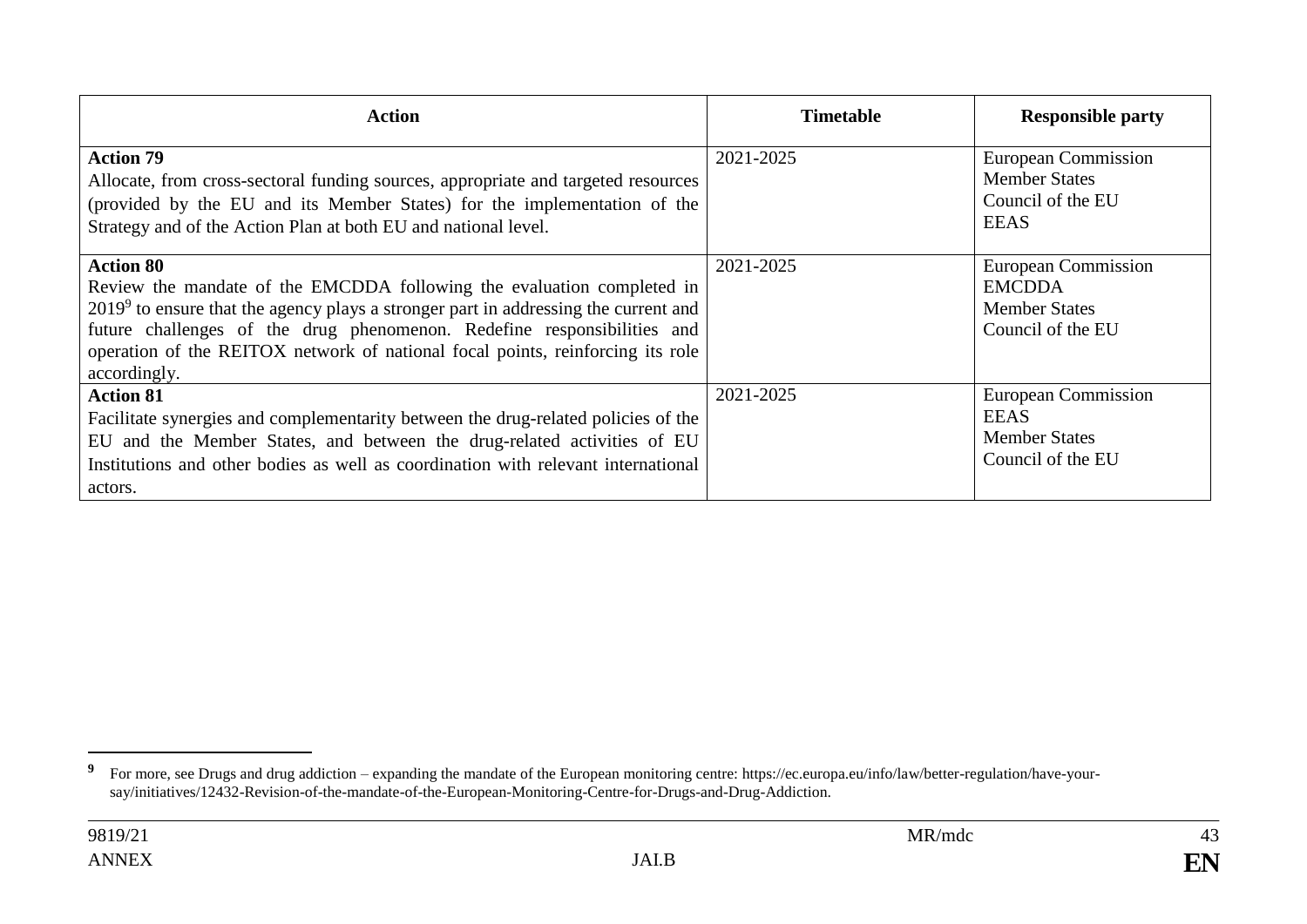| <b>Action</b>                                                                                                                                                                                                                                                                                                                                                                                                                                                                                                                                                                                                                                                                                                                                                       | <b>Timetable</b> | <b>Responsible party</b>                                                               |
|---------------------------------------------------------------------------------------------------------------------------------------------------------------------------------------------------------------------------------------------------------------------------------------------------------------------------------------------------------------------------------------------------------------------------------------------------------------------------------------------------------------------------------------------------------------------------------------------------------------------------------------------------------------------------------------------------------------------------------------------------------------------|------------------|----------------------------------------------------------------------------------------|
| <b>Action 82</b><br>The Presidency of the Council to keep HDG, as the main coordinating body on<br>drug policy, informed on drug-related activities in other preparatory bodies of the<br>Council, such as the Standing Committee on Operational Cooperation on Internal<br>Security (COSI) and the Working Party on Public Health, as well as other<br>relevant Council preparatory bodies, including in the area of customs, judicial<br>and criminal matters, law enforcement, social affairs, agriculture and external<br>relations, with the support of the EEAS for those that they are chairing. The<br>Commission, the EEAS and the Member States to proactively update all partners<br>in the HDG on drug-related developments in which they are involved. | 2021-2025        | <b>Member States</b><br>Council of the EU<br><b>European Commission</b><br><b>EEAS</b> |
| <b>Action 83</b><br>Member States to work towards efficient systems of collaboration between drug<br>policy and the other relevant policies, including in the law enforcement/security<br>and health/social policy fields, involving the relevant stakeholders in the various<br>areas.                                                                                                                                                                                                                                                                                                                                                                                                                                                                             | 2021-2025        | <b>Member States</b><br>Council of the EU<br><b>European Commission</b>                |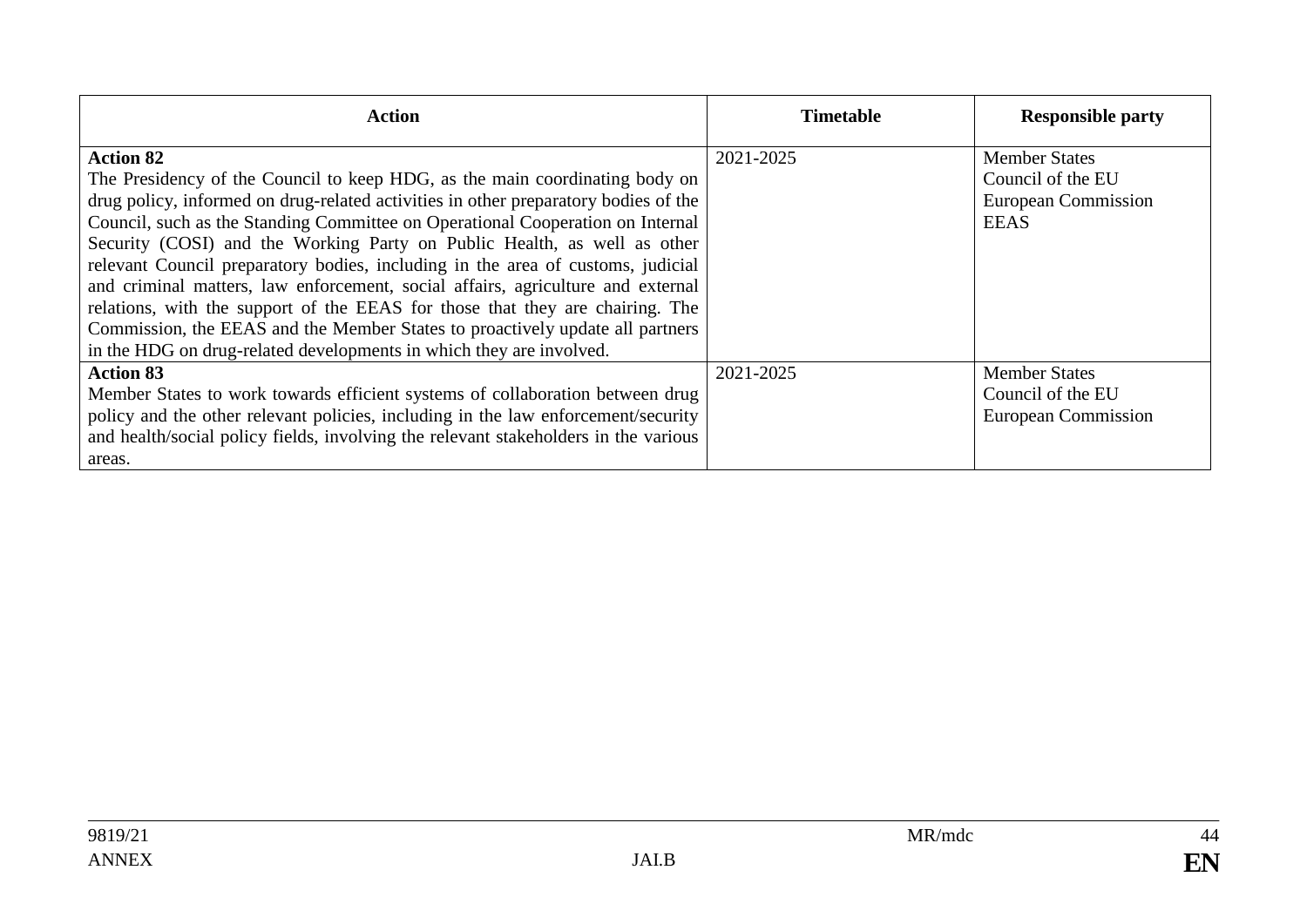| <b>Action</b>                                                                                                                                                                                                                       | <b>Timetable</b> | <b>Responsible party</b>                                                               |
|-------------------------------------------------------------------------------------------------------------------------------------------------------------------------------------------------------------------------------------|------------------|----------------------------------------------------------------------------------------|
| <b>Action 84</b><br>The EU and its Member States to promote the EU approach to drug policy, in<br>particular when acting in the international scene, speaking with one voice.                                                       | 2021-2025        | <b>Member States</b><br>Council of the EU<br><b>European Commission</b><br><b>EEAS</b> |
| <b>Action 85</b><br>Promote and strengthen dialogue with and involvement of civil society in<br>implementation, evaluation and providing input to the development of drug<br>policies at Member State, EU and international levels. | 2021-2025        | <b>Member States</b><br>Council of the EU<br><b>European Commission</b><br><b>EEAS</b> |

\_\_\_\_\_\_\_\_\_\_\_\_\_\_\_\_\_\_\_\_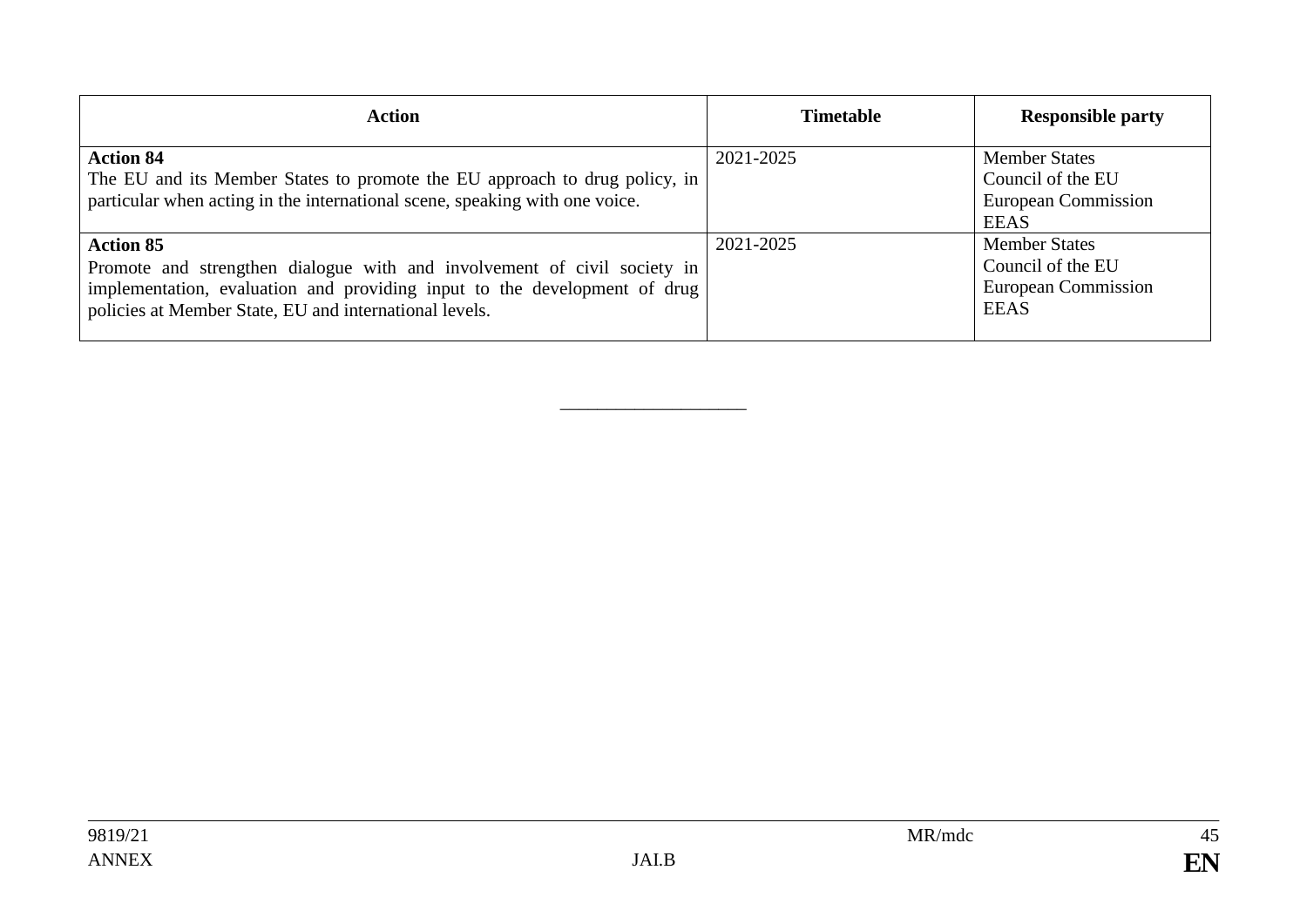#### **Overarching indicators for the EU Drugs Action Plan 2021-2025**<sup>10</sup>

- 1) **Developments in targeting high-risk organised crime groups:** indicator based on cases reports and available statistical information on operations to disrupt high-risk organised crime groups targeting the EU, including review of major assets recovery operations and financial investigations and significant developments in cross border cooperation. (Sources Europol, European Commission, Member States, EMCDDA)
- 2) **Trends in drug-related organised crime, corruption, intimidation and gang violence:** indicator based on a summary of available structured data sources collected using a common methodology, case reports and expert opinion. (Sources: Europol, EMCDDA, Member States, European Commission)
- 3) **Drug Markets Dashboard:** Market Trends by market level in: number and quantities of seized illicit drugs; number of drug production labs seized; number of drug production related offences, drug prices and purity/dose (by market level where possible); data from other relevant information sources sensitive to understanding differences in drug availability, content and form, at different levels of the drug market where these are available; trends in the availability and use of precursors and other chemicals required for drug production; trends and developments in the use of the darknet and other digitalfacilitated means for drug sales. (Sources: EMCDDA; Europol, European Commission, Member States)
- 4) **Impact on communities:** indicator measuring through two Eurobarometer studies (2021 and 2025) and, if available, other relevant national or EU-level data sources, perceptions of how drugs, their availability and the operation of drug markets impact on public health, safety and the security of communities, including drug-related violence and intimidation. (Sources: European Commission, Member States)

1

**<sup>10</sup>** *These indicators will be informed by statistical and other routine sources of information collected as part of ongoing efforts to monitor and respond to drug use in Europe and provide the most comprehensive set of EUlevel resources to support the monitoring and evaluation of the EU Drugs Strategy 2021-2025 and EU Drugs Action Plan 2021-2025. Whilst the most up-to-date information available will be used, the data available will not necessarily correspond directly with the 2021-2025 period. Even though routine sources will be used whenever possible, some additional data collection exercises may be required to support the reporting of some of the indicators listed here. Therefore, they support a comprehensive evaluation and facilitate the assessment of the effectiveness, efficiency, relevance, coherence and EU added value of the Strategy and its Action Plan.*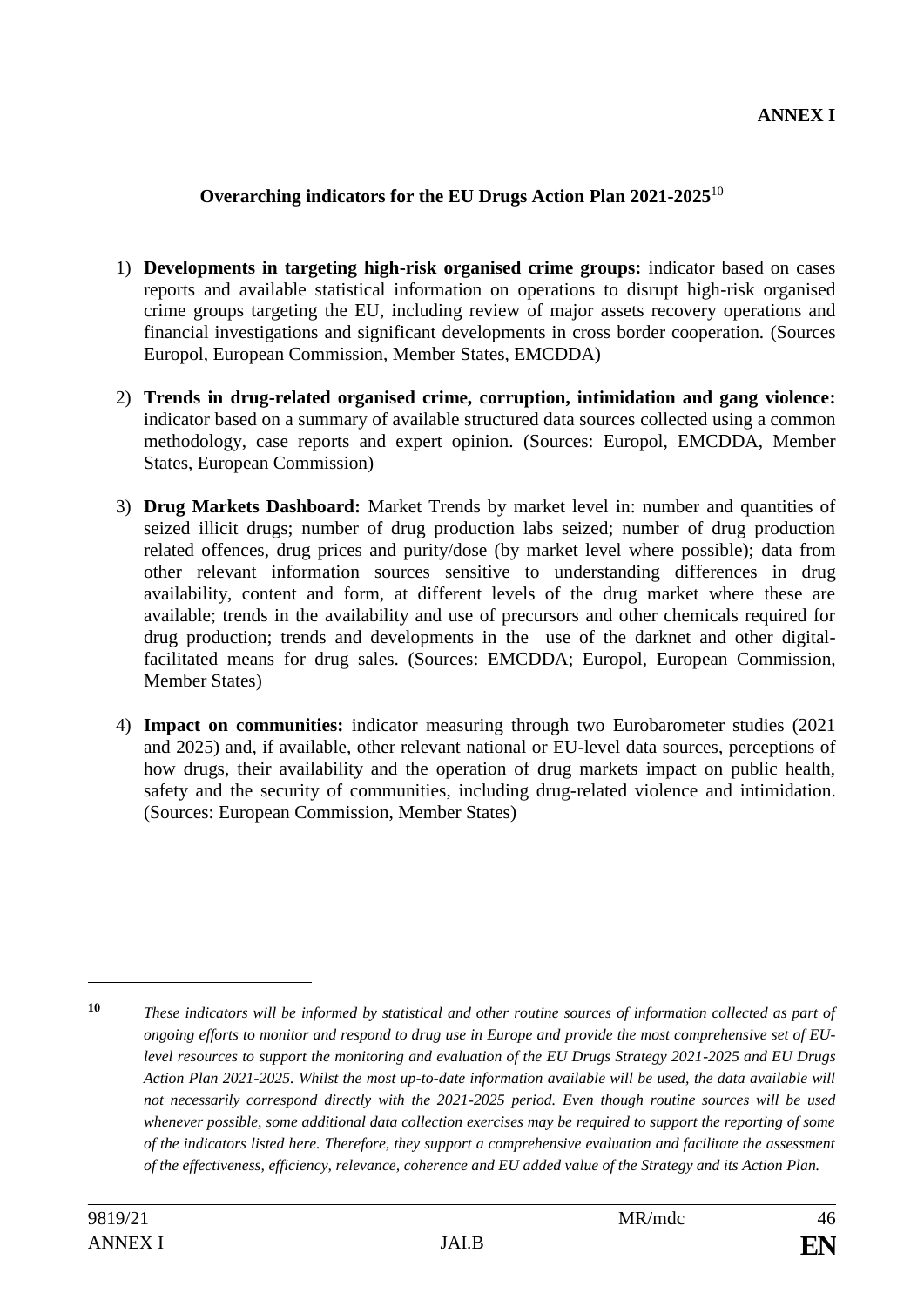- 5) **Health Dashboard:** EU-level reporting on the health impact of drug use. Trends in drug related morbidity and mortality. Providing a summary analysis of the most recent available data from both established and developing sources on: trends in drug-related hospital emergencies, drug-related deaths, infectious diseases and associated health problems, including injecting drug use and other high-risk drug use behaviours, as well as mental health issues related to drug use, if data available. (Sources: EMCDDA, Member States)
- 6) **Prevalence and patterns of drug use:** indicator of trends from surveys of the general population who have used drugs (recently and ever) and from youth or school surveys on drug use (last year and ever) and the age of first drug initiation, and information on prevalence and patterns of drug use from other important subpopulations where available. (Sources: EMCDDA, ESPAD, HBSC, Member States)
- 7) **Reducing Harm Dashboard:** indicator of measures of availability of evidence-based prevention, treatment, harm reduction services, and alternatives to coercive sanctions**<sup>11</sup>** for drug-using offenders. Availability and coverage of opioid agonist treatment, availability of needle and syringe programmes and coverage of HCV, HIV and HBV testing and treatment for people who inject drugs. (Sources: EMCDDA, Member States)
- 8) **Trends and developments in NPS:** indicator from Early Warning System on the appearance of and harm caused by new psychoactive substances, derived from reporting to the Early Warning System and Risk Assessment exercises on new psychoactive substances. (Sources: EMCDDA, Europol, Member States, European Commission)
- 9) **Emerging Threats Dashboard**: indicator that highlights potential emerging threats based on the triangulation of data from more timely and forward-looking sources (where available) including for example, levels of drug volumes consumed in community/cities from waste water analysis, web surveys, forensic, toxicological reporting, etc. (Sources: EMCDDA, Member States)
- 10) **Responding to drug use in prison:** indicator on the availability and coverage of responses to address the issue of drugs use in custodial settings including an assessment of the extent to which a comprehensive and balanced approach to responding to drug use exists in custodial settings. (Sources: EMCDDA, Member States)
- 11) **Meeting commitments of the Sustainable Development Goals**: indicator of progress made in relation to the 2030 Agenda for Sustainable Development Goals (Eurostat report on the progress made towards achieving the SDGs relevant to drug issues).(Sources: Eurostat, European Commission)

1

**<sup>11</sup>** The term "alternatives to coercive sanctions" could, according to the national legislation of the Member States, also refer to alternatives that are used instead of or alongside the traditional criminal justice measures for drugusing offenders (see Council conclusions: Promoting the use of alternatives to coercive sanctions for drug using offenders, 8 March 2018.